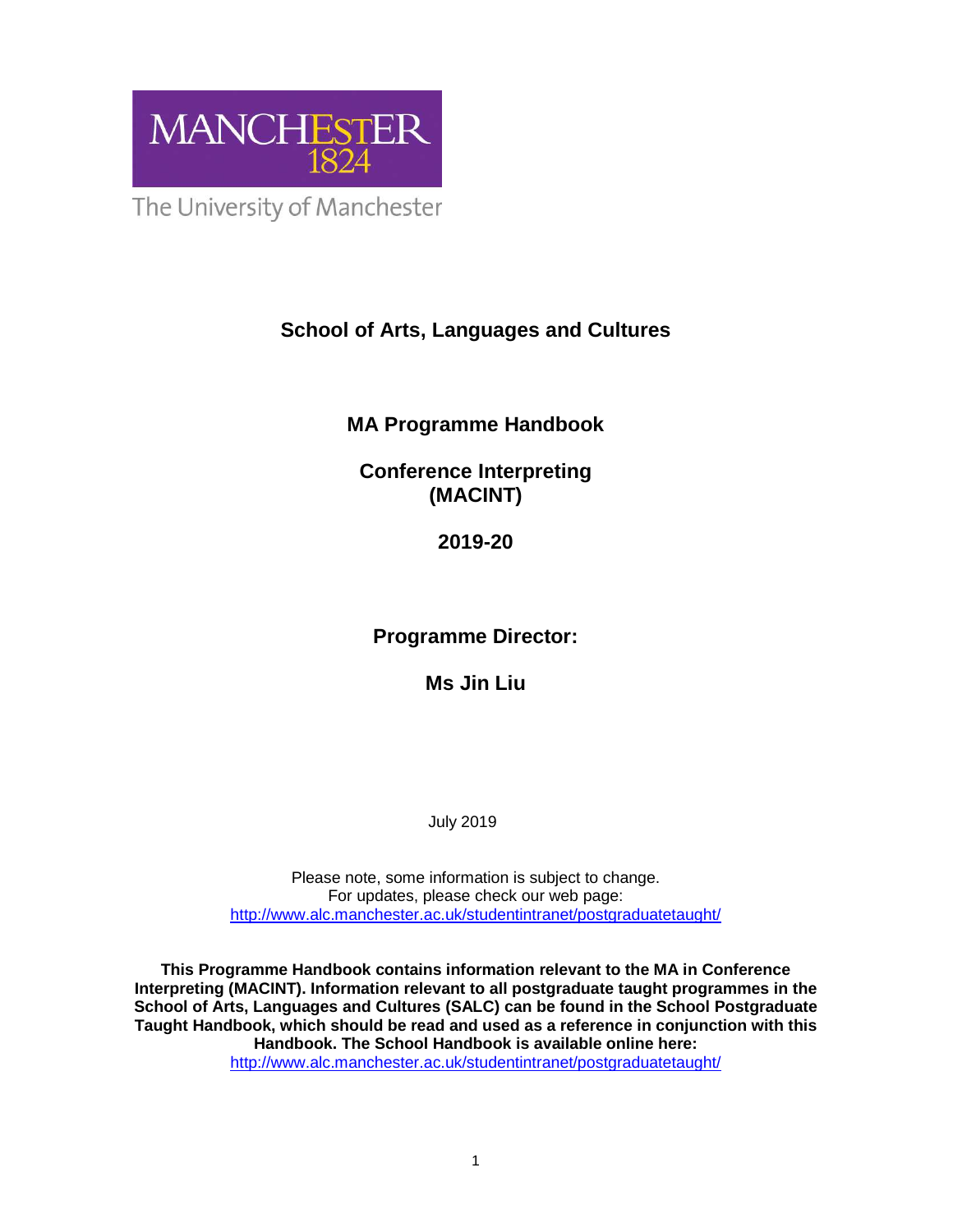# **MA in Conference Interpreting 2019-20**

|     |                                | <b>Content</b>                                                           |    |
|-----|--------------------------------|--------------------------------------------------------------------------|----|
| 1   |                                | The Centre for Translation and Intercultural Studies                     | 4  |
| 2   |                                | <b>MA in Conference Interpreting (MACINT)</b>                            | 6  |
| 2.1 | <b>Administrative Aspects</b>  |                                                                          | 6  |
|     |                                | 2.1.1 MA Structure                                                       | 6  |
|     |                                | 2.1.2 Life Cycle of an MA                                                | 7  |
|     |                                | 2.1.3 Part-time Study                                                    | 7  |
|     |                                | 2.1.4 Teaching and Learning                                              | 7  |
|     |                                | 2.1.5 Assessment and Marking Turnaround Times                            | 9  |
|     |                                | 2.1.6 Assessed Coursework Submission Deadlines                           | 9  |
|     |                                | 2.1.7 School Policy on Word Limits and Penalties                         | 9  |
|     |                                | 2.1.8 Extensions to Submission Dates                                     | 11 |
|     |                                | 2.1.9 Diploma and Certificate Level                                      | 11 |
|     |                                | 2.1.10 Management Bodies                                                 | 12 |
|     |                                | 2.1.11 Academic and Pastoral Support                                     | 12 |
|     |                                | 2.1.12 References from CTIS Staff                                        | 13 |
|     |                                | 2.1.13 Keeping in Touch                                                  | 13 |
|     | 2.2 Academic Aspects           |                                                                          | 17 |
|     |                                | 2.2.1 Aims and Learning Outcomes of the MA in<br>Conference Interpreting | 13 |
|     |                                | 2.2.2 Programme Content                                                  | 14 |
|     |                                | 2.2.3 Progression to PhD                                                 | 15 |
|     |                                | 2.2.4 Policy for Auditing Classes                                        | 15 |
|     |                                | 2.2.5 Academic Writing Course                                            | 15 |
|     |                                | 2.2.6 Professional Development Workshop Series                           | 16 |
| 3   | <b>Course Unit Description</b> |                                                                          | 17 |
| 3.1 | Semester 1                     |                                                                          | 17 |
|     | ELAN 60211<br>Studies I        | Research Methods in Translation and Interpreting                         | 20 |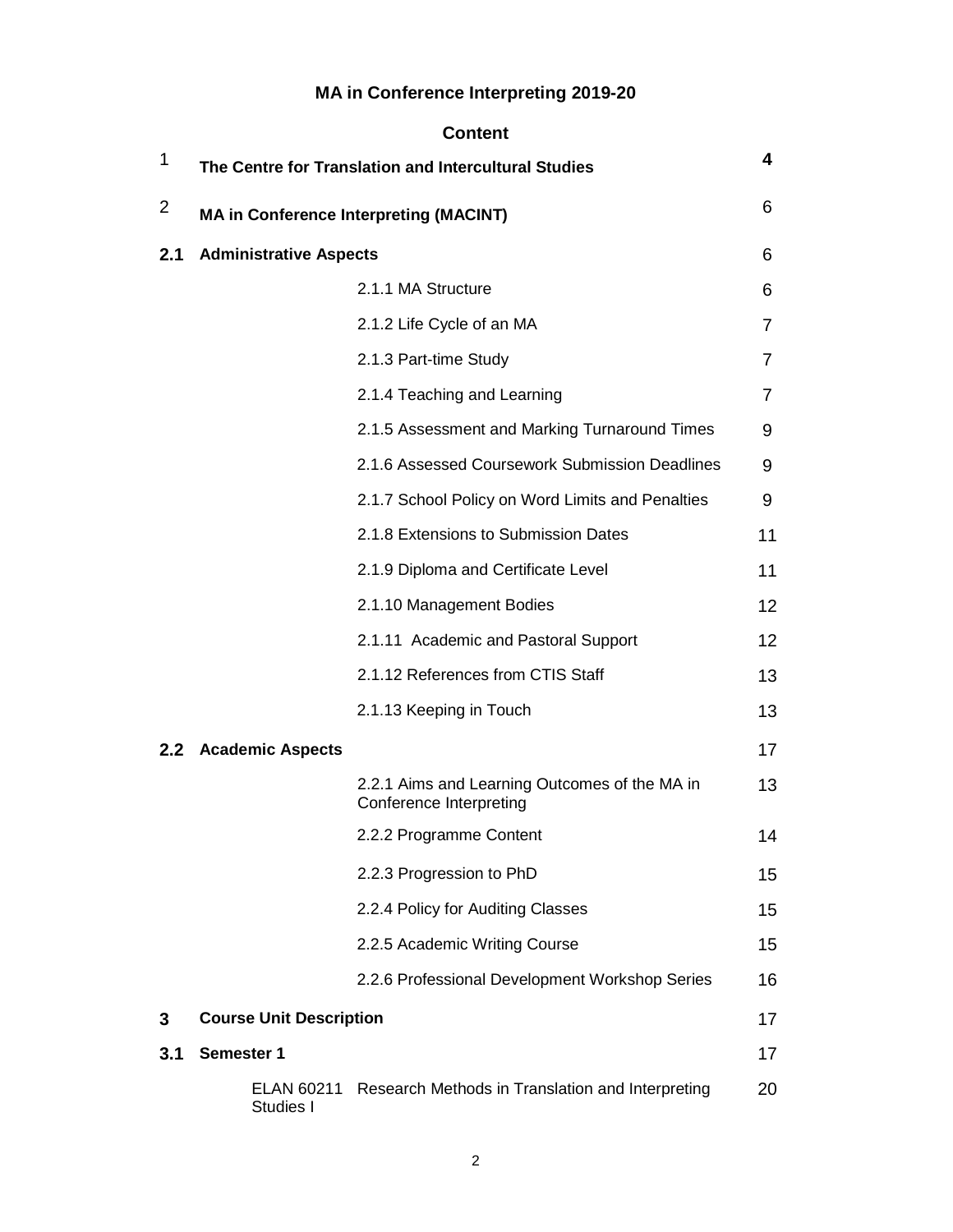|     | ELAN 71011 Topics in International Diplomacy                                              | 17 |
|-----|-------------------------------------------------------------------------------------------|----|
| 3.2 | <b>Semester 2</b>                                                                         | 19 |
|     | ELAN 71022 Research Methods and Approaches for Interpreting<br><b>Studies</b>             |    |
|     | ELAN 61132 Professional Development for Conference<br>Interpreters                        | 22 |
| 3.3 | <b>Both Semesters</b>                                                                     | 21 |
|     | ELAN 60530 Consecutive Interpreting                                                       | 21 |
|     | ELAN60760 Simultaneous Interpreting- Early Skills Development<br>to Advanced Simultaneous | 21 |
| 4   | <b>List of Staff Teaching and Research Specialisms</b>                                    | 25 |
| 5   | <b>Appendixes</b>                                                                         | 27 |
|     | Appendix 1 Schedule of key dates 2019-20                                                  | 27 |
|     | Appendix 2 MACINT Assessment Criteria                                                     | 28 |
|     | A 2.1 Assessment Criteria for Essay-based Assignments                                     | 29 |
|     | A 2.2. Assessment Criteria for Interpreting Reflective Essays                             | 29 |
|     | A 2.3 Assessment Criteria for Presentation/Oral Report                                    | 29 |
|     | A 2.4 Assessment Criteria for Consecutive Interpretation                                  | 30 |
|     | A 2.5 Assessment Criteria for Simultaneous Interpreting                                   | 31 |
|     | A 2.6 Assessment Criteria for Post-course Employment Portfolio                            | 32 |
|     | A 2.7 Assessment Criteria for MA Research Dissertations                                   | 33 |
|     | A 2.8 Assessment Criteria for Practical Dissertations (Interpreting<br>Portfolio)         | 34 |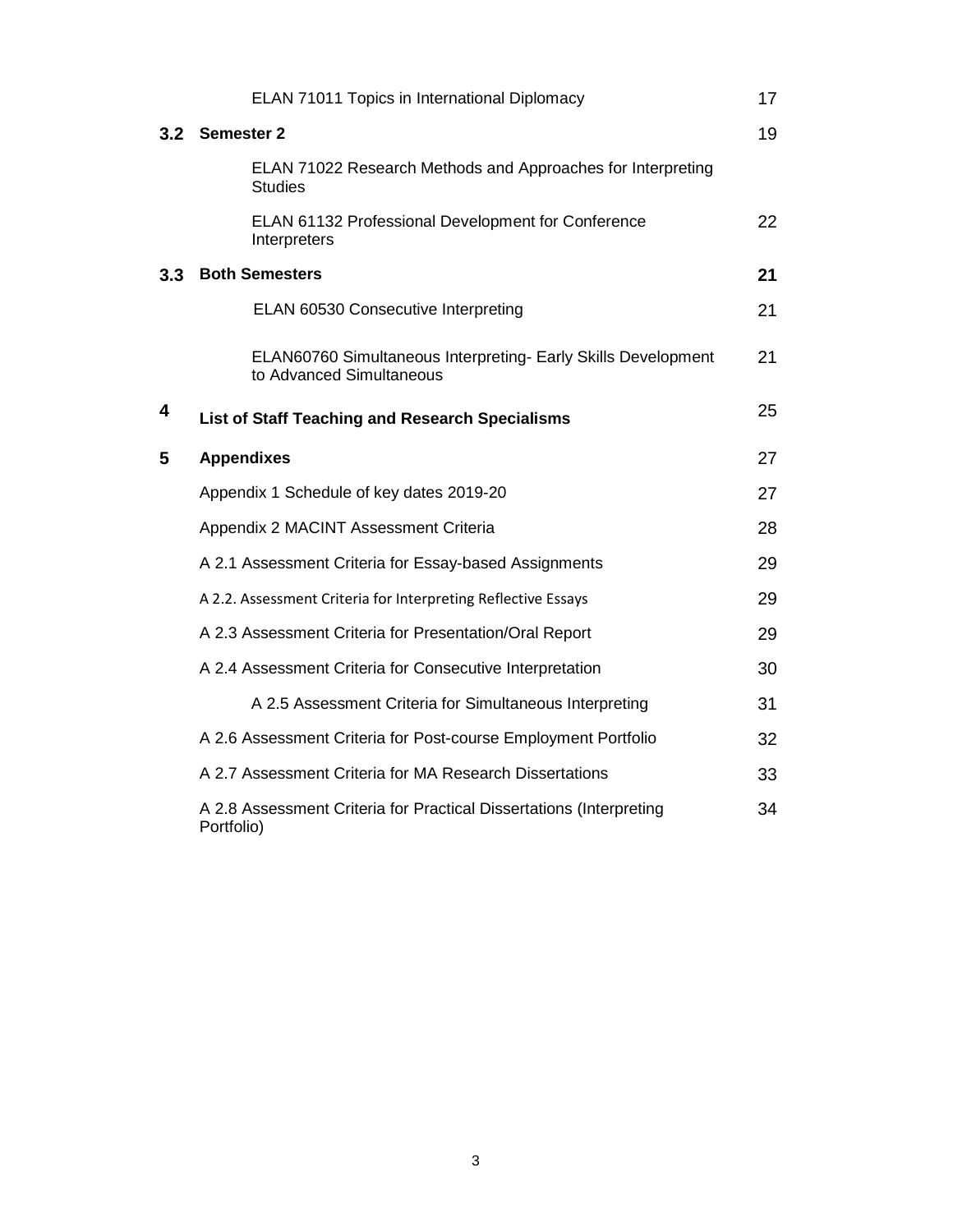### **1. The Centre for Translation and Intercultural Studies**

The Centre for Translation and Intercultural Studies (CTIS) launched its first postgraduate programme in translation studies in 1995. With its unique combination of research and practiceoriented course units and the subsequent incorporation of interpreter-training options, our MA in Translation and Interpreting Studies (MATIS) is one of the longest-running and most comprehensive postgraduate degrees offered by a UK institution. On MATIS, translation course units cater for all language combinations and we offer course units in Consecutive Interpreting and Public Service Interpreting (PSI) for five and four language combinations, respectively.

Our offer was extended in 2011 with the launch of a highly specialised MA in Conference Interpreting (MACINT) which aims to equip students with the knowledge and skills for a career in conference interpreting.

On MACINT, students can study one of two profiles, reflecting the two distinct profiles of practising conference interpreters.

**Profile 1:** students who have English as their native language (A language) and two passive foreign languages (C languages). These students will be trained in both types of interpreting out of both C languages into their A language.

**Profile 2:** designed for students with Chinese, French, German, Russian and Spanish as their native language (A language) and English as an active foreign language (B language), or English as their native language (A language) and Chinese, French, German, Russian or Spanish as an active foreign language (B language). These students will be trained in both types of interpreting in both directions (i.e.  $B\rightarrow A$  and  $A\rightarrow B$ ).

CTIS has an international reputation for the quality of its research and teaching activities. Its staff have extensive and varied experience of teaching, researching and publishing in numerous areas of translation and interpreting theory and practice, including the following:

- Translation and Conflict, Translation and Activism
- **Corpus-based Translation Studies**
- **Multimodality and Audiovisual Translation**
- Social and Sociological Studies of Translation and Interpreting
- Text and Discourse, Text and Context
- Interpreting Studies
- Literary Translation
- Translation and Interpreting Profession and Training
- **Scientific and Commercial Translation**
- Participatory Translation Movements in the Digital Culture

The following are some examples of doctoral theses recently supervised by CTIS staff:

- Narratives of Dissidence and Complicity: Translating Christa Wolf Before and After the Fall of the Wall
- The Semiotics and Translation of Advertising Texts: Conventions, Constraints and Translation Strategies, with Particular Reference to English and Arabic
- Modelling Competence in Community Interpreting: Expectancies, Impressions and Implications for Accreditation
- Translational Footnotes and the Positioning of Unfamiliar Literature: Capital Flow in Translations of Angela Carter's Fiction in Taiwan
- Healthcare Interpreters' Perception of their Position in the Field of Public Service Interpreting in Spain: A Bourdieusian Perspective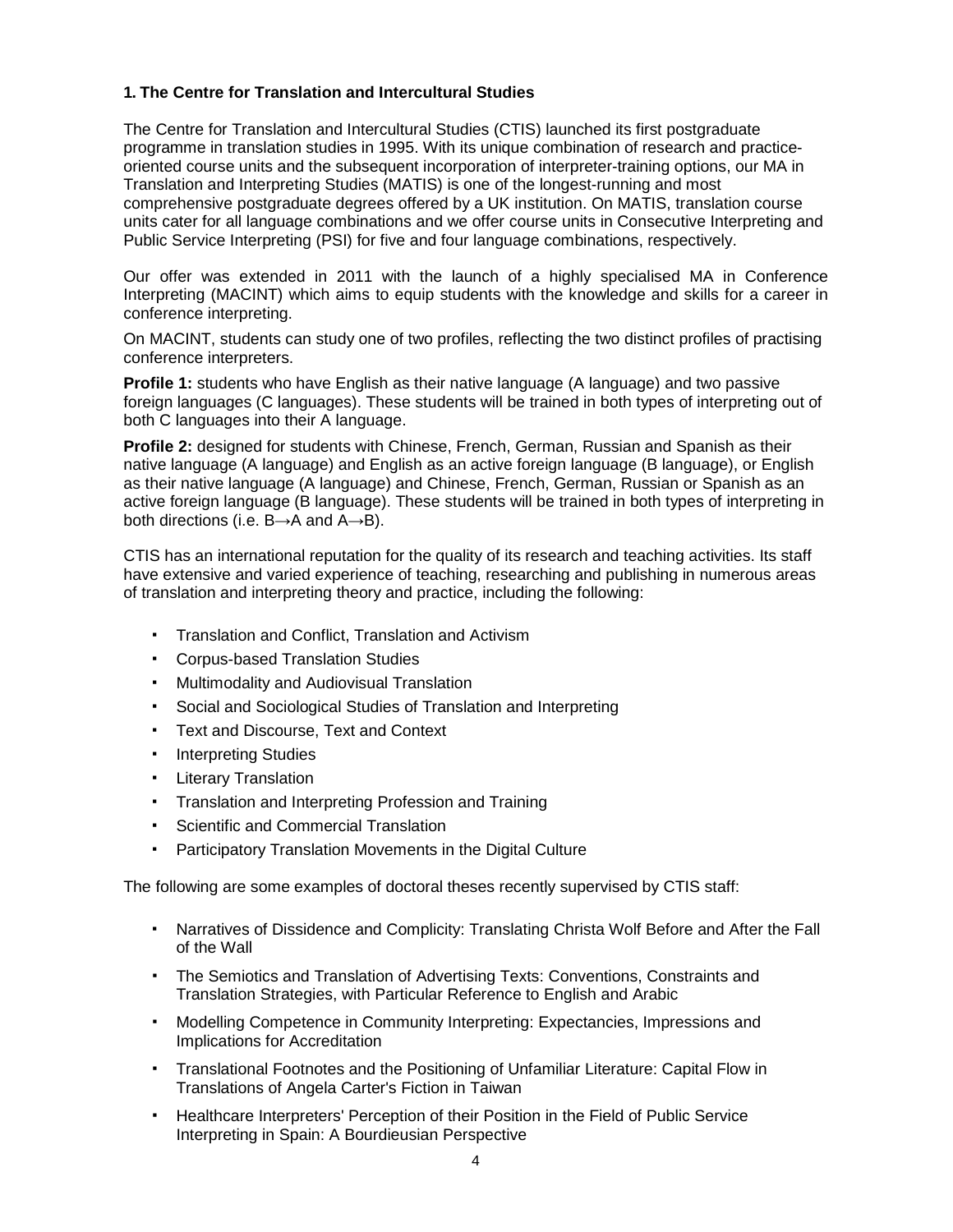- Babels, the Social Forum and the Conference Interpreting Community: Overlapping and Competing Narratives on Activism and Interpreting in the Era of Globalisation
- Implicatures in Subtitled Films: Multimodal Construal and Reception of Pragmatic Meaning Across Cultures
- Investigating note-taking in consecutive interpreting: Using the concept of visual grammar
- **Managing Translation Projects: Practices and Quality in Production Networks**

CTIS houses the Translational English Corpus (TEC), the largest computerised collection of translated English text anywhere in the world. This important research resource and a vibrant research environment attract visiting scholars from around the world:

http://www.alc.manchester.ac.uk/subjects/tis/research/projects/

Since it was established, CTIS has hosted and/or co-organised a number of major international conferences. In April 2011, CTIS was co-organiser, with UCL, of the Research Models in Translation Studies II conference, which attracted 180 delegates from 33 countries. More recently, during 2017-2018, it hosted an international conference and several one-day symposia as part of the AHRC-funded project Genealogies of Knowledge: Genealogies of Knowledge I: Translating Political and Scientific Thought across Time and Space

(http://genealogiesofknowledge.net/gok2017conference/). CTIS also continues to be involved in the organization of regular research training events under the ARTIS initiative (https://artisinitiative.org/). In October 2018, it hosted IPCITI 2018, the14th International Postgraduate Conference in Translation and Interpreting (https://www.ipciti.org.uk/) organised in partnership with Dublin City University, Heriot-Watt University, and the University of Edinburgh.

In addition, CTIS organises a weekly research seminar attended by an audience of researchers, students and professional translators.

#### **Links:**

 **Centre for Translation and Intercultural Studies http://www.alc.manchester.ac.uk/subjects/tis/**

**MA in Conference Interpreting http://www.alc.manchester.ac.uk/subjects/tis/postgraduatetaught/macint/**

**CTIS Seminar Series http://www.alc.manchester.ac.uk/subjects/tis/events/**

**MACINT Facebook Link https://www.facebook.com/conference.interpreting.at.manchester**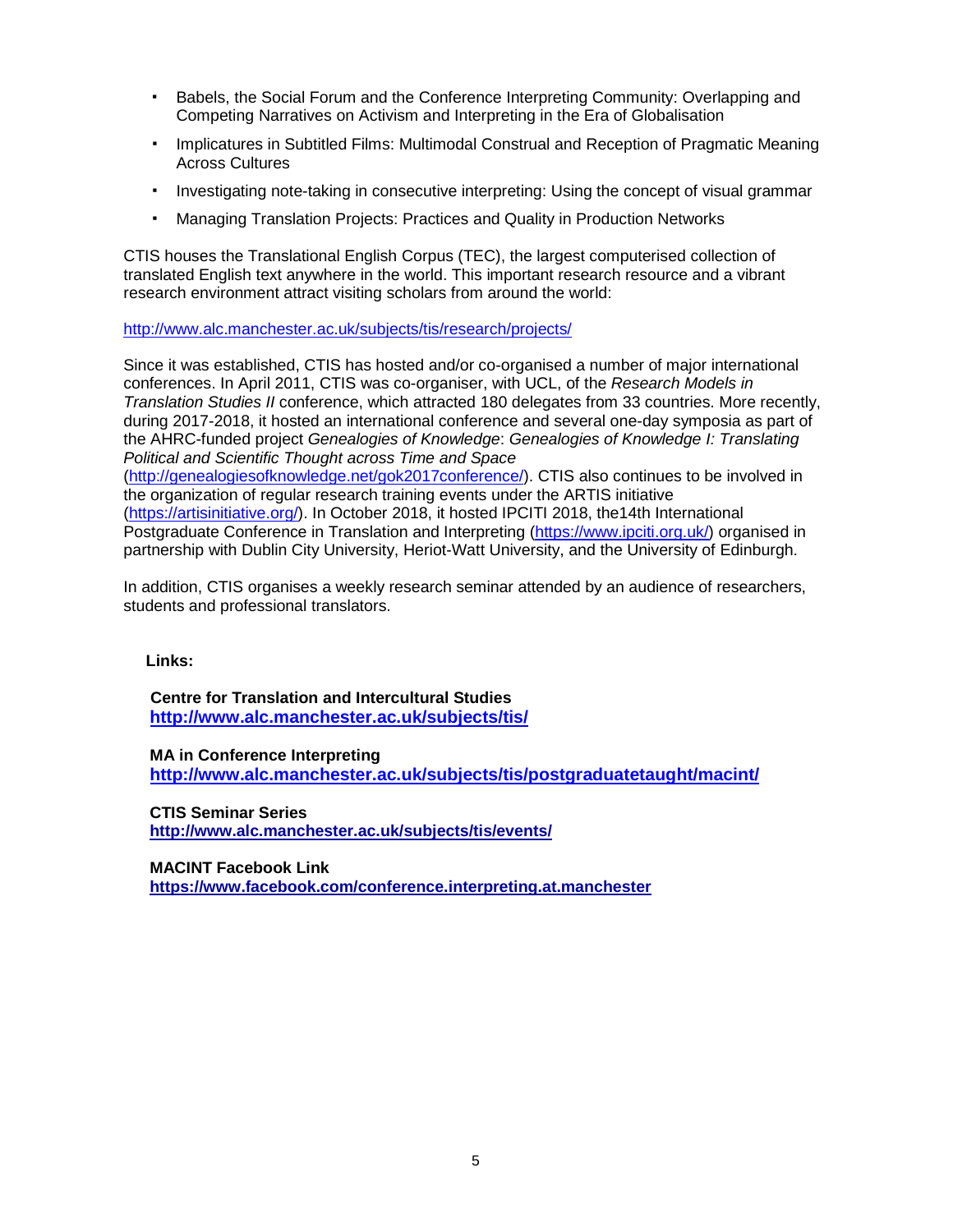### **2. MA in Conference Interpreting (MACINT)**

### **2.1.1. MA Structure**

**For students enrolled in September 2019,** the MA in Conference Interpreting consists of a total of 180 credits, divided as follows:

#### ▪ C**ompulsory core course units** (totalling 120 credits)

| <b>ELAN 60530</b> | Consecutive Interpreting                                                                                           | $(30 \text{ credits})$ |
|-------------------|--------------------------------------------------------------------------------------------------------------------|------------------------|
| <b>ELAN 60760</b> | <b>Simultaneous Interpreting- Early Skills</b><br><b>Development to Advanced Simultaneous</b><br>(Non-compensable) | $(30 \text{ credits})$ |
| <b>ELAN 60211</b> | Research Methods in Translation and<br><b>Interpreting Studies I</b>                                               | $(15 \text{ credits})$ |
| <b>ELAN 71011</b> | Topics in international diplomacy                                                                                  | $(15 \text{ credits})$ |
| <b>ELAN 71022</b> | <b>Research Methods and Approaches for</b><br><b>Interpreting Studies</b><br>(Non-<br>compensable)                 | $(15 \text{ credits})$ |
| <b>ELAN 61132</b> | Professional Development for Conference<br>Interpreters                                                            | $(15 \text{ credits})$ |

### **Please note that Research Methods and Approaches for Interpreting Studies and Simultaneous Interpreting can NOT be compensated.**

The dissertation (60 credits)

The dissertation will normally arise from one or more of the taught course units taken and will normally be supervised by an appropriate member of staff in the School of Arts, Languages, and Cultures.

Students will be able to choose from a research dissertation and a practical

dissertation/professional portfolio. For those who opt for a professional portfolio, there will be a four-week compulsory post-exam period teaching.

The **Postgraduate Diploma** in Conference Interpreting consists of the 120 compulsory credits listed above. Postgraduate Diploma students do **not** complete a dissertation, and will be exempted from the module of Research Methods in Translation and Interpreting Studies I (ELAN 60211). This will be replaced by an optional module from within SALC/LEAP, subject to programme director's approval.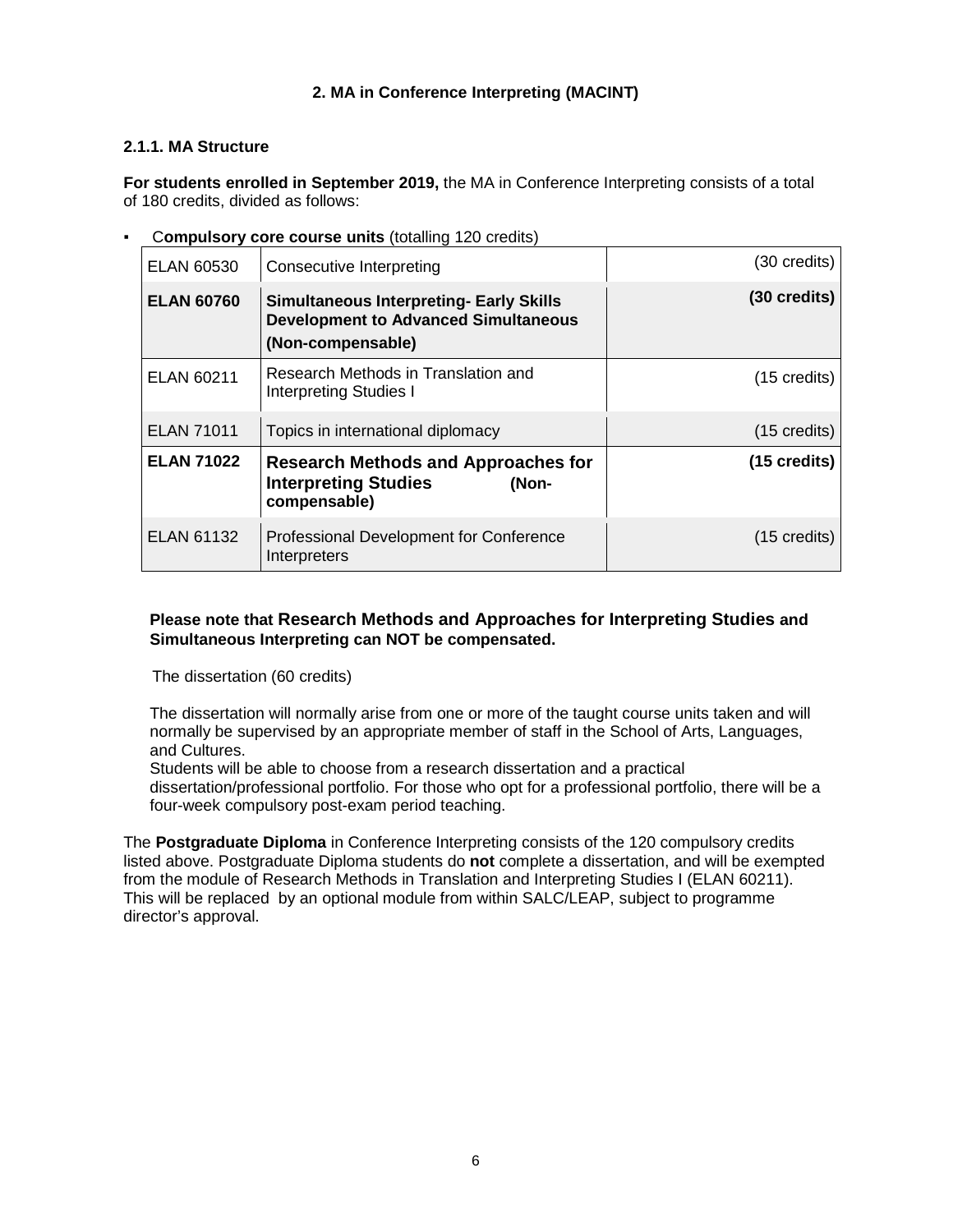### **2.1.2. Life Cycle of an MA**

**Full-time MA students** take the MA programme over **12 months**. The taught course units are completed over two semesters and the dissertation must be submitted by **07 September 2020.**

- **Semester 1** (16 September 2019 24 January 2020) Research Methods in Translation and Interpreting Studies I Topics in international diplomacy Consecutive Interpreting Simultaneous Interpreting
- **Semester 2** (27 January 2020 8 May 2020) Professional Development for Conference Interpreters Consecutive Interpreting Simultaneous Interpreting Research Methods and Approaches for Interpreting Studies
- **Dissertation** (including post exam period teaching for students opting for practical dissertation) (June 2020 – September 2020)

#### **The schedule for part-time students registering in September 2018 will be as follows:**

▪ **Year 2** (16 September 2019 to 7 September 2020) Simultaneous Interpreting, Semester 1 and 2 Research Methods in Translation & Interpreting Studies II, Semester 2 Professional Development for Conference Interpreters, Semester 2 **Dissertation** (including post exam period teaching for students opting for practical dissertation)

### **2.1.3. Part-time Study**

Part-time study is strongly supported and is actively facilitated in the timetabling of teaching hours for the MA, wherever possible. However, students should note that even part-time study requires a significant commitment of time (at least three days of a week will be required for class attendance), and that we do not recommend combining part-time study with a full-time job. You should normally arrange with your employer to have **at least three working days free** per week to study for the MA.

#### **2.1.4. Teaching and Learning**

The MA in Conference Interpreting (MACINT) is a highly specialised programme in which you will experience a number of different types of teaching methods, group sizes and modes of contact with your tutors.

The practical interpreting units (Consecutive Interpreting, Simultaneous Interpreting- Early Skills Development to Advanced Simultaneous) combine General Seminars attended by all MACINT students with language-pair specific tutorials. The tutorials allow you to work closely with fellow students who have the same language combination in smaller groups, while the seminars give you the opportunity to work in a truly multilingual and multicultural environment. In addition, each language combination will be allocated a weekly slot for group self-study sessions in the self-study lab. Assessment for these units is weighted towards end of course unit exams, accompanied by formative feedback on such tasks as presentation and mock exams. In each of these units, you will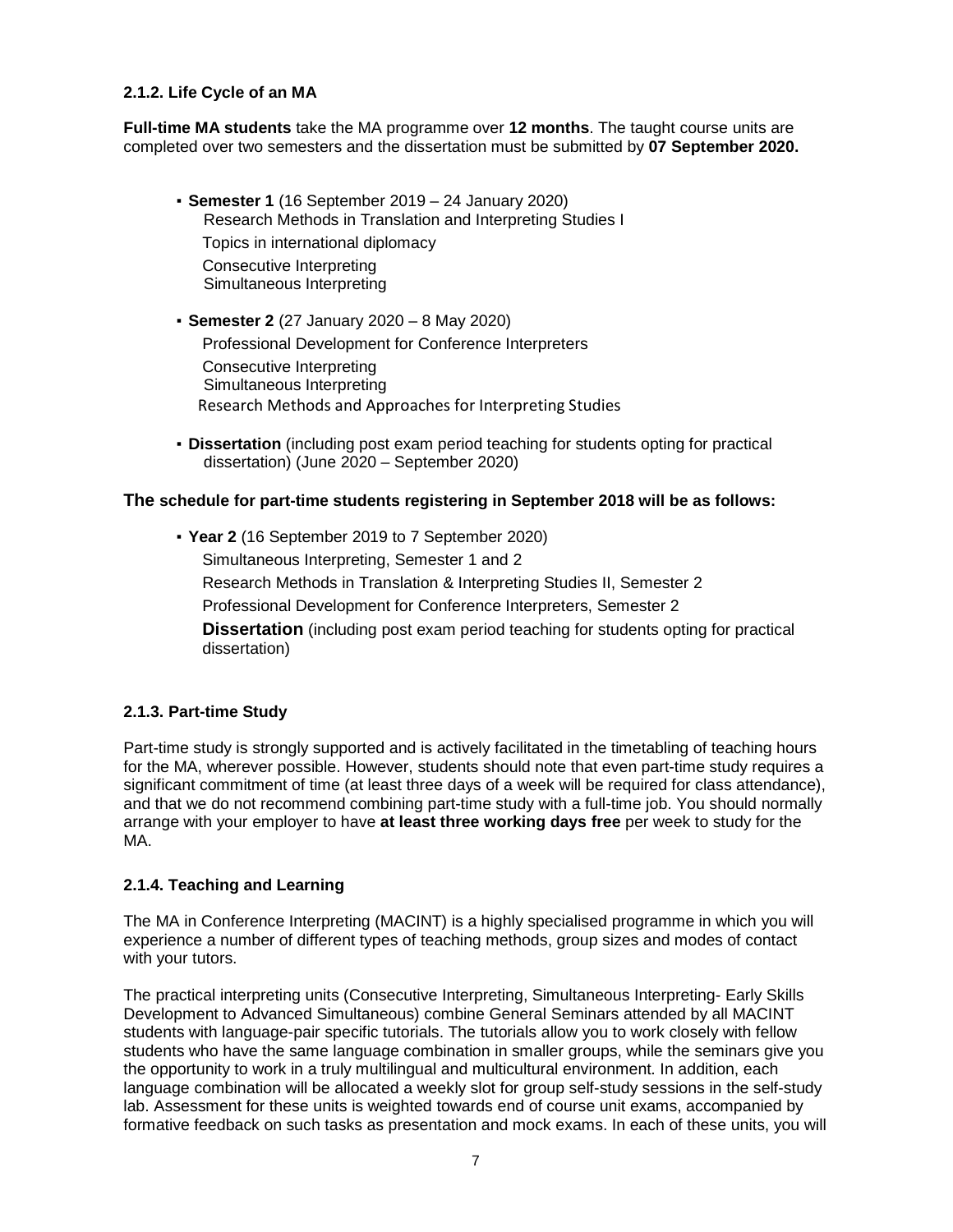also be encouraged to submit online interpreting journals as part of your ongoing reflective practice. These additional forms of assessment and practice are designed to provide you and your tutors with a record of your progress, enabling you to track and solve problems as they arise.

The Professional Development for Conference Interpreters course unit is designed to complement the units in consecutive and simultaneous interpreting by putting your interpreting and organisational skills to the test in multilingual conferences. Each conference will be preceded by General Seminars to enable you to prepare effectively for each scenario. Collaborative learning plays a significant role in this unit.

E-learning and group practice form a significant part of this programme and you will be guided in independent study in a structured manner, facilitated in part by completion of online interpreting critical reports. These sessions encourage self-reflexive learning and also nurture peer assessment and feedback skills and are facilitated by dedicated self-study materials placed on the Blackboard and by the EU multilingual speech repository. There will also be student-led sessions facilitated by tutors' input.

The theoretical units (Research Methods and Approaches for Interpreting Studies and Research Methods in Translation and Interpreting Studies II) are taught in weekly 1.5 hour seminars. Assessed coursework will take the form of a variety of written assignments. You will receive comprehensive feedback on all your assignments.

In addition, the unit of Topics in international diplomacy will introduce students to some key topics in international diplomacy. You will enhance your understanding of key topic areas such as international law, trade or foreign policy, that you are likely to encounter when interpreting or translating in international organisations. The aim is to equip you with a broad understanding of current international affairs – a basis that you can then build on as appropriate to enable you to handle the potentially technical nature of the source texts you encounter. The module will be assessed by standard essay questions.

The MA dissertation can take two forms on MACINT. You can choose between (1) a research dissertation in interpreting studies and (2) an interpreting professional portfolio.

The research dissertation allows you to select and explore in-depth an issue in interpreting research which you find particularly interesting. This can involve a range of research methods and data, from a controlled experiment to authentic conference interpreting scenarios; from ST/TT analysis of interpreter output to ethnographically informed research into interpreting in specific contexts. An introduction to potential research methods and types of data analysis will be provided in Research Methods and Approaches in Interpreting Studies I and Research Methods in Translation & Interpreting Studies II. The extended format of the dissertation gives you the freedom to build on your knowledge of interpreting research from the theoretical course units, under the guidance of your MA dissertation supervisor.

Alternatively, an interpreting professional portfolio dissertation option aims to help you prepare for your first interpreting assignments. Students taking this option will attend four weeks of additional teaching (normally in late June to early July), which will focus on advanced simultaneous and simultaneous with texts as well as meeting preparation.

Building on this training and work done throughout your course, you will then be asked to document your preparation for a hypothetical assignment. You will select a real meeting that has taken place and has been webcast and will be asked to outline your preparation strategy. This should include a discussion of how you would prioritise sources of information and an analysis of the overall context as well as the key concepts and perspectives you anticipate will arise. You should subsequently analyse the success of your approach by recording and assessing your own interpretation of the meeting. The interpretation itself is not assessed, but should be used as a basis for reflection on the preparation strategy.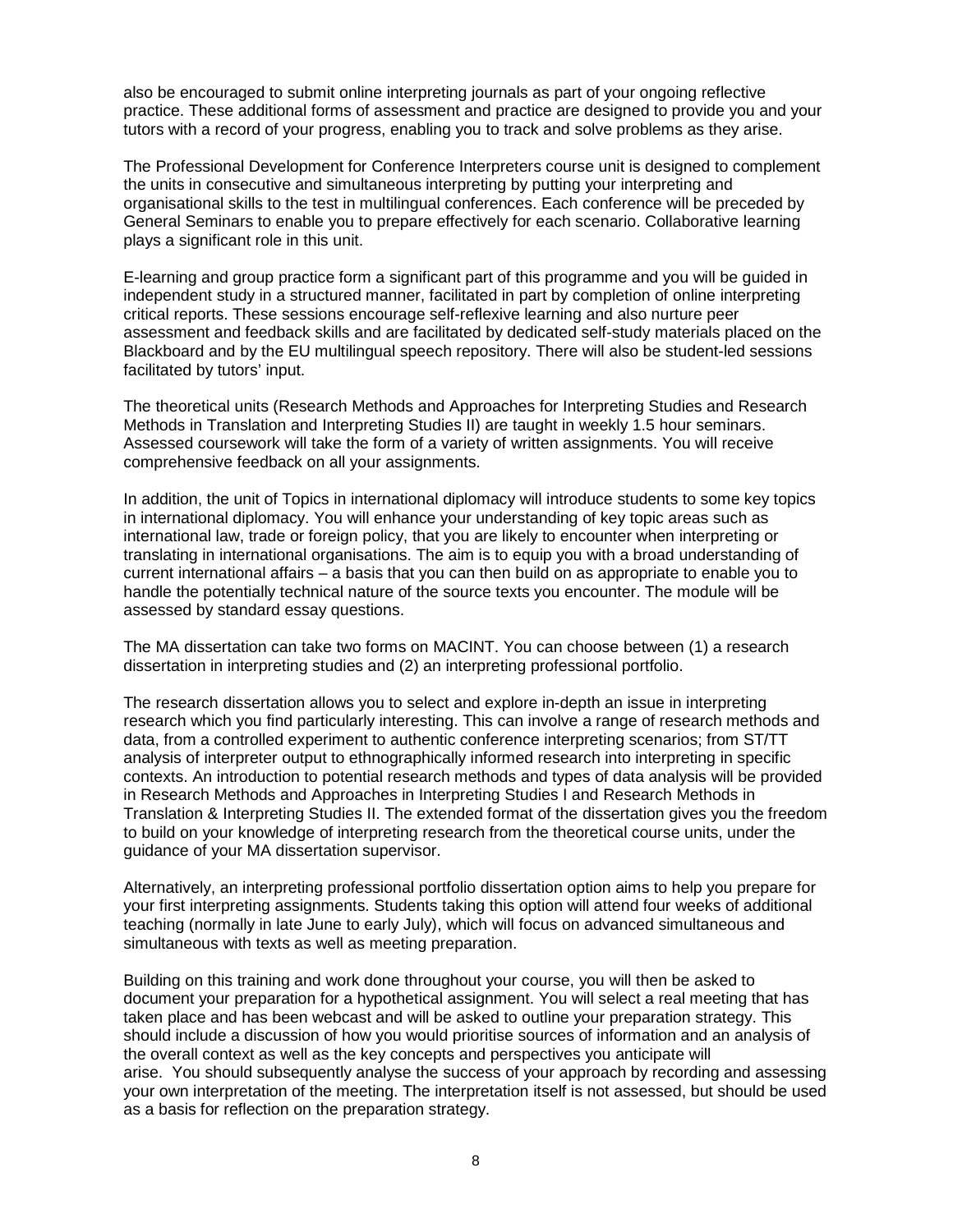### **2.1.5. Assessment and Marking Turnaround Times**

All **theoretical course units and Topics in international diplomacy** are assessed by coursework, rather than by written examination. All written coursework will be submitted electronically.

**Specialist interpreting course units** are assessed by a combination of assessed coursework and examination (see individual course unit descriptions for more details).

#### **Please note that core units (Research Methods in Translation & Interpreting Studies II and Simultaneous Interpreting) can NOT be compensated.**

The **pass mark for MA** coursework and the dissertation is 50%. The **pass mark for the Postgraduate Diploma** is 40%.

In line with the University's Policy on Feedback to Students, MACINT course unit conveners aim to provide feedback to students within 15 working days of submission. This will normally take the form of individualised feedback and a provisional mark. Where appropriate, course unit conveners may opt to supplement individual feedback with generic formative feedback which may be made available to students before they receive their individualised feedback and provisional marks.

Once marks have been issued to students, they can be changed only by the external examiners. **Confirmed marks** will not be made available to students until after the relevant meeting of the Examination Board.

### **2.1.6. Assessed Coursework Submission Deadlines**

As the programme requires you to submit assessed essays or other assignments, you must observe the deadlines set out in the course unit descriptions (Section 4) and summarised in Appendix 1. Course submission deadlines will also be included in the course outlines circulated at the beginning of each module.

#### **Coursework submission for individual course units on MACINT is made electronically via Blackboard system only.**

The University uses electronic systems for the purposes of detecting plagiarism and other forms of academic malpractice and for marking. Such systems include Turnitin, the plagiarism detection service used by the University. Your course convenor will give you specific instruction on how to submit your coursework electronically.

In addition to Turnitin submission, **you must also submit one electronic copy** of **your work to salc-assessment@manchester.ac.uk.** Electronic copies of your work may be checked for plagiarism and / or word counts. It is also recommended that you keep a copy for yourself in case of loss.

The School also reserves the right to submit work handed in by you for formative or summative assessment to Turnitin and/or other electronic systems used by the University.

Please note that when work is submitted to the relevant electronic systems, it may be copied and then stored in a database to allow appropriate checks to be made.

### **2.1.7. School Policy on Word Limits and Penalties for Coursework and Dissertations**

Coursework exercises and dissertations for all PGT programmes in the School have firm upper word limits. In all cases, the word limit includes not only the main body of the text, but also footnotes and endnotes. It does not include bibliographies or appendices; nor does it include the preliminary pages required for MA dissertations.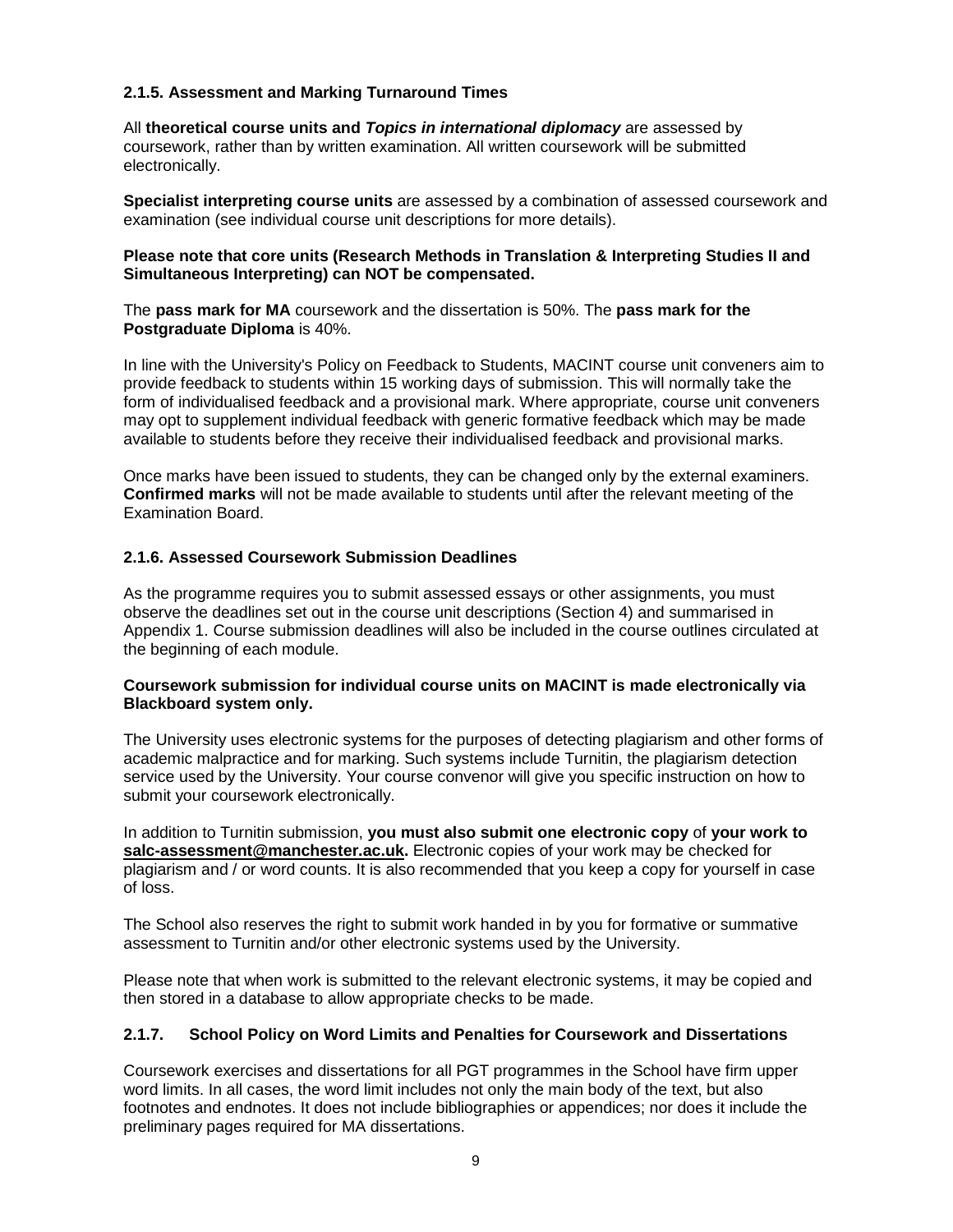There is no '10% penalty'! It is sometimes assumed that a '10% tolerance principle' exists, in other words that it is acceptable to exceed the stated word limit by no more than 10%. **This is entirely untrue.** Word limits mean what they say, and work that exceeds the stated limit is penalized. The following sliding scale of penalties applies:

The purpose of enforcing word limits is (a) to ensure parity and fairness by creating a level playing field; (b) to help students produce well-focused and cogent written work; (c) to instil the discipline essential for real-life writing tasks, where word limits are often rigid; and (d) to ensure that students acquire the ability to edit their writing effectively and cut away inessential material, skills invaluable both for academic work and the workplace.

- Students must observe the word limit specified for each assessment. **THE UPPER LIMIT IS AN ABSOLUTE MAXIMUM AND MUST NOT BE EXCEEDED (THERE IS NO '10% RULE')**
- the word count for each piece of written work must be displayed clearly on the top righthand side of the first page
- Word count is here defined as including quotations and the footnotes or endnotes in the essay itself. It does not include the bibliography or any appendices. Appendices are for supporting, illustrative material only; they may not be used to elaborate or extend the argument
- Material that exceeds the upper limit will not be read or considered in the marking

It is not expected that staff will check individual submissions unless they are concerned that the stipulated length has been exceeded.

Students must remember, when calculating word counts using word-processing software, to include footnotes and endnotes in the calculation.

Failure to indicate the word count, or the provision of a false word count, may lead to disciplinary action.

**MA dissertations must indicate the word count at the bottom of the contents page. All other coursework exercises must indicate the word count at the end of the main body of the text.** Students must remember, when calculating word counts using word-processing software, to include footnotes and endnotes in the calculation.

Failure to indicate the word count, or the provision of a false word count, may lead to disciplinary action. The School reserves the right to request an electronic copy of any work submitted, so that word counts may be checked by examiners.

When work exceeding the word limit is marked, the mark given on the feedback form will include the appropriate penalty. The examiners' feedback form will indicate how the penalty has been calculated.

#### **Late Submission:**

Any assessed coursework submitted after the deadline without good cause will incur a penalty determined by the lateness of its arrival:

- **ten marks will be deducted for the first day after the deadline**
- **ten additional marks will be deducted for each day thereafter (including weekends), up until 5 days (after which point a mark of zero will be awarded)**

If you are registered on units outside of the School, you should ensure that you are aware of the penalties that will be imposed for late course work submission for that School. Schools may operate different penalty schemes for late submission.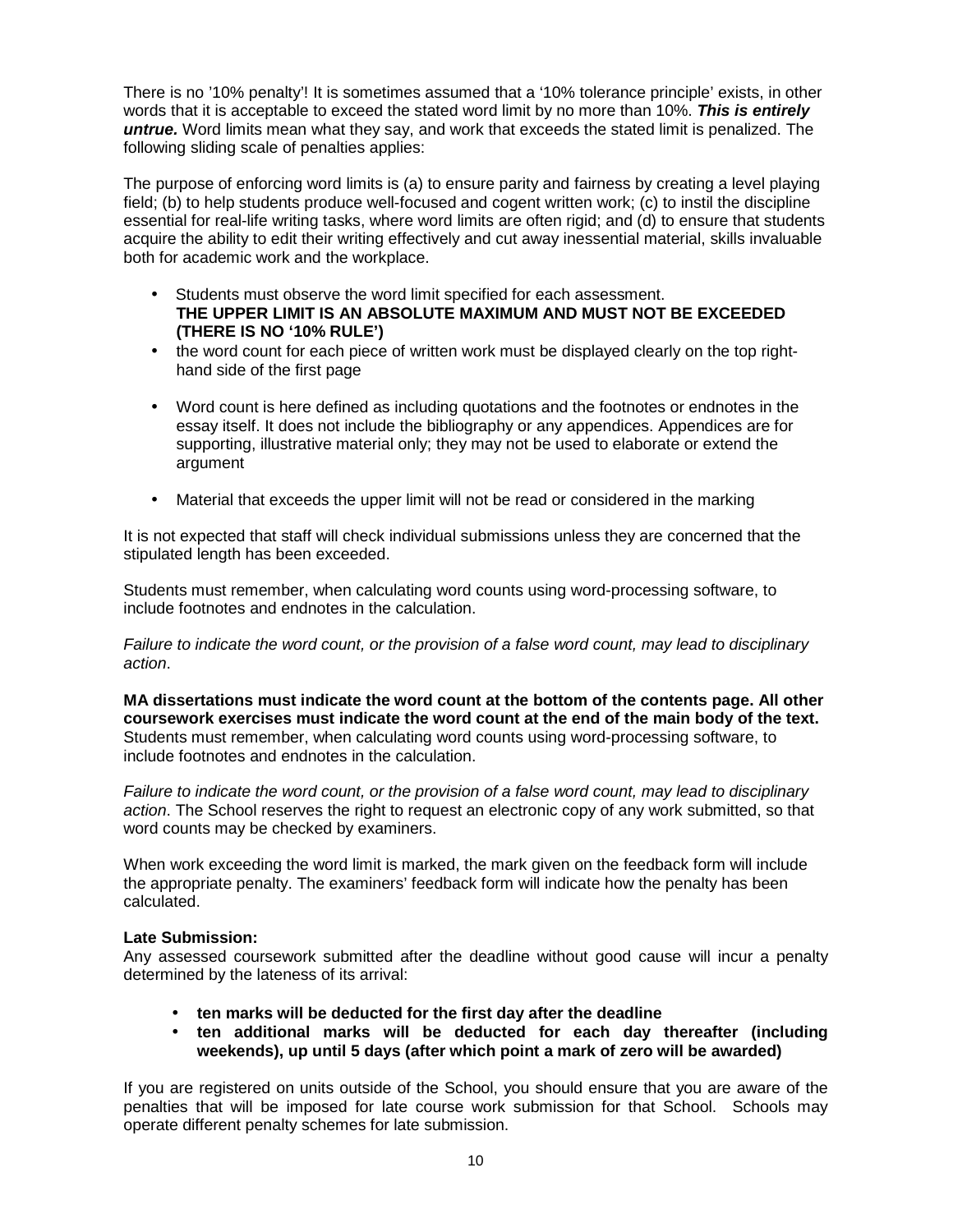### **2.1.8. Extensions to Submission Dates**

Extensions to the submission dates for submitted coursework (assessed essays and dissertations) may be sought where circumstances, outside of students' control, will delay the completion and submission by the published date.

Please note, individual course unit tutors cannot grant extensions to deadlines. All extension requests must be submitted to the Student Support and Guidance Office, via the Mitigating Circumstances Application Form.

### **Circumstances that might be considered as grounds for applying for an extension include:**

- Illness or injury which either prevents the student from working altogether or considerably affects his/her ability to work effectively.
- Serious personal problems such as relationship problems; family crises; illness/death of close relatives including attendance at funerals; being a victim of crime; accommodation crises; court cases; accident or sports injury.
- Jury service
- Delays in obtaining ethical approval, where approval has been sought in good time.

### **The following will not be regarded as grounds for applying for an extension to submission dates:**

- Any event that could have reasonably been expected or anticipated e.g. weddings, holidays, moving house.
- Inadequate planning and time management.
- Pressures of paid work (In exceptional circumstances extension requests will be considered where there has been a temporary but substantial increase in workload which was imposed at short notice and which could not have reasonably been foreseen. This will require written confirmation from the student's employer).
- Having more than one examination, or other compulsory assessment (e.g. presentation etc.), on the same day.
- Computer or printer failure or theft, resulting in loss of data, except where data is lost through the failure of Manchester University systems confirmed by Manchester Computing staff (students should back up work regularly and not leave completion so late that another computer/printer cannot be found).
- Failure to submit specified items of coursework through misreading of a published submission date, or misunderstanding the requirements of an assessment or difficulties with the English language (including delays in proofreading).
- Travel delays.
- Normal pregnancy.

# **2.1.9. Diploma and Certificate Level**

For students on the MA in Conference Interpreting, the Postgraduate Diploma and Certificate are possible **exit points**. Students registered for the MA who complete the taught component of the programme only (120 credits, at a pass mark of 40% instead of 50%), may be awarded the Postgraduate Diploma. Students completing only 60 credits' worth of taught course units (at a pass mark of 40%) may be awarded the Postgraduate Certificate.

The Postgraduate Diploma is also an **entry point**, i.e. it is possible to apply for a place on the Postgraduate Diploma. Upgrading from Diploma to MA status is possible if all course units are passed at Master's level (i.e. 50% or higher).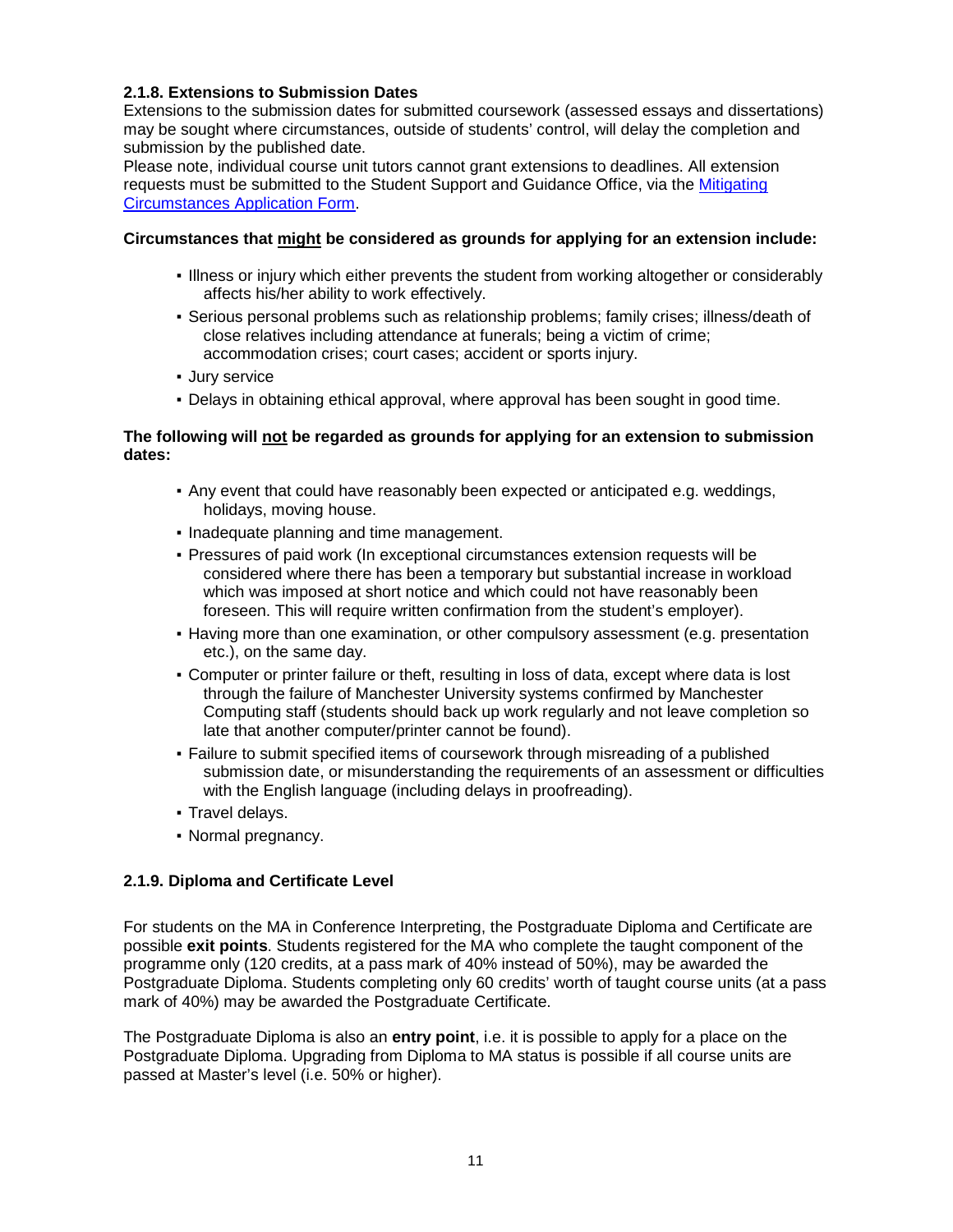### **2.1.10. Management Bodies**

### **TIS Programme Committee and TIS Staff-student Committee**

All activities of the Centre for Translation and Intercultural Studies are overseen by the TIS Programme Committee, which normally meets twice per semester. The TIS Staff-Student Committee, as the preparatory meeting of the Programme Committee meeting, provides a forum for dialogue between TIS staff and student representatives, where issues relating to MACINT and their development can be discussed. These may include, for example, the consideration of student feedback.

One student representative for MACINT is elected each year to ensure effective communication between staff and students and that our students have input into programme developments. The Programme Director will contact all students early in Semester 1 to organise the election of the representative.

### **SALC Postgraduate Taught (PGT) Committee**

MACINT student representatives are also involved in the School PGT Committee, whose members are staff and student representatives from the different Subject Areas.

The School PGT Committee is directly responsible for admission procedures, regulations, and student progress and acts as the Examination Board for all taught postgraduate programmes. The MACINT student representative is invited to raise issues relating to their programme in the context of this meeting.

#### **2.1.11 Academic and Pastoral Support**

A personal tutor will be allocated to you early in semester 1. S/he will be available at advertised office hours each week during term time to advise on accessing any appropriate University support services. Your personal tutor can also offer advice and guidance in matters relating to your academic work. This may include support in developing your capacity to review, plan and take responsibility for your own learning through a structured process of personal development planning (PDP) (See the SALC PGT Handbook for more information on the PDP).

If you are experiencing difficulties or have questions about a particular course unit, in the first instance you should approach the relevant course unit tutor. If you wish to meet the course unit tutor, you should e-mail him/her to arrange a mutually convenient time to meet. The Programme Director is also available to discuss any issues you may wish to raise about the programme as a whole. Again, you should e-mail to make an appointment in advance.

From time to time you may need to speak to someone about a range of different issues. In the table below you will find contact points for some common issues:

| Question about                          | <b>Contact</b>                                        | <b>Alternative Contact</b>      |
|-----------------------------------------|-------------------------------------------------------|---------------------------------|
| a course unit                           | Course Unit Tutor                                     | <b>MATIS</b> Programme Director |
| mitigating circumstances                | <b>Student Support Office</b>                         | <b>MATIS</b> Programme Director |
| interruption of studies                 | Academic Adviser / MATIS<br><b>Programme Director</b> | Postgraduate Office Manager     |
| change of registration details.         | <b>MATIS</b> Programme Director                       |                                 |
| advice on dissertation plans.           | <b>Relevant Specialisation Tutor</b>                  | <b>Research Methods Tutor</b>   |
| PhD plans                               | <b>PGR Director for Modern</b><br>Languages           | <b>MATIS</b> Programme Director |
| financial matters                       | Postgraduate Office Manager                           |                                 |
| your Personal Development<br>Plan (PDP) | Academic Adviser                                      | <b>MATIS</b> Programme Director |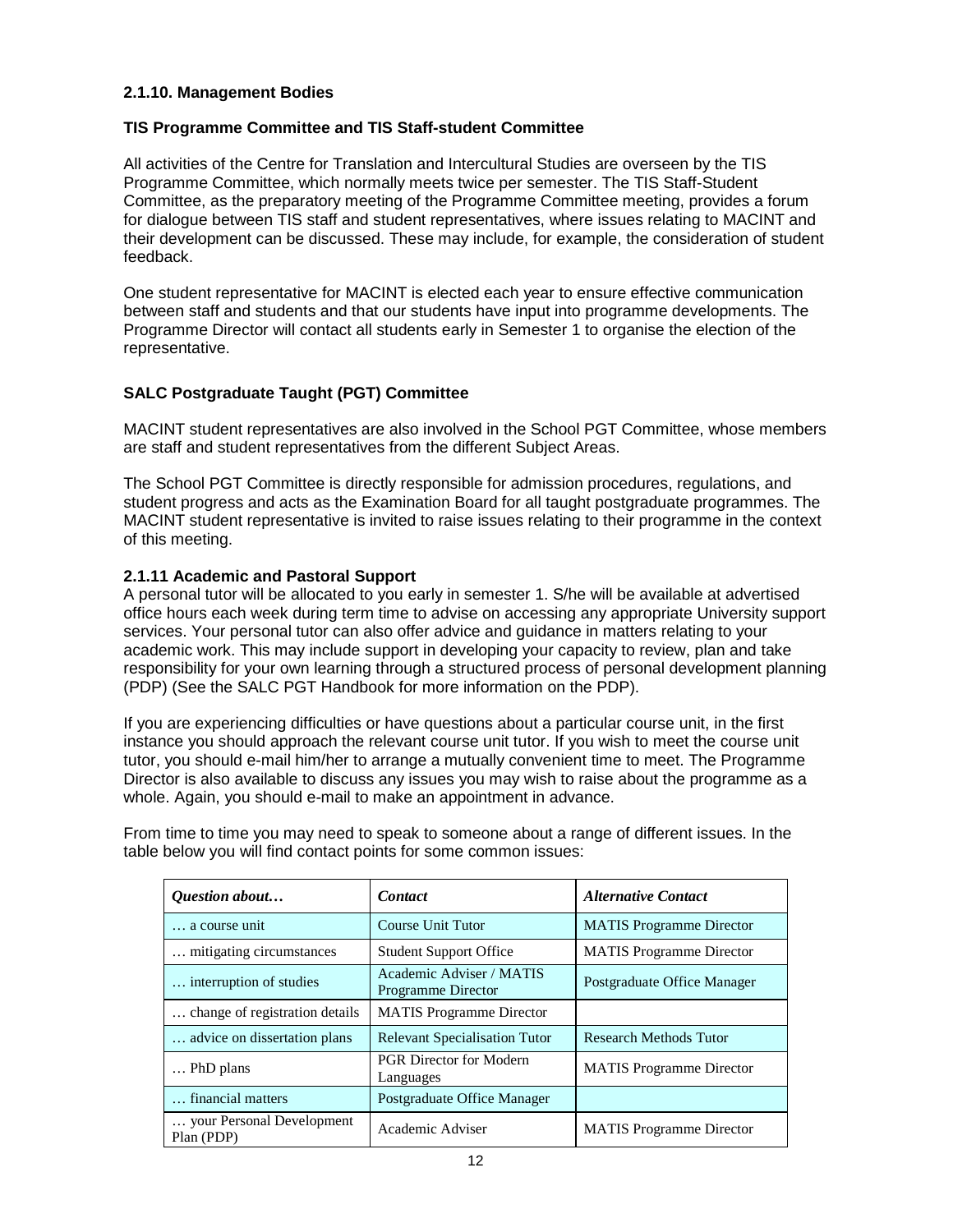| academic writing skills | Academic English Tutor | Academic Adviser |
|-------------------------|------------------------|------------------|
|-------------------------|------------------------|------------------|

Further sources of advice and information on:

- IT training courses
- library skills training
- coping with studying
- **personal problems (Counselling Service)**

can be reached via the Student Portal at http://www.studentnet.manchester.ac.uk/

# **2.1.12. References from CTIS Staff**

You will probably require a reference for employers or further study during or after your MA. While staff are happy to oblige, writing a reference takes some time. It is your responsibility to make sure that the referee is given accurate information about the programme/job for which you are applying.

If there is a form to be completed, make sure the lecturer receives it in good time, and that you have filled in your part of the form fully and accurately. You should usually provide a CV to help the lecturer write the reference. Lecturers are perfectly within their rights to decline to write references, for example if the application is poorly prepared or unrealistic, or if the student is making multiple applications with no particular focus.

Referees are expected to be honest in their assessment. In nominating your referee, make sure that s/he is the best placed tutor to comment on your skills and performance.

### **2.1.13 Keeping in Touch**

We like to keep in touch with our students after graduation, both because it is interesting to hear about the exciting jobs that our graduates go on to do, and because it enables us to forward the employment opportunities that we receive.

If you would like to be added to our alumni database and receive regular information on employment opportunities and CTIS activities, please e-mail the MACINT programme director with details of your personal e-mail address.

Please also follow MACINT activities via MACINT Facebook page:

https://www.facebook.com/conference.interpreting.at.manchester

# **2.2. ACADEMIC ASPECTS**

### **2.2.1. Aims and Learning Outcomes of the MA in Conference Interpreting**

### **The Masters programme aims to:**

- · Equip students with the knowledge and advanced interpreting skills for a career in conference interpreting
- Provide specialist training in consecutive and simultaneous interpreting
- Provide a gradual transition into the professional world through practical, real-life interpreting tasks
- Provide guidance on professional conduct and ethics
- Enable students to reflect critically on their own and others' interpreting practice
- Equip students for further study and research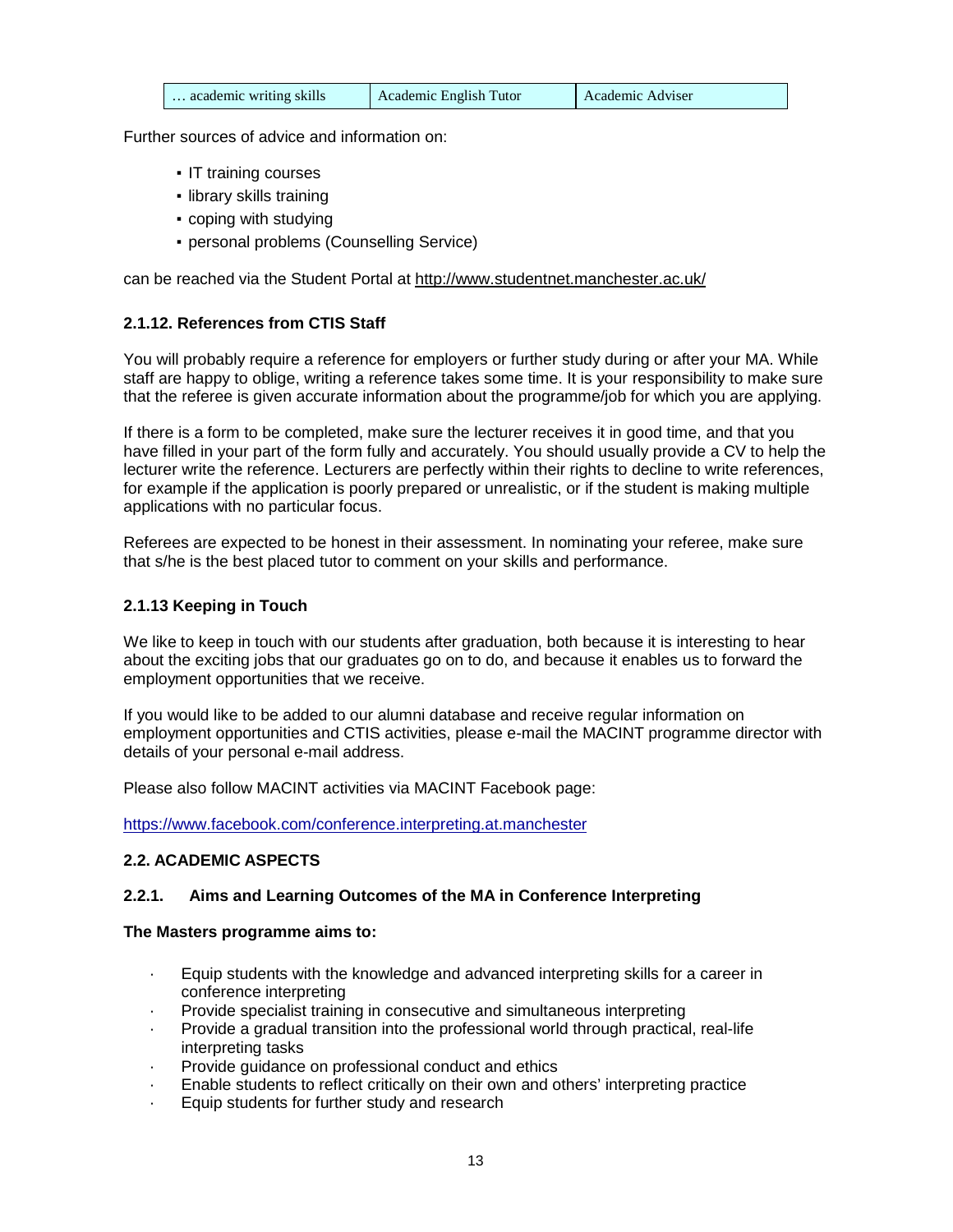#### **Intended learning outcomes of the Masters programme**

### **Students should be able to:**

- Demonstrate understanding of how conference interpreting (in consecutive and simultaneous mode) is used in various settings for a range of purposes
- Show familiarity with research issues in interpreting, including recent approaches, current problems, and potential future developments
- · Apply recent research developments to the practice of interpreting, including processing models, speech organization and structure and the semiotics of verbal and non-verbal communication
- Critically reflect on the role of the interpreter in various settings and on their own and others' interpreting performance
- · Provide consecutive interpretation of up to 6 minutes, according to language profile (AB or ACC) in a variety of settings on a range of topics
- · Provide simultaneous interpretation of up to 20-30 minutes, according to language profile (AB or ACC) in a variety of settings on a range of topics
- · Prepare effectively for interpreting assignments by combining lexical, terminological and domain-specific research
- Work effectively as part of a team
- · Work on a number of tasks simultaneously and under time pressure
- Carry out an extended piece of work independently

### **2.2.2. Programme Content**

| Programme structure and credits | Credits |
|---------------------------------|---------|
|---------------------------------|---------|

# **MA PROGRAMME**

### **Compulsory units**

| Topics in International Diplomacy<br>Research Methods in Translation and Interpreting Studies I<br>Professional Development for Conference Interpreters<br>Research Methods and Approaches for Interpreting Studies<br>Consecutive Interpreting<br>Simultaneous Interpreting - Early Skills Development to Advanced<br>Simultaneous | 15<br>15<br>15<br>15<br>30<br>-30 |
|-------------------------------------------------------------------------------------------------------------------------------------------------------------------------------------------------------------------------------------------------------------------------------------------------------------------------------------|-----------------------------------|
| <b>Dissertation</b>                                                                                                                                                                                                                                                                                                                 | 60                                |
| Total                                                                                                                                                                                                                                                                                                                               | 180                               |

### **POSTGRADUATE DIPLOMA**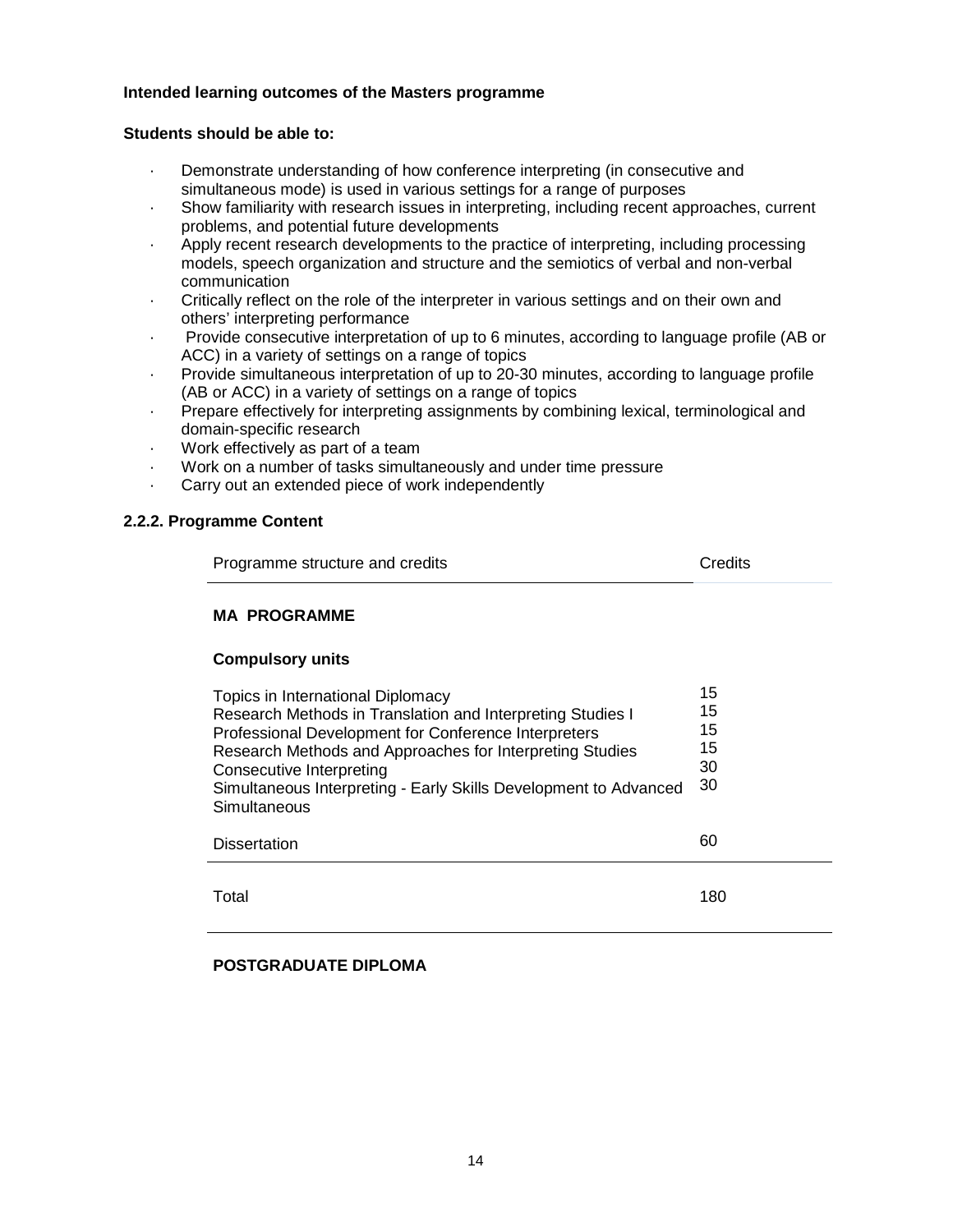| <b>Compulsory units</b>                                                                                        |     |
|----------------------------------------------------------------------------------------------------------------|-----|
| Topics in international diplomacy                                                                              |     |
| Research Methods and Approaches for Interpreting Studies                                                       | 15  |
| Professional Development for Conference Interpreters                                                           | 15  |
| <b>Consecutive Interpreting</b>                                                                                | 15  |
| Simultaneous Interpreting- Early Skills Development to Advanced                                                | 30  |
| Simultaneous                                                                                                   | 30  |
| <b>Optional unit</b><br>An optional module from within SALC/LEAP, subject to<br>programme director's approval. |     |
|                                                                                                                | 15  |
|                                                                                                                |     |
| Total                                                                                                          | 120 |

#### **Research Methods and Approaches for Interpreting Studies and Simultaneous Interpreting can NOT be compensated.**

The MA in Conference Interpreting provides highly specialised postgraduate training in conference interpreting and therefore all of the above units are compulsory. On the taught component of the programme, units can be split into theoretical (Research Methods and Approaches for Interpreting Studies, Research Methods I) and practical units (Consecutive Interpreting, Simultaneous Interpreting and Professional Development for Conference Interpreters) and additional conference theme related unit (Topics in international diplomacy). However, care should be taken not to enforce an artificial division between theory and practice. You will be taught conference interpreting on the basis of research carried out in skill and expertise acquisition in Research Methods and Approaches in Interpreting Studies. In addition, teaching and learning is informed by current research in Interpreting Studies on issues as diverse as cognitive processing and the social and ethical role of the interpreter. In turn, your interpreting practice should enable you to apply and critique theoretical notions by analysing and reflecting on tangible interpreting performance.

### **2.2.3. Progression to PhD**

MACINT students considering a PhD in Interpreting Studies should aim for distinction level performance throughout the programme, particularly in the theoretical units and are advised to select the research option for the MA dissertation. Please feel free to discuss your plans with the Postgraduate Research Director.

### **2.2.4. Policy for Auditing Classes**

Auditors (visitors, PhD students, MATIS students) may not attend language-specific interpreting classes, general seminars for consecutive and simultaneous interpreting or the Professional Development course unit. MACINT students might attend language-specific interpreting classes which are not part of their selected profile, but subject to the approval by the programme director. There are no restrictions on attendance at theoretical course units.

#### **2.2.5. Academic Writing Course**

Academic writing skills in English are critical to students' success in the MA programme. Writing academic papers effectively requires not only an excellent command of English grammar, but also sufficient familiarity with essay-writing conventions in British academic contexts. A customised course on academic writing skills is run regularly throughout Semester 1 and Semester 2 (see schedule details in the MACINT timetable).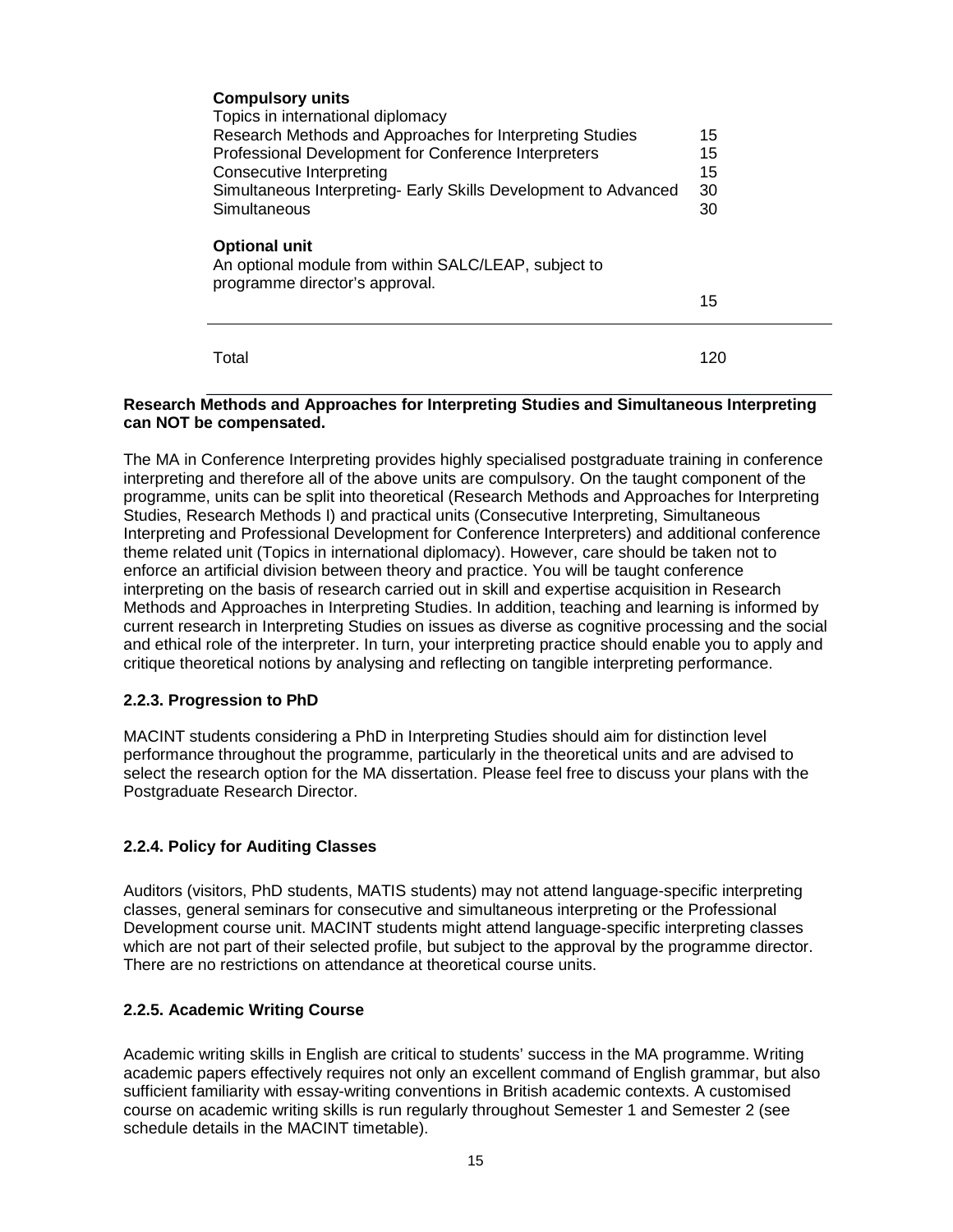Attendance at the Academic Writing Course **is highly recommended for all non-native users of English**.

### **2.2.6. Professional Development Workshop Series**

In addition to the CTIS Thursday Seminars by leading translation and interpreting scholars, MACINT students learn about careers and current trends in translation, interpreting and related areas through interaction with established professionals who are invited to our Professional Development Workshop series.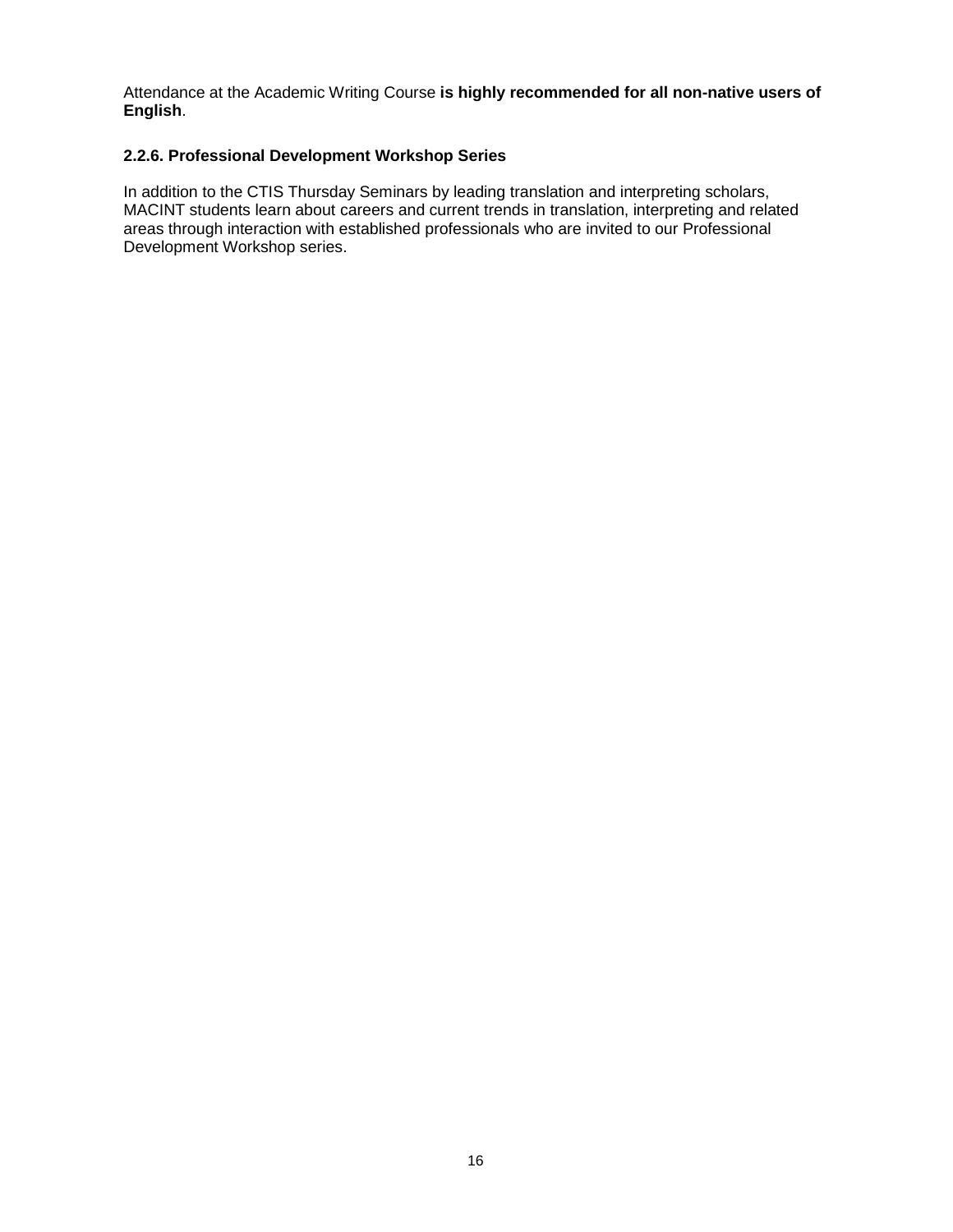# **3. Course Unit Descriptions**

# **3.1. SEMESTER 1**

| <b>ELAN 60211</b> | <b>Research Methods in Translation and Interpreting Studies I</b>                                                                                                                                                                                                                                                                                                                                                                                                                                                                                                                                                                                                         |                                                                                                                        |
|-------------------|---------------------------------------------------------------------------------------------------------------------------------------------------------------------------------------------------------------------------------------------------------------------------------------------------------------------------------------------------------------------------------------------------------------------------------------------------------------------------------------------------------------------------------------------------------------------------------------------------------------------------------------------------------------------------|------------------------------------------------------------------------------------------------------------------------|
| 15 credits        | Semester 1                                                                                                                                                                                                                                                                                                                                                                                                                                                                                                                                                                                                                                                                | <b>Compulsory</b>                                                                                                      |
| <b>Tutor</b>      | Prof. Luis Pérez-González                                                                                                                                                                                                                                                                                                                                                                                                                                                                                                                                                                                                                                                 |                                                                                                                        |
| <b>Synopsis</b>   | This course unit focuses on a range of relevant skills and methods in the<br>context of translation and interpreting studies research and<br>translation/interpreting analysis. Sessions and exercises (both assessed<br>and non-assessed) are linked to translation and interpreting studies<br>literature and analysis of texts, translations and interpretations. Topics<br>covered include:<br>research resources for translation and interpreting studies<br>academic writing<br>critical reading<br>۰<br>linguistic analysis for translation and interpreting studies.<br>A full course unit outline will be provided in class at the beginning of the<br>semester. |                                                                                                                        |
| <b>Teaching</b>   | This unit will be taught through 11 x 80-minute weekly seminars in<br>Semester 1. Seminars will take the form of a lecture, followed by<br>discussions of research case studies of translation and interpreting. The<br>seminars are interactive, with students expected to come to class<br>prepared to discuss questions on the curriculum contents listed above<br>based on readings assigned by the tutor.                                                                                                                                                                                                                                                            |                                                                                                                        |
| <b>Assessment</b> |                                                                                                                                                                                                                                                                                                                                                                                                                                                                                                                                                                                                                                                                           | Assignment 1 (25%): A text analysis exercise (500 words)<br>Assignment 2 (65%): A text analysis exercise (2,250 words) |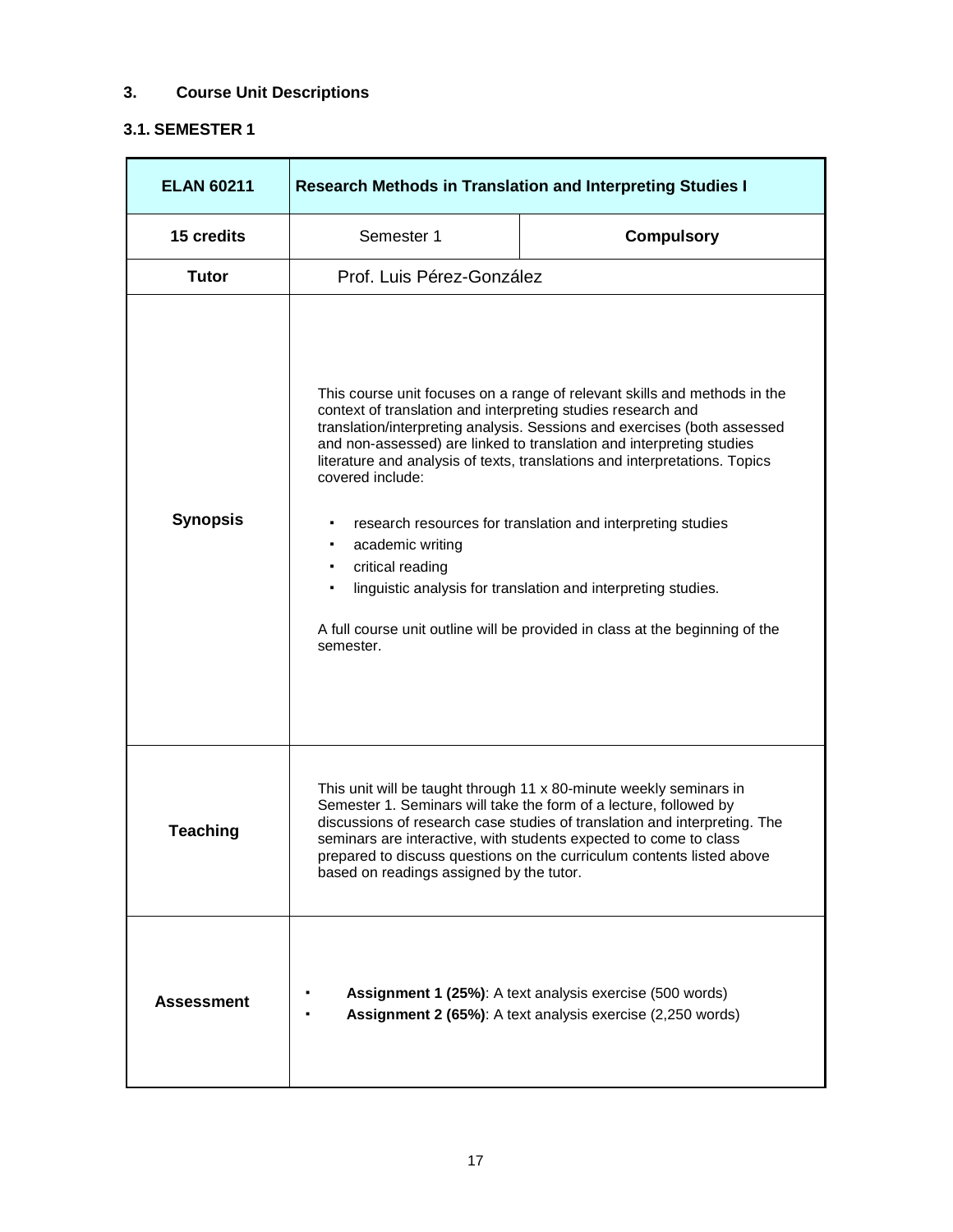| <b>ELAN 71011</b> | <b>Topics in International Diplomacy</b>                                                                                                                                                                                                                                                                                                                                                                                                                                                                                                                                                                                                                                                                                                                                                                                                                                                                                                                                                                                                                                                                                                                                                   |
|-------------------|--------------------------------------------------------------------------------------------------------------------------------------------------------------------------------------------------------------------------------------------------------------------------------------------------------------------------------------------------------------------------------------------------------------------------------------------------------------------------------------------------------------------------------------------------------------------------------------------------------------------------------------------------------------------------------------------------------------------------------------------------------------------------------------------------------------------------------------------------------------------------------------------------------------------------------------------------------------------------------------------------------------------------------------------------------------------------------------------------------------------------------------------------------------------------------------------|
| 15 credits        | Semester 1<br><b>Theoretical</b>                                                                                                                                                                                                                                                                                                                                                                                                                                                                                                                                                                                                                                                                                                                                                                                                                                                                                                                                                                                                                                                                                                                                                           |
| <b>Tutor</b>      | Ms. Kirsten Coope                                                                                                                                                                                                                                                                                                                                                                                                                                                                                                                                                                                                                                                                                                                                                                                                                                                                                                                                                                                                                                                                                                                                                                          |
| <b>Synopsis</b>   | This unit will introduce some key topics in international diplomacy.<br>Students will enhance their understanding of key topic areas such<br>as international law, trade or foreign policy that students are likely<br>to encounter when interpreting or translating in international<br>organisations. The aim is to equip students with a broad<br>understanding of current international affairs $-$ a basis that they<br>can then build on as appropriate to enable them to handle the<br>potentially technical nature of the source texts they may encounter.<br>By the end of this course students will be able to:<br>understand the importance of topic-specific background research in<br>٠<br>the context of conference interpreting, translation or intercultural<br>communication<br>demonstrate knowledge of key aspects of international law,<br>$\bullet$<br>economics and policy relevant to international institutions and<br>conferences<br>prepare more effectively for professional assignments, by drawing<br>$\bullet$<br>on a basic knowledge of international affairs<br>A full course unit outline will be provided in class at the beginning<br>of the semester. |
| <b>Teaching</b>   | Students will attend weekly 1.5 hour sessions. The lectures will serve<br>as a foundation for independent study, for which students will be<br>provided with a core reading list, available on Blackboard. In other to<br>prepare for assignments, students will be expected to identify further<br>sources of information, for example, by following up references that<br>appear relevant to their chosen essay questions, and by using the<br>online resources provided by international organisations.                                                                                                                                                                                                                                                                                                                                                                                                                                                                                                                                                                                                                                                                                 |
| <b>Assessment</b> | Assignment 1 (30%): a 1000 words essay, not including<br>references.<br>Assignment 2 (70%): a 3000 words essay, not including<br>references.                                                                                                                                                                                                                                                                                                                                                                                                                                                                                                                                                                                                                                                                                                                                                                                                                                                                                                                                                                                                                                               |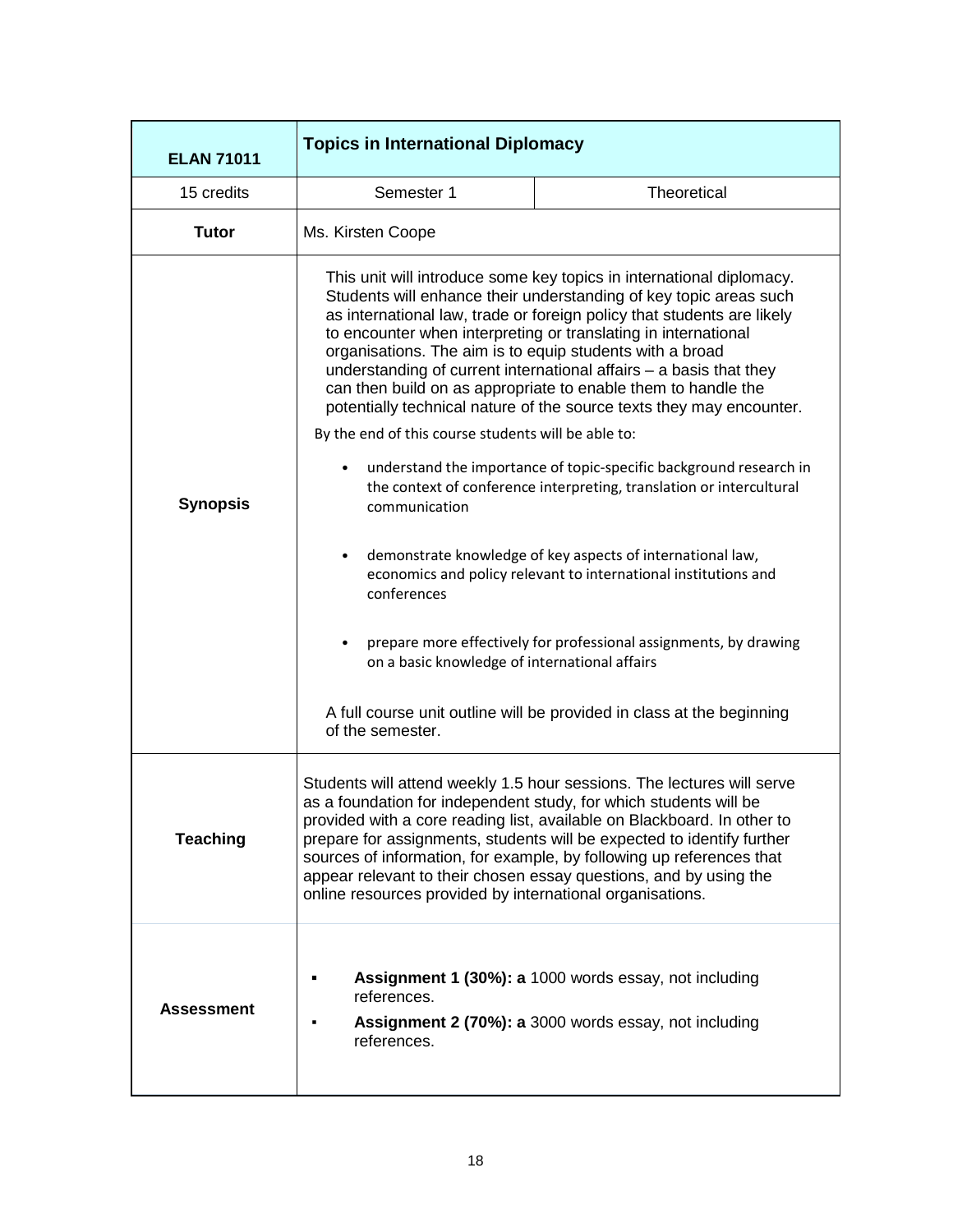### **3.2 SEMESTER 2**

| <b>ELAN 61132</b> | <b>Professional Development for Conference Interpreters</b>                                                                                                                                                                              |                                                                                                                                                                                                                                                                                                                                                                                                                                                                                                                                             |
|-------------------|------------------------------------------------------------------------------------------------------------------------------------------------------------------------------------------------------------------------------------------|---------------------------------------------------------------------------------------------------------------------------------------------------------------------------------------------------------------------------------------------------------------------------------------------------------------------------------------------------------------------------------------------------------------------------------------------------------------------------------------------------------------------------------------------|
| 15 credits        | Semester 2                                                                                                                                                                                                                               | <b>Practice-oriented</b>                                                                                                                                                                                                                                                                                                                                                                                                                                                                                                                    |
| <b>Tutor</b>      |                                                                                                                                                                                                                                          | Ms. Kirsten Coope (convenor), language-specific tutors                                                                                                                                                                                                                                                                                                                                                                                                                                                                                      |
|                   | individual case-studies.<br>The course unit will cover:<br>interpreting and retour interpreting)<br>٠<br>Simultaneous interpreting with text<br>Professional conduct and ethics<br>Employment portfolio<br>Effective booth and team work | This unit will consist of four 3-hour multilingual conferences (simultaneous<br>interpreting only) and seven 2-hour General Seminars. This gives you an<br>opportunity to put your experience into practice, in the form of four<br>Simultaneous Interpreting in multilingual settings (including relay<br>Interpreting techniques specific to conference settings (e.g.<br>variation of décalage during Q&A session, multiple speakers,<br>relays, sight translation, working with visual aids)<br>Preparation, glossaries and terminology |
| <b>Synopsis</b>   | Potential case studies include:                                                                                                                                                                                                          |                                                                                                                                                                                                                                                                                                                                                                                                                                                                                                                                             |
|                   | institutional memory).                                                                                                                                                                                                                   | Interpreting for international organisations (simulation of UN/EU set-up,<br>international organisations and institutions, use of organisational<br>terminology, conference technique, organisational databases and                                                                                                                                                                                                                                                                                                                         |
|                   | Freelance interpreting assignments (workflow from receiving the<br>assignment to concluding individual performance reviews, covering client<br>and document management)                                                                  |                                                                                                                                                                                                                                                                                                                                                                                                                                                                                                                                             |
|                   |                                                                                                                                                                                                                                          | Specialist/technical conference (focusing on the creation of glossary-<br>based terminology, resources for research and specialist knowledge)                                                                                                                                                                                                                                                                                                                                                                                               |
|                   | conference, simulated after dinner speeches etc)                                                                                                                                                                                         | The conference context (organisational issues, use of preparatory written<br>materials and terminology in the in-process phase, simultaneous<br>interpreting with text, interaction with delegates and booth mates, press                                                                                                                                                                                                                                                                                                                   |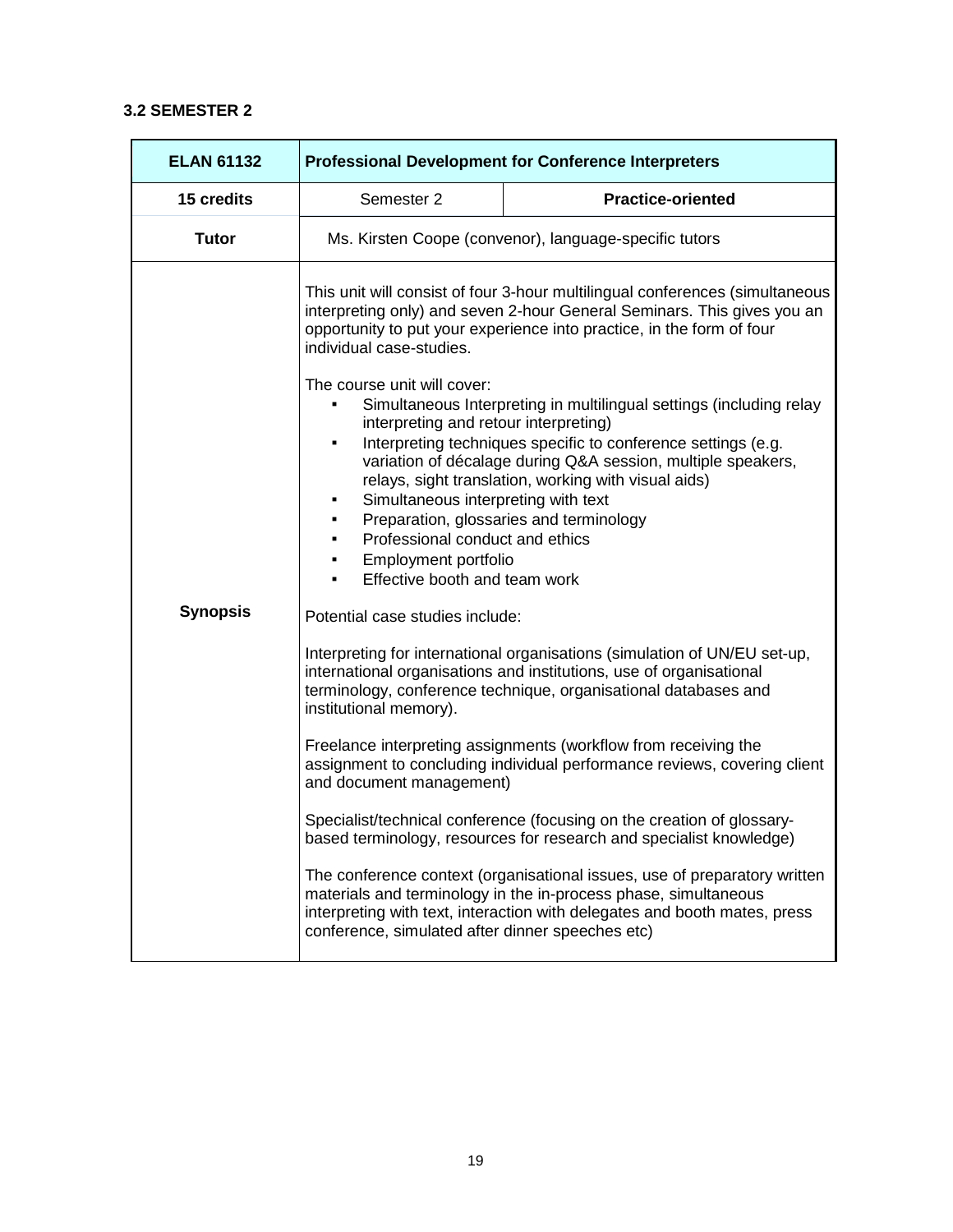| <b>Teaching</b>   | This unit will consist of four multilingual conferences attended by<br>students and tutors of all language groups, and seven General Seminars<br>in which issues integral to good conference preparation and practice will<br>be addressed.<br>A number of students per multilingual conference will be nominated to<br>act as coordinating interpreters. They will be responsible for coordinating<br>the team of interpreters, distributing preparation material and for liaising<br>between the interpreters and the client. |
|-------------------|---------------------------------------------------------------------------------------------------------------------------------------------------------------------------------------------------------------------------------------------------------------------------------------------------------------------------------------------------------------------------------------------------------------------------------------------------------------------------------------------------------------------------------|
| <b>Assessment</b> | <b>Assignment 1 (30%):</b> A 1,500 words critical analysis on an aspect of<br>practice relating to multilingual conferences.<br><b>Assignment 2 (70%):</b> Post-course employment portfolio based on a<br>٠<br>hypothetical interpreting assignment required by a chosen<br>employer/client.                                                                                                                                                                                                                                    |

| <b>ELAN 71022</b> | <b>Research Methods and Approaches for Interpreting Studies</b>                                                                                                                                                                           |                                                                                                                                                                                                                                                                                                                                                                                                                                                                                                                                                                                                                                                                                                                                                                                                                                                                                                                                                                                                                                                                                                                                                                           |  |  |  |
|-------------------|-------------------------------------------------------------------------------------------------------------------------------------------------------------------------------------------------------------------------------------------|---------------------------------------------------------------------------------------------------------------------------------------------------------------------------------------------------------------------------------------------------------------------------------------------------------------------------------------------------------------------------------------------------------------------------------------------------------------------------------------------------------------------------------------------------------------------------------------------------------------------------------------------------------------------------------------------------------------------------------------------------------------------------------------------------------------------------------------------------------------------------------------------------------------------------------------------------------------------------------------------------------------------------------------------------------------------------------------------------------------------------------------------------------------------------|--|--|--|
| 15 credits        | Semester 2                                                                                                                                                                                                                                | Theoretical                                                                                                                                                                                                                                                                                                                                                                                                                                                                                                                                                                                                                                                                                                                                                                                                                                                                                                                                                                                                                                                                                                                                                               |  |  |  |
| <b>Tutor</b>      | Dr Rebecca Tipton                                                                                                                                                                                                                         |                                                                                                                                                                                                                                                                                                                                                                                                                                                                                                                                                                                                                                                                                                                                                                                                                                                                                                                                                                                                                                                                                                                                                                           |  |  |  |
| <b>Synopsis</b>   | their own academic work.<br>Topics covered include:<br>- Social Role of Conference Interpreters<br>- Memory and Cognition<br>- Process Models<br>- Text Linguistic Approaches<br>- Quality Assessment<br>Studies II cannot be compensated | This course unit provides an introduction to the study of spoken language<br>conference interpreting and familiarises students with the role of the<br>interpreter in history and the key 'turns' of research from the 1950s to the<br>present day. The approach is designed to support critical reflection on<br>interpreter performance in the practice-based modules of the MA<br>Conference Interpreting programme, while opening up avenues for<br>students interested in pursuing higher level studies in the field. In addition<br>to a focus on features of interpreting at the performance level (e.g. ear-<br>voice span, meaning assembly, language directionality in note-taking),<br>students will examine issues of power, ideology and ethics in conference<br>interpreting using a range of theoretical approaches. The course unit also<br>provides training in specific research methods, giving students the tools to<br>evaluate existing research and to apply research findings appropriately in<br>A full course unit outline will be provided in class at the beginning of the<br>semester. N.B. Research Methods and Approaches for Interpreting |  |  |  |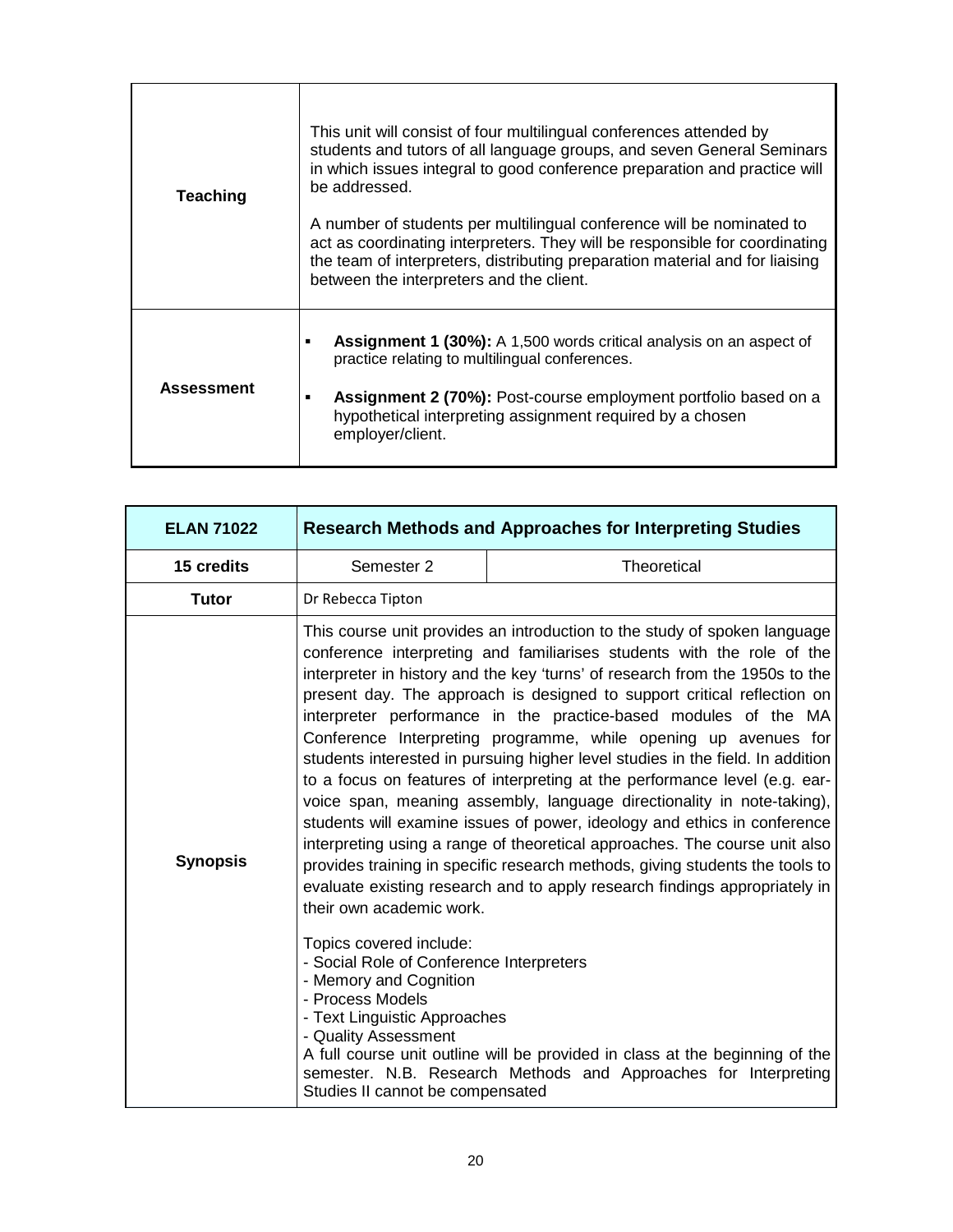| <b>Teaching</b>   | This module is taught on the basis of weekly lectures and independent<br>learning. Supplementary learning activities are provided on Blackboard.<br>Students are also encouraged to attend relevant seminars on interpreting<br>as part of the research seminar series. |
|-------------------|-------------------------------------------------------------------------------------------------------------------------------------------------------------------------------------------------------------------------------------------------------------------------|
| <b>Assessment</b> | <b>Assignment 1 (30%):</b> A 1,500 words critical analysis of an academic<br>п<br>article.<br>Assignment 2 (70%): A 2,500 word critical essay.<br>$\blacksquare$<br>N.B. Research Methods and Approaches for Interpreting Studies<br>cannot be compensated.             |

### **3.3 BOTH SEMESTERS**

| <b>ELAN 60530</b> | <b>Consecutive Interpreting-full academic year</b>                                                                                                                                                                                                                                                                                                                                                                                                                                                                                                                                                                                                                                                                                                                                                                                                                                                                                                                                                                                                                                                                                                                                                                                                                                                                                                                                                                                                                                                                                                                                                                                                                                                                                                                                                                                                                    |                                                         |  |  |  |
|-------------------|-----------------------------------------------------------------------------------------------------------------------------------------------------------------------------------------------------------------------------------------------------------------------------------------------------------------------------------------------------------------------------------------------------------------------------------------------------------------------------------------------------------------------------------------------------------------------------------------------------------------------------------------------------------------------------------------------------------------------------------------------------------------------------------------------------------------------------------------------------------------------------------------------------------------------------------------------------------------------------------------------------------------------------------------------------------------------------------------------------------------------------------------------------------------------------------------------------------------------------------------------------------------------------------------------------------------------------------------------------------------------------------------------------------------------------------------------------------------------------------------------------------------------------------------------------------------------------------------------------------------------------------------------------------------------------------------------------------------------------------------------------------------------------------------------------------------------------------------------------------------------|---------------------------------------------------------|--|--|--|
| 30 credits        | Semester 1 and 2                                                                                                                                                                                                                                                                                                                                                                                                                                                                                                                                                                                                                                                                                                                                                                                                                                                                                                                                                                                                                                                                                                                                                                                                                                                                                                                                                                                                                                                                                                                                                                                                                                                                                                                                                                                                                                                      | <b>Practice-oriented</b>                                |  |  |  |
| <b>Tutor</b>      |                                                                                                                                                                                                                                                                                                                                                                                                                                                                                                                                                                                                                                                                                                                                                                                                                                                                                                                                                                                                                                                                                                                                                                                                                                                                                                                                                                                                                                                                                                                                                                                                                                                                                                                                                                                                                                                                       | Ms. Jin Liu (course convenor), language-specific tutors |  |  |  |
| <b>Synopsis</b>   | This course unit provides training in consecutive interpreting skills for<br>conference interpreting students. Students attend a series of practical<br>training sessions in which they are expected to progressively hone their<br>interpreting skills. These practical training sessions are supplemented<br>by general seminars, which cover theoretical aspects of interpreting<br>technique such as consecutive note-taking and public speaking skills.<br>The unit is assessed at the mid-point and the end of the unit by exams<br>in consecutive interpreting, which must be taken in two language<br>directions (either C1>A, C2>A, or A>B, B>A).<br>This course unit aims to equip students with the skills necessary to<br>provide consecutive interpretation in conference interpreting settings,<br>whether on the public or private market. The unit is taught through a<br>series of practical training sessions delivered by professional conference<br>interpreters. Students receive regular individual feedback on their<br>performance, together with advice on how to practise between sessions.<br>By the end of the unit, students should be in a position to interpret<br>consecutively from speeches of approximately 6 minutes in length.<br>During the first semester, weeks 1-4, students learn to interpret<br>consecutively without notes, developing skills of analysis and public<br>speaking. From week 4 onwards, they are gradually introduced to<br>consecutive note-taking technique, in order to enable them to interpret<br>longer and more technical speeches. Throughout the course of the year,<br>the length and complexity of speeches is gradually stepped up, as<br>students refine their note-taking technique. During the second semester,<br>students are exposed to a range of conference topics or settings, which |                                                         |  |  |  |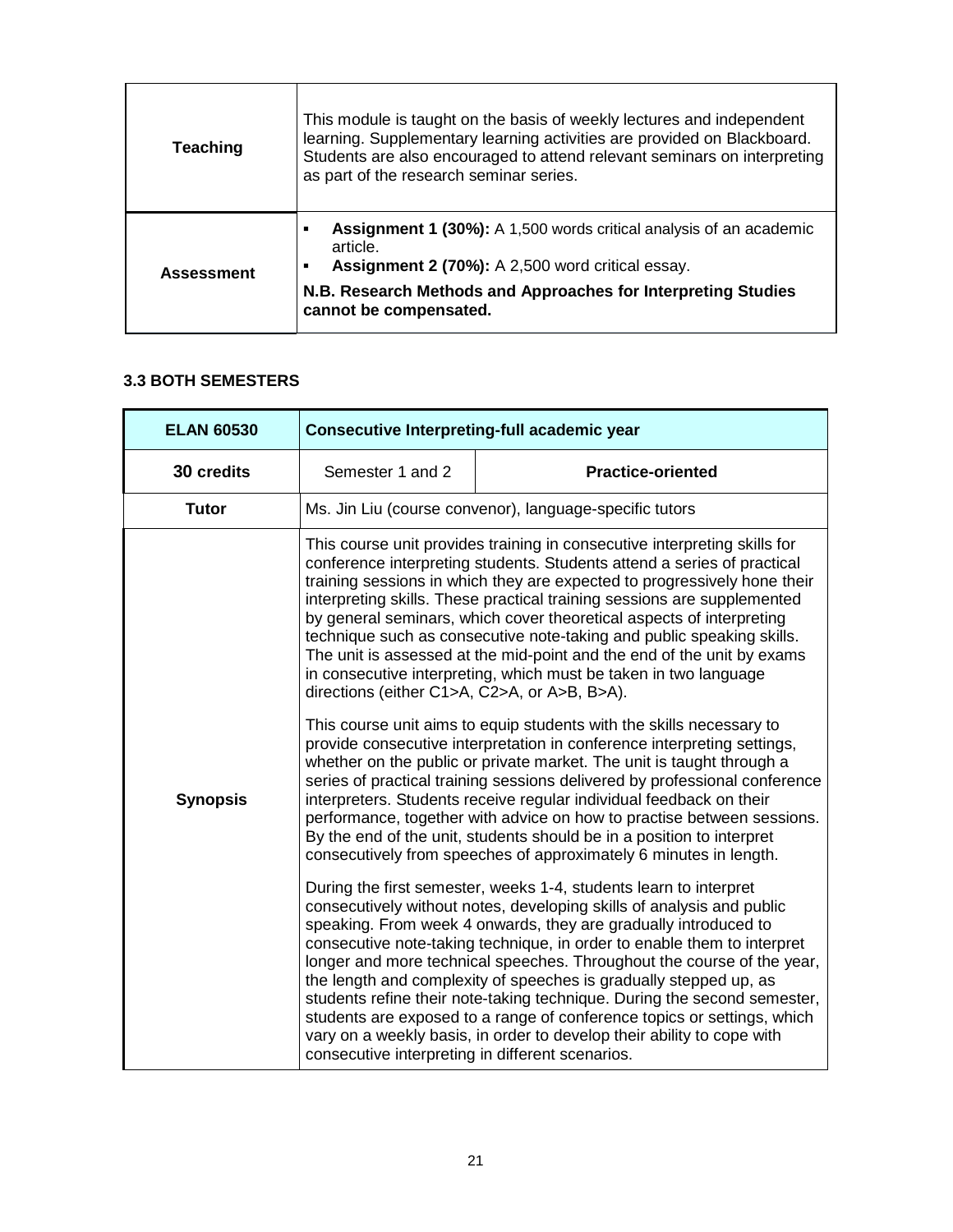|                   | This unit will consist of 3 general seminars, 2 student-led mock<br>conferences and 44 weekly language-specific practical sessions in<br>semesters 1 and 2. These will take the form of 22 x 1.5 hour sessions<br>with language tutors for each direction selected (C1 and $C2 - A$ or B-A<br>and A-B). These extended taught classes are designed to allow you to<br>develop your consecutive technique. As part of this unit, you will also<br>have the opportunity to provide consecutive interpreting in one of the<br>two mock conferences. |
|-------------------|--------------------------------------------------------------------------------------------------------------------------------------------------------------------------------------------------------------------------------------------------------------------------------------------------------------------------------------------------------------------------------------------------------------------------------------------------------------------------------------------------------------------------------------------------|
| <b>Teaching</b>   | Your interpretations will be frequently video-recorded for further analysis<br>and feedback. General seminars and language-specific practical<br>sessions will be interactive and you will be expected to interpret actively<br>for your co-students.                                                                                                                                                                                                                                                                                            |
|                   | As part of your ongoing reflective practice, you will also be encouraged<br>to submit online interpreting journals which will provide you and your<br>tutors with a record of your progress, enabling you to track and solve<br>problems as they arise.                                                                                                                                                                                                                                                                                          |
|                   | E-learning will form a significant part of this unit, with guidance given as<br>to how to conduct independent study in a structured manner. This self-<br>study will also be facilitated by dedicated self-study materials placed on<br>the Blackboard and by password protected access to the EU multilingual<br>speech repository.                                                                                                                                                                                                             |
| <b>Assessment</b> | Assignment 1 (30%): Two consecutive interpreting examinations -<br>either A>B and B>A, or C1>A and C2>A, 4mins long each, to be held in<br>Semester 1/January exam period. Exact time TBC.                                                                                                                                                                                                                                                                                                                                                       |
|                   | Assignment 2 (70%): Two consecutive interpreting examinations - either<br>A>B and B>A, or C1>A and C2>A, 6mins long each, to be held in<br>Semester 2/May exam period. Exact time TBC.                                                                                                                                                                                                                                                                                                                                                           |
|                   |                                                                                                                                                                                                                                                                                                                                                                                                                                                                                                                                                  |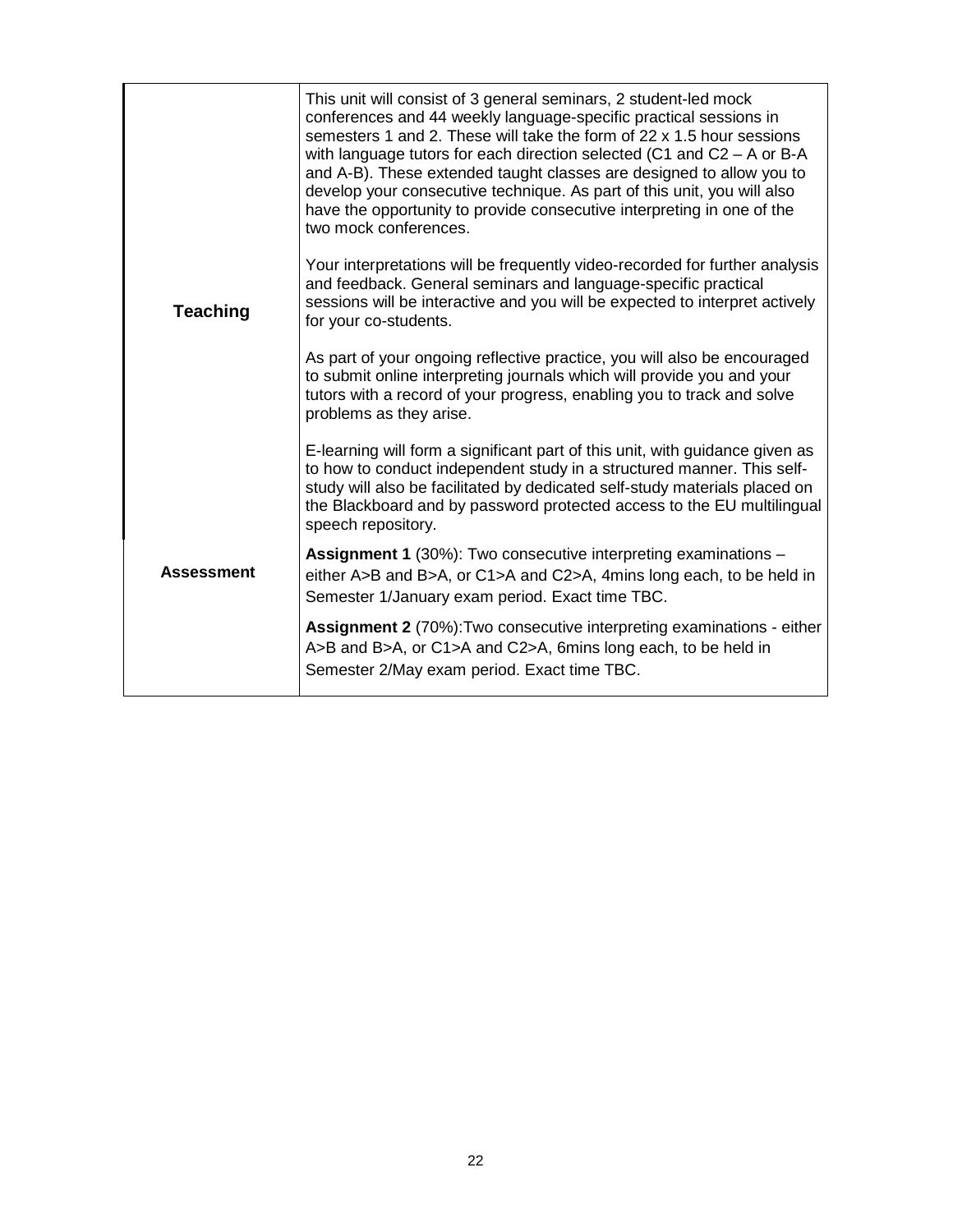| <b>ELAN 60760</b> | Simultaneous Interpreting- Early Skills Development to<br>Advanced Simultaneous, full academic year |                                                                                                                                                                                                                                                                                                                                                                                                                                                                                                                                                                                                                                                                                                                                                                                                                                                                                                                                                                                                                                                                                                                                                                                                                                                                                                                                                                                                                                                                                                                                                                                                                                                                                                                                                                                                                                                                                                                                                                                                                                                                                                                                                                           |  |  |  |
|-------------------|-----------------------------------------------------------------------------------------------------|---------------------------------------------------------------------------------------------------------------------------------------------------------------------------------------------------------------------------------------------------------------------------------------------------------------------------------------------------------------------------------------------------------------------------------------------------------------------------------------------------------------------------------------------------------------------------------------------------------------------------------------------------------------------------------------------------------------------------------------------------------------------------------------------------------------------------------------------------------------------------------------------------------------------------------------------------------------------------------------------------------------------------------------------------------------------------------------------------------------------------------------------------------------------------------------------------------------------------------------------------------------------------------------------------------------------------------------------------------------------------------------------------------------------------------------------------------------------------------------------------------------------------------------------------------------------------------------------------------------------------------------------------------------------------------------------------------------------------------------------------------------------------------------------------------------------------------------------------------------------------------------------------------------------------------------------------------------------------------------------------------------------------------------------------------------------------------------------------------------------------------------------------------------------------|--|--|--|
| 30 credits        | Semester 1 and 2                                                                                    | <b>Practice-oriented</b>                                                                                                                                                                                                                                                                                                                                                                                                                                                                                                                                                                                                                                                                                                                                                                                                                                                                                                                                                                                                                                                                                                                                                                                                                                                                                                                                                                                                                                                                                                                                                                                                                                                                                                                                                                                                                                                                                                                                                                                                                                                                                                                                                  |  |  |  |
| <b>Tutor</b>      | Ms Jin Liu (course convenor), language-specific tutors                                              |                                                                                                                                                                                                                                                                                                                                                                                                                                                                                                                                                                                                                                                                                                                                                                                                                                                                                                                                                                                                                                                                                                                                                                                                                                                                                                                                                                                                                                                                                                                                                                                                                                                                                                                                                                                                                                                                                                                                                                                                                                                                                                                                                                           |  |  |  |
| <b>Synopsis</b>   | during the progression of a conference.<br>beginning of the semester.                               | "Simultaneous Interpreting- Early Skills Development to Advanced<br>Simultaneous" starts by introducing students to preparatory<br>exercises, in order to develop their interpreting skills. Students then<br>move on to early simultaneous exercises and interpreting short,<br>straightforward speeches. Once a sufficient level has been reached,<br>students are progressively exposed to more demanding evaluation,<br>more complex source materials and more advanced techniques.<br>Finally, they are introduced to the practice of simultaneous in<br>professional settings. In semester one, early skills development<br>builds on parallel skills development in consecutive interpreting and<br>in semester two, professional development seminars and simulated<br>conferences support and complement the work done in this module.<br>Didactic models are first used to describe the process of<br>simultaneous interpreting before students are expected to develop<br>experiential approaches to developing confidence in sub-<br>components of the process. Various strategies are then developed<br>to optimise each component, focusing on the use of décalage,<br>chunking (using the 'salami technique'), syntactic and semantic<br>anticipation, and the targeted use of emergency strategies such as<br>generalisation or telescoping strategies to retain argumentation<br>structure. Exercises to avoid SL prosodic and semantic interference<br>on the TL, alongside cognitive shadowing and clozing exercises also<br>accompany the classes and particular direction for simultaneous<br>interpretation into the B language is provided. As the students<br>progress, simultaneous interpreting exercises with numbers,<br>glossaries and written texts are introduced. Later on in the module,<br>the focus moves to simulating 'real-life' conference situations e.g.<br>with the use of original audio and video recordings of conference<br>material. Through this approach, students experience the<br>importance of the unfolding context for the simultaneous interpreter<br>A full course unit outline will be provided in class at the |  |  |  |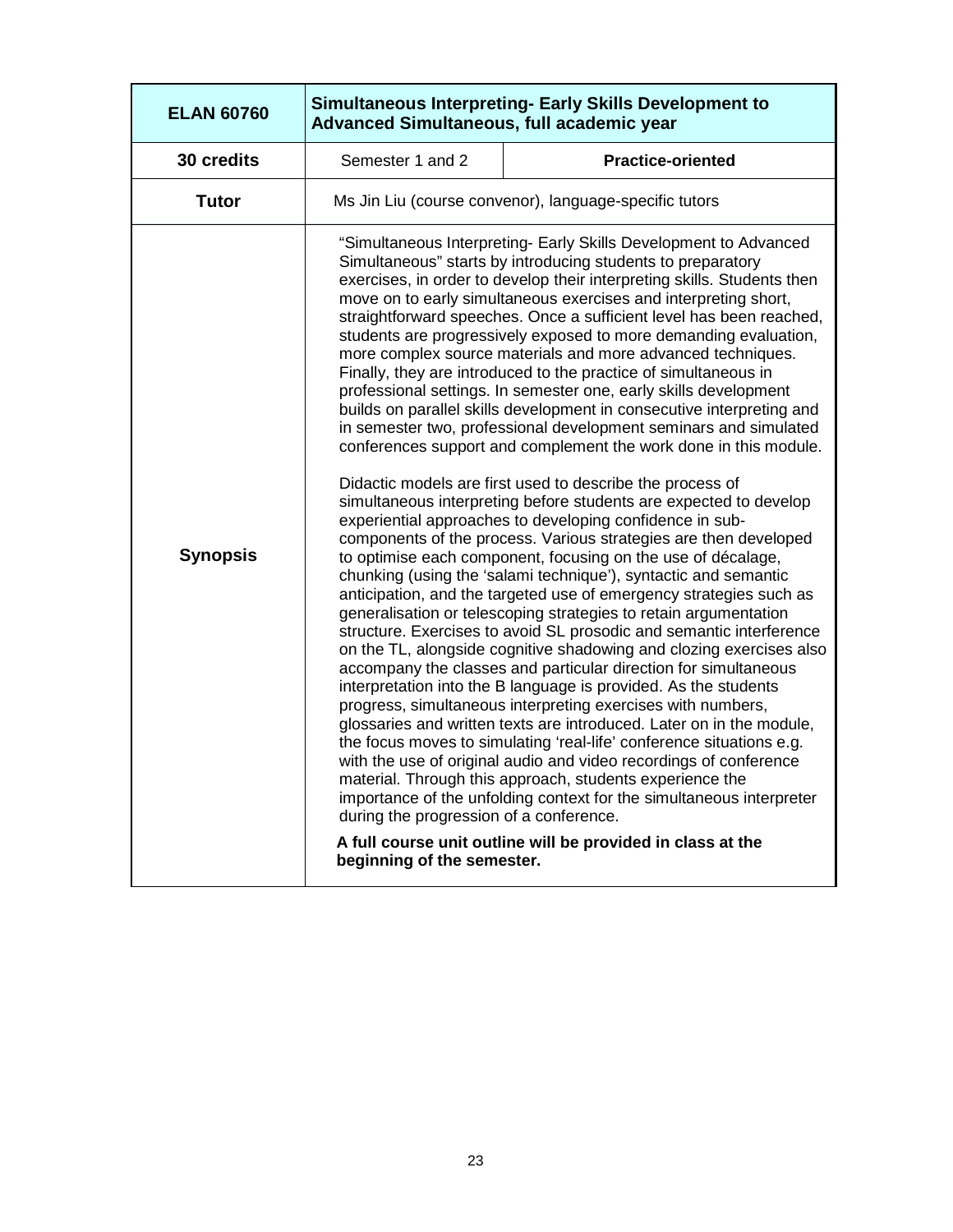| <b>Teaching</b> | This unit will consist of five two-hour general seminars in semester 1 (3<br>sessions) and post exam teaching period (2-3 sessions). There will also<br>be 44 weekly language-specific practical sessions in both semesters (22<br>for each direction). These will take the form of 11 x 1.5 hour sessions<br>with language tutors for each direction selected (C1 and C2 - A or B-A<br>and A-B). |                                                                                                                        |  |  |
|-----------------|---------------------------------------------------------------------------------------------------------------------------------------------------------------------------------------------------------------------------------------------------------------------------------------------------------------------------------------------------------------------------------------------------|------------------------------------------------------------------------------------------------------------------------|--|--|
|                 | General seminars and language-specific practical sessions will be<br>interactive and you will be expected to interpret actively for your co-<br>students.                                                                                                                                                                                                                                         |                                                                                                                        |  |  |
|                 | As part of your ongoing reflective practice, you will also be encouraged<br>to form study groups and submit online interpreting journals which will<br>provide you and your tutors with a record of your progress, enabling you<br>to track and solve problems as they arise.                                                                                                                     |                                                                                                                        |  |  |
|                 | E-learning will form a significant part of this unit, with guidance given as<br>to how to conduct independent study in a structured manner. This self-<br>study will also be facilitated by dedicated self-study materials placed on<br>the Blackboard and by password protected access to the EU multilingual<br>speech repository.                                                              |                                                                                                                        |  |  |
|                 |                                                                                                                                                                                                                                                                                                                                                                                                   |                                                                                                                        |  |  |
| Assessment      | §                                                                                                                                                                                                                                                                                                                                                                                                 | Assignment 1 (30%): individual oral presentation in English, to be<br>scheduled in semester 1 exam period.             |  |  |
|                 | §                                                                                                                                                                                                                                                                                                                                                                                                 | <b>Exam 1 (35%):</b> 8 minute Simultaneous Interpreting Examination<br>B/C1 - A, May Exam Period, specific date TBC.   |  |  |
|                 | §                                                                                                                                                                                                                                                                                                                                                                                                 | <b>Exam 2 (35%):</b> 8 minute Simultaneous Interpreting Examination<br>A-B/C2 - A, May Exam Period, specific date TBC. |  |  |
|                 | ş                                                                                                                                                                                                                                                                                                                                                                                                 | An additional formative simultaneous test will be scheduled<br>early in semester 2.                                    |  |  |
|                 | N.B. Simultaneous Interpreting cannot be compensated.                                                                                                                                                                                                                                                                                                                                             |                                                                                                                        |  |  |
|                 | Further information on assessment will be provided at the<br>beginning of the semester.                                                                                                                                                                                                                                                                                                           |                                                                                                                        |  |  |
|                 |                                                                                                                                                                                                                                                                                                                                                                                                   |                                                                                                                        |  |  |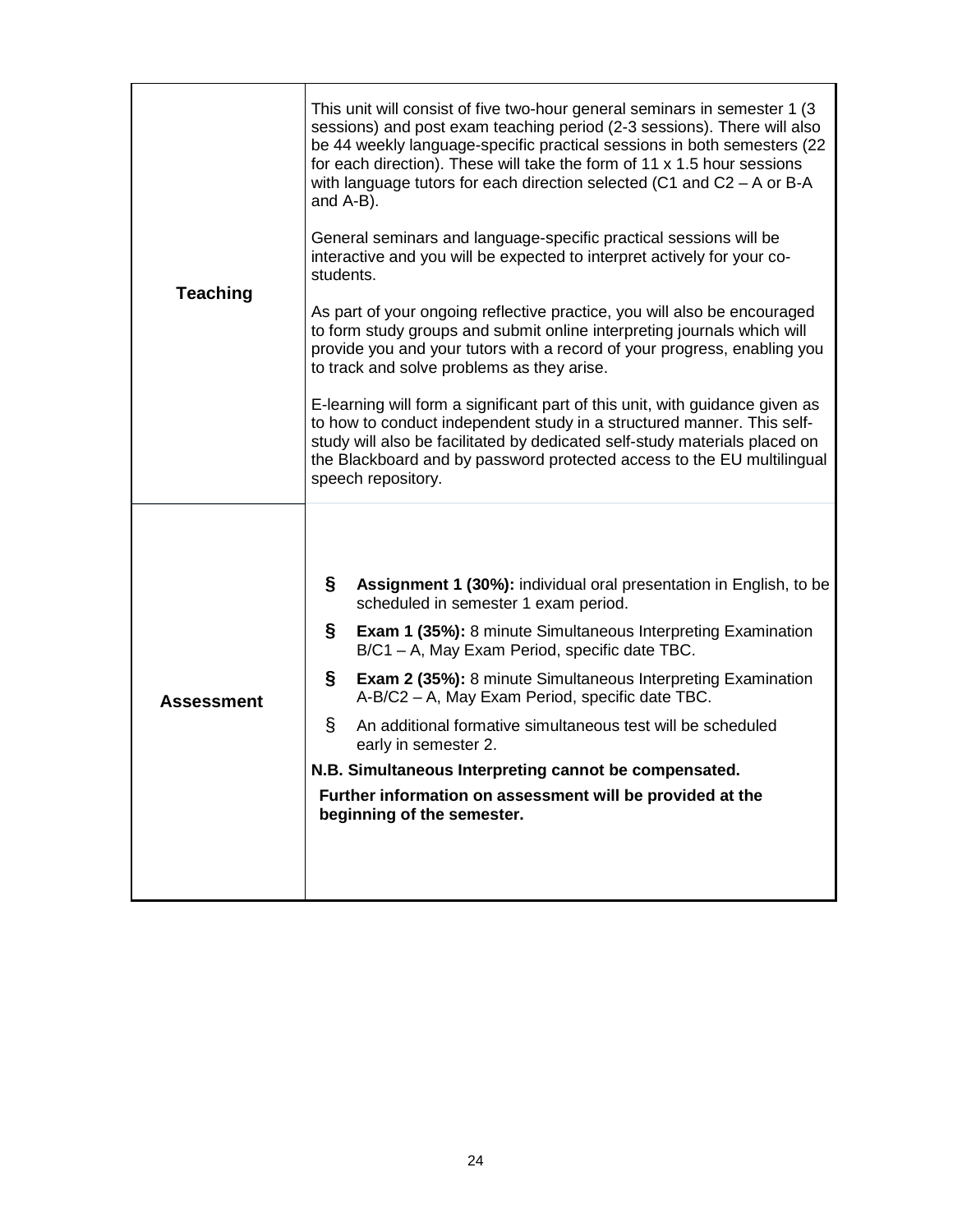### **4. List of Staff Teaching and Research Specialisms (CTIS)**

**Maeve Olohan, BA (DCU), MA (DCU), PhD (UMIST**): scientific, technical and commercial translation; corpus-based approaches to the study of translation; translation processes; translation pedagogy. Author of Introducing Corpora in Translation Studies (2004); editor of Intercultural Faultlines: Research Models in Translation Studies I - Textual and Cognitive Aspects (2000), coeditor of a special issue of The Translator (2011) on the translation of science.

**Siobhan Brownlie, BA (Cant.), Grad Dip Arts (E. Cowan), PhD (UQ)**: Descriptive translation research; literary translation; translation of 19th and 20th century French literature into English; Franco-British relations; memory studies in relation to translation and intercultural communication. Author of articles in leading translation studies journals, including The Translator, Target and Meta.

**Luis Pérez-González, Lic Phil (València), MA, MPhil (Birmingham), DPhil (València)**: Corpus linguistics; translator training; screen translation; forensic linguistics. Author of Towards a Dynamic Model of Discourse: Issues of a Forensic-oriented Analysis of Spoken Interaction (1999); editor of Speaking in Tongues: Language across Contexts and Users (2003); co-editor of La traducción e interpretación en un entorno global (2003). Features editor of The Interpreter and Translator Trainer.

**Rebecca Tipton, BA (University of Manchester), MA (University of Bradford), PG Cert. Learning and Teaching in Higher Education (University of Salford), PhD (University of Salford), DPSI (Chartered Institute of Linguists):** interpreting and translation studies; public service interpreting; conference interpreting; interpreting pedagogy; sociology of interpreting; interpreting for charities and NGOs. Freelance translator and interpreter French and Spanish into English for clients including European Parliament, Michelin, SITA, BP Conservation, PSA Peugeot-Citroën, Paris Mint, HM Customs and Excise, and Manchester court, prison and probation services. Author of articles published in leading journals including The Translator, International Journal of Language and Politics, Interpreter and Translator Trainer.

**Anna Strowe, BA (Smith College), MA (University of Warwick), MA (University of Massachusetts Amherst), PhD (University of Massachusetts Amherst**): translation theory; translation and literary history; comparative literature; medieval and Renaissance literature and translation; translation and power; book history and material textuality. Author of articles in The Translator, Translation Review, and others.

**Jin Liu, BA (Renmin University of China), MA (Beijing Foreign Studies University)**: Freelance conference interpreter between Chinese and English, serving both public and private sector clients. Accredited Conference Interpreter for EU Commission, EU Parliament and Court of Justice.

**Catriona Howard, BA (Leeds Metropolitan University), MA (University of Leeds)**: EU accredited freelance conference interpreter (EU institutions and private market) and public service interpreter working from French and Spanish into English and English into Spanish. Previously interpreter trainer and programme manager MA Conference Interpreting, University of Leeds. Trainer on European Parliament Seminarium programme for new interpreting graduates and English Enhancement courses for European Parliament and UN interpreters.

**Kirsten Coope MA (University of Cambridge), Post-Graduate Diploma in Law (Leeds Metropolitan University), MA Interpreting and Translation Studies (University of Leeds), MRes Politics (Birkbeck, University of London):** AIIC accredited. Worked as an EU accredited freelance interpreter for the EU Commission and EU Parliament, and as a translator and préciswriter for the United Nations Office in Geneva, before joining the EU Parliament as a staff interpreter. Language profile: English A, French C, German C, Spanish C.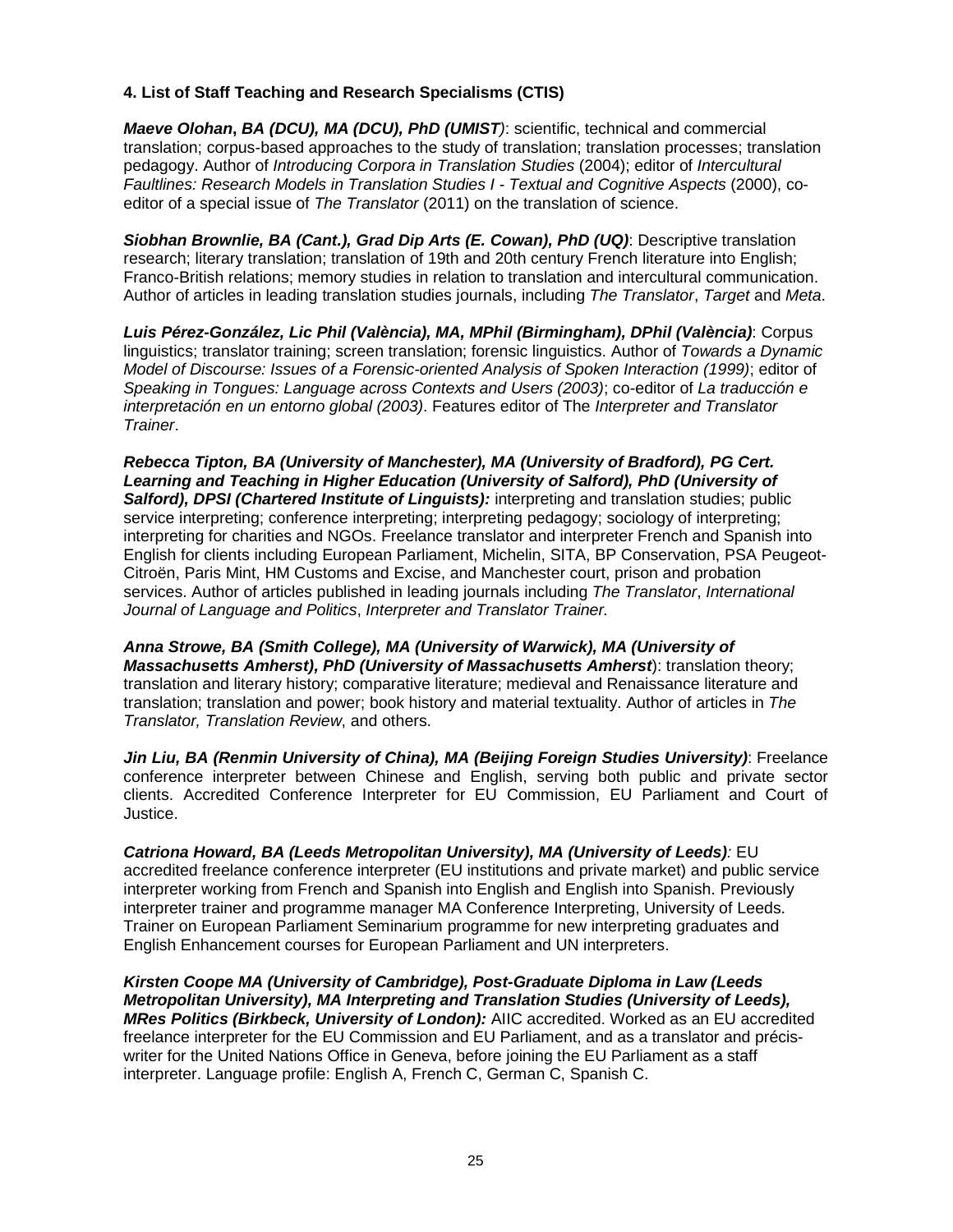#### **Further CTIS staff details:**

**http://www.alc.manchester.ac.uk/subjects/tis/people/**

**Further details of academic staff in the School of Arts, Languages and Cultures and their research specialisms can be found at:** 

**http://www.alc.manchester.ac.uk/ourpeople/**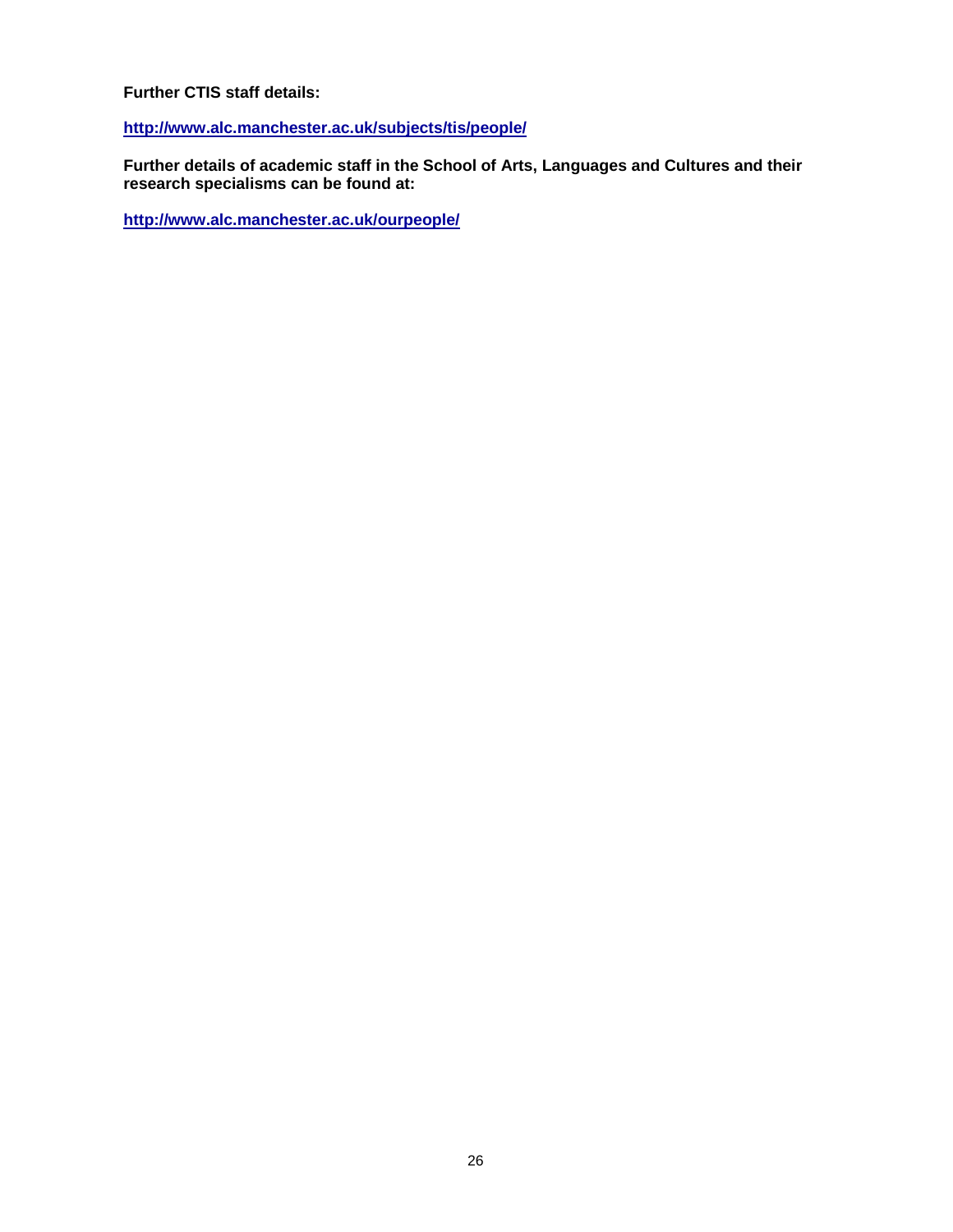# **Appendix 1**

# **Schedule of Coursework Submission Deadlines and Exams**

# **MACINT course units 2019-20**

### **SEMESTER 1**

| <b>Course Unit</b>                                               | Unit<br>Code         | Deadline                                |                    |                      |                                      |  |
|------------------------------------------------------------------|----------------------|-----------------------------------------|--------------------|----------------------|--------------------------------------|--|
|                                                                  |                      | <b>Oct</b><br>2019                      | <b>Nov</b><br>2019 | Dec<br>2019          | <b>Exam Weeks</b><br>13-24 Jan 2020  |  |
| Research Methods in<br>Translating and Interpreting<br>Studies I | <b>ELAN</b><br>60211 | <b>25 Oct</b><br>CW <sub>1</sub><br>25% |                    | 13 Dec<br>CW2<br>75% |                                      |  |
| Topics in International<br>Diplomacy                             | <b>ELAN</b><br>71011 | 25 Oct CW. 1<br>30%                     |                    |                      | 3 Jan<br>CW. 270%                    |  |
| Simultaneous Interpreting                                        | ELAN<br>60760        |                                         |                    |                      | <b>Presentation 30%</b><br>Dates TBC |  |
| Consecutive Interpreting                                         | <b>ELAN</b><br>60530 |                                         |                    |                      | <b>Exam 30% Dates</b><br><b>TBC</b>  |  |

#### **SEMESTER 2**

| <b>Course Unit</b>                                                    | Unit<br>Code         | <b>DEADLINE</b>             |            |                             |                                               |  |
|-----------------------------------------------------------------------|----------------------|-----------------------------|------------|-----------------------------|-----------------------------------------------|--|
|                                                                       |                      | <b>March 2020</b>           | April 2020 | <b>May 2020</b>             | Exam<br>Weeks<br>13 May-3<br><b>June 2020</b> |  |
| Research Methods and<br>Approaches for Interpreting<br><b>Studies</b> | ELAN7<br>1022        | 6 Mar<br><b>CW.1</b><br>30% |            | 1 May<br><b>CW.2</b><br>70% |                                               |  |
| Professional Development<br>for Conference Interpreters               | <b>ELAN</b><br>61132 | <b>20 Mar CW.1</b><br>30%   |            | 8 May<br>CW.2<br>70%        |                                               |  |
| Simultaneous Interpreting                                             | <b>ELAN</b><br>60760 |                             |            |                             | <b>Exam 70%</b><br>Dates TBC                  |  |
| Consecutive Interpreting                                              | <b>ELAN</b><br>60530 |                             |            |                             | <b>Exam 70%</b><br>Dates TBC                  |  |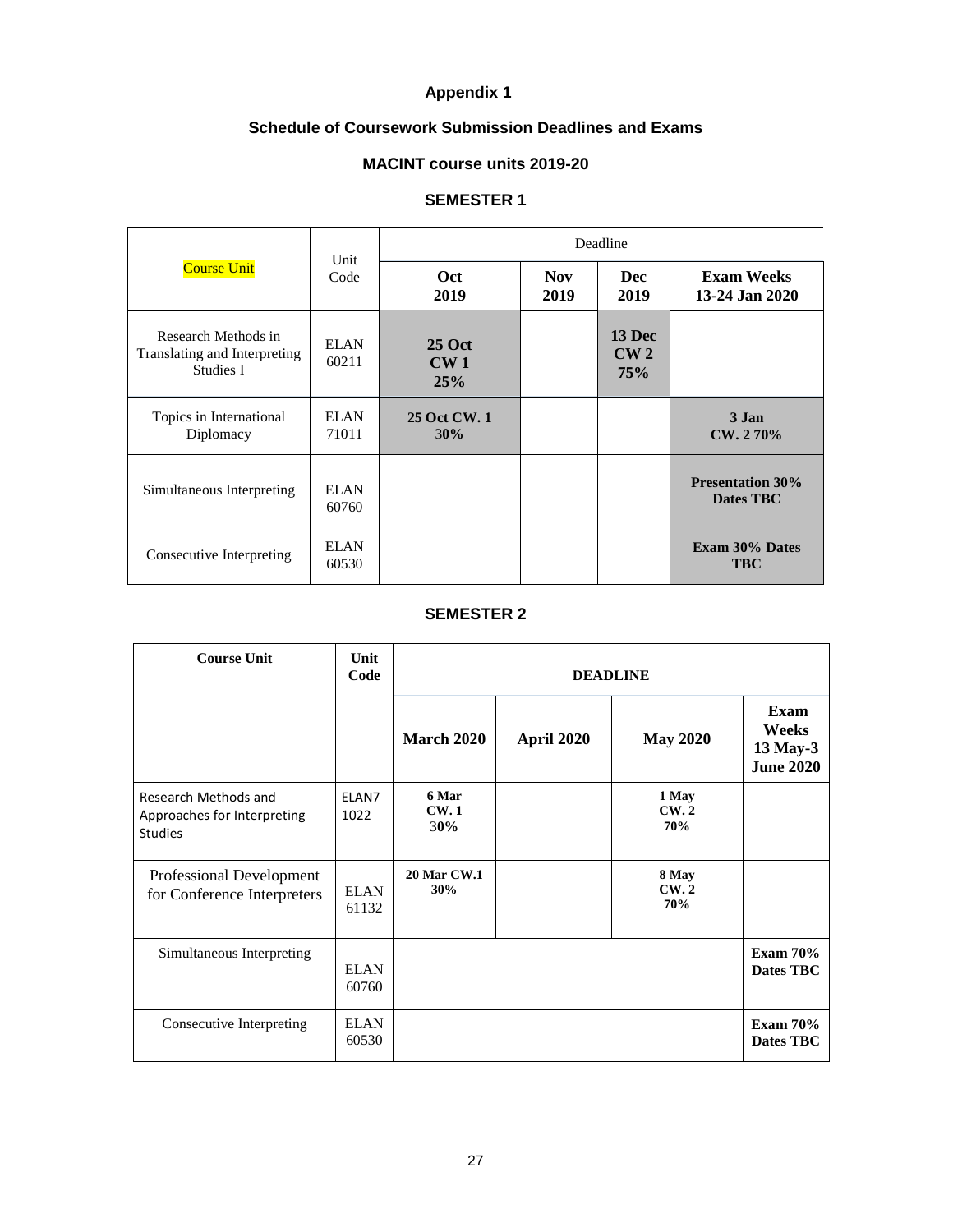# **Appendix 2**

# **A2.1. Assessment Criteria for Essay-based Assignments**

# **Marks below 30%**

The work fails to provide a competent description of the topic, and falls far short of a competent discussion. It is poorly structured and has no coherent argument. The style and presentation are so poor as to seriously impair communication and there is no evidence that the principles applicable to academic writing in the Humanities have been understood. The candidate may be permitted to resubmit (once only) and attempt to rectify faults identified if they wish to achieve a pass at Diploma or Master's level.

# **Marks 30-39%**

The work is almost wholly descriptive. It displays no awareness at all of theoretical or critical ideas such as those learned on the core course units. It displays some potential to move from description to discussion of the topic and to structure a basic argument derived from this descriptive approach but it fails to achieve this in clearly identifiable respects. The style and presentation are poor. There is little evidence that the principles applicable to academic writing in Humanities have been understood, but communication is maintained. The candidate may be permitted to resubmit (once only) and attempt to rectify faults identified if they wish to achieve a pass at Diploma or Master's level.

# **Marks 40-49%**

The work provides a superficial discussion of the topic but remains predominantly descriptive. It demonstrates a basic grasp of the topic but is lacking in critical or analytical insight in general. It reveals a very limited awareness of theoretical or critical ideas such as those learned on the core course units, and no attempt is made to use such ideas in practice. An identifiable argument is discernible but this is poorly and inconsistently sustained. The style and presentation exhibit a large number of errors but there is some evidence that the principles applicable to academic writing in the Humanities have been understood. The candidate may be permitted to resubmit (once only) and attempt to rectify faults identified if they wish to achieve a pass at Master's level.

# **Marks 50-59%**

The work demonstrates a reasonable understanding of the topic and can discuss it competently even if it is not able to develop complex ideas in relation to this topic. There is an awareness of critical or theoretical ideas such as those learned on the core course units accompanied by limited attempts to use them in practice. The approach is generally unambitious, but a coherently structured argument is in place and there is an awareness of relevant secondary literature. The work exhibits a certain number of errors of style and presentation but an adherence to the principles applicable to academic writing in Humanities is predominant.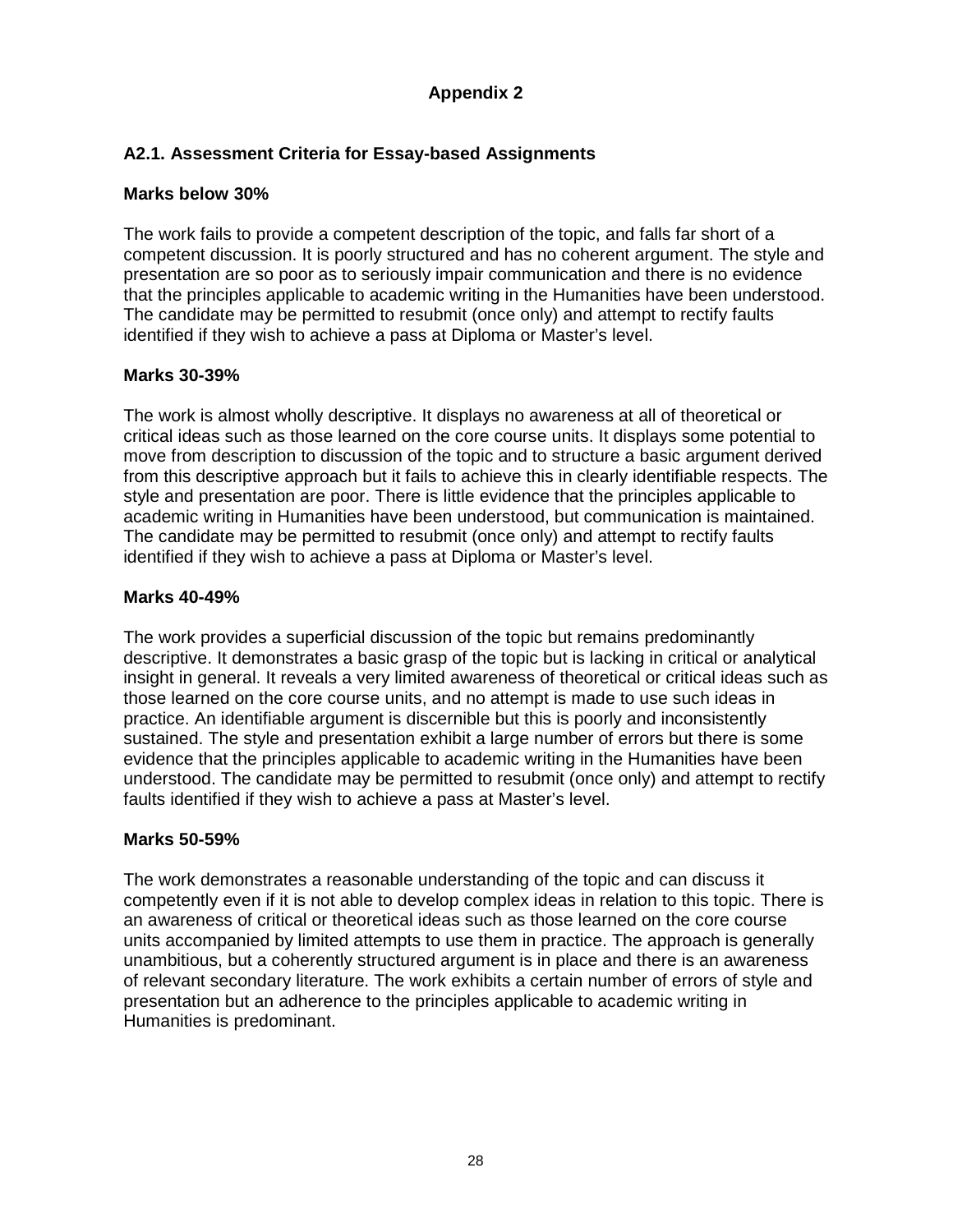# **Marks 60-69%**

The work demonstrates thorough understanding of the topic, and provides a good discussion of it with appropriate examples. The work shows an awareness of critical or theoretical ideas such as those learned on the core course units, supported by a sustained ability to use these ideas relevantly in critical practice. The argument will be clearly structured and the student has begun to develop new ideas on the texts or objects of study, revealing an ability to critically evaluate existing research in the area. There are few errors in style and presentation and the work demonstrates that the principles applicable to academic writing in the Humanities have been fully understood.

# **Marks 70-79%**

The work demonstrates a sophisticated grasp of the topic supporting critical analysis with pertinent examples. An in depth awareness of critical or theoretical ideas such as those learned on the core course units is relevantly applied in critical practice. The work is based on wide reading in a range of source materials and shows clear originality. The work goes well beyond the mere exposition of ideas, providing a consistently sustained and lucid argument. It demonstrates the ability to critically evaluation existing research on the object of study in a confident, directed manner giving evidence of very strong potential to complete a research degree successfully. There are no substantial or recurrent errors in style and presentation and the work demonstrates that the principles applicable to academic writing in the Humanities have been fully understood and internalised as good practice.

# **Marks above 80%**

The work shows extensive knowledge of both the topic and the academic context(s) in which it is applied, such that it begins to make a significant contribution at the forefront of scholarship in the given field. A complex, original and relevant application of critical or theoretical ideas such as those learned on the core course unit is demonstrated in critical practice. There is clear evidence of an ability to critically evaluate existing research on the object of study as the basis for identifying and defining new fields of research. The work demonstrates considerable originality and is of publishable or near-publishable quality. The style and presentation are virtually faultless.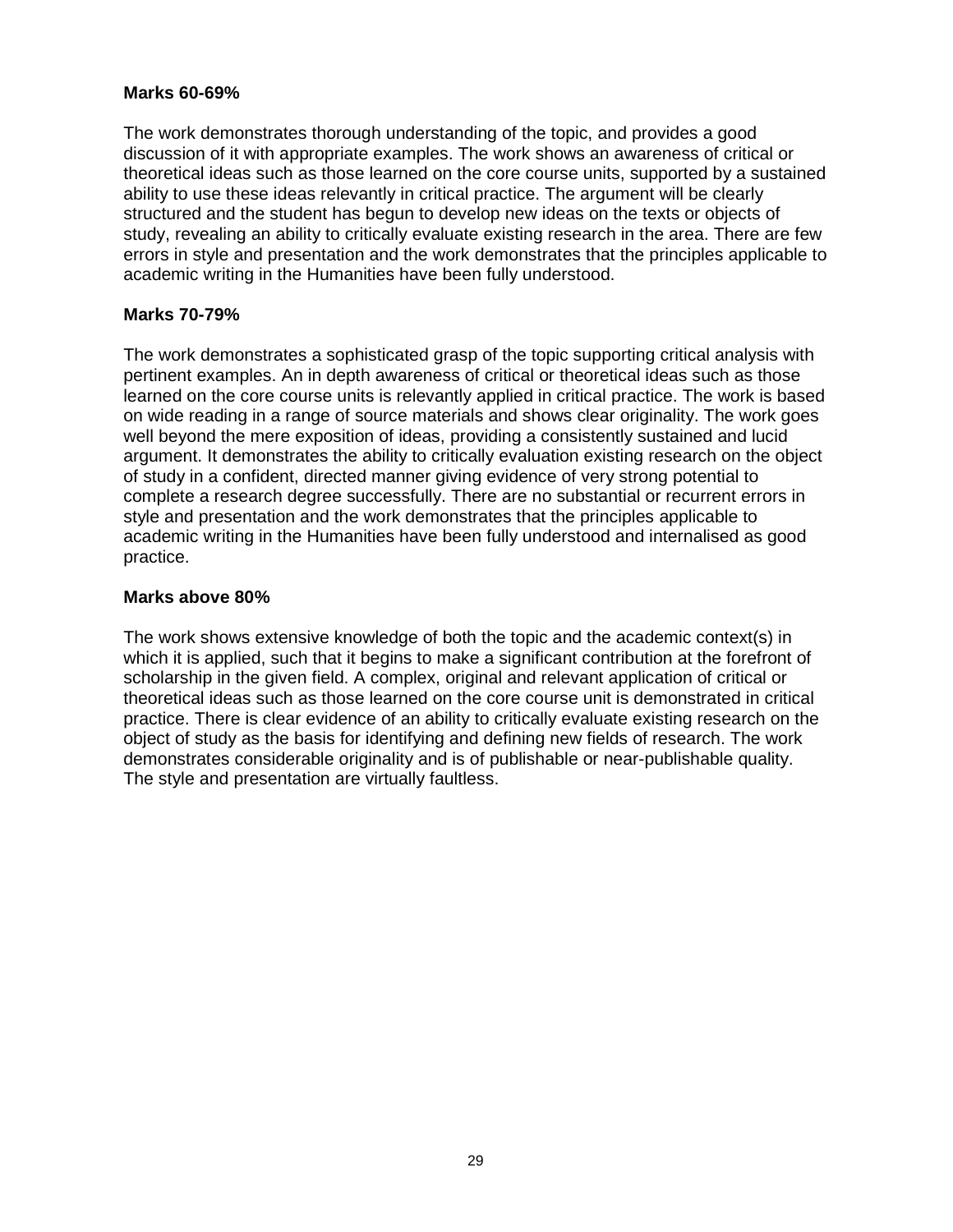# **A2.2. Assessment Criteria for Interpreting Reflective Essays**

# **Marks below 30%**

The work fails to provide a competent description of the selected aspect(s) of practice and there is no evidence of any reflection on practice. It is poorly structured and lacks coherence. The style and presentation are so poor as to seriously impair communication and there is no evidence that the principles applicable to academic writing in the Humanities have been understood.

# **Marks 30-39%**

The work is almost wholly descriptive. It presents the action or practice with little attempt to reflect upon it. There is little or no evidence of an ability to learn from the aspects of practice selected for discussion. The work displays some potential to move from description to discussion of the topic and to structure a basic argument derived from this descriptive approach but it fails to achieve this in clearly identifiable respects. The style and presentation are poor. There is little evidence that the principles applicable to academic writing in Humanities have been understood, but communication is maintained.

# **Marks 40-49%**

The work provides an account of the selected aspect(s) of practice but remains predominantly descriptive. It shows a limited ability to learn from the practice but fails to explore in any detail the outcomes of reflecting on the practice. The overall discussion is lacking in critical or analytical insight in general. It reveals a very limited awareness of critical ideas such as those learned on core theoretical and/or practical units, and no attempt is made to use such ideas in practice. The style and presentation exhibit a large number of errors but there is some evidence that the principles applicable to academic writing in the Humanities have been understood.

# **Marks 50-59%**

The work demonstrates a reasonable ability to reflect on selected aspects of practice and to relate them to critical ideas such as those learned on core theoretical and/or practical units. An account of practice is presented competently and there are some indications of new understanding or new awareness gained through reflection, but perhaps without taking full account of complexity and contexts of the practice. There is clear evidence of an awareness of critical ideas and/or theories in the given field, although the attempt to use them in practice is still limited. The approach is generally unambitious but a coherently structured argument is in place. The work exhibits a certain number of errors of style and presentation but an adherence to the principles applicable to academic writing in Humanities is predominant.

# **Marks 60-69%**

The work demonstrates the ability to reflect competently on practice and to engage that with critical ideas such as those learned on core theoretical and/or practical units. The reflection is not simply descriptive but provides some evidence of the ability to engage critically with the action and the process of learning, with some discussion of the outcomes of the reflection from more than one perspective. The work demonstrates a good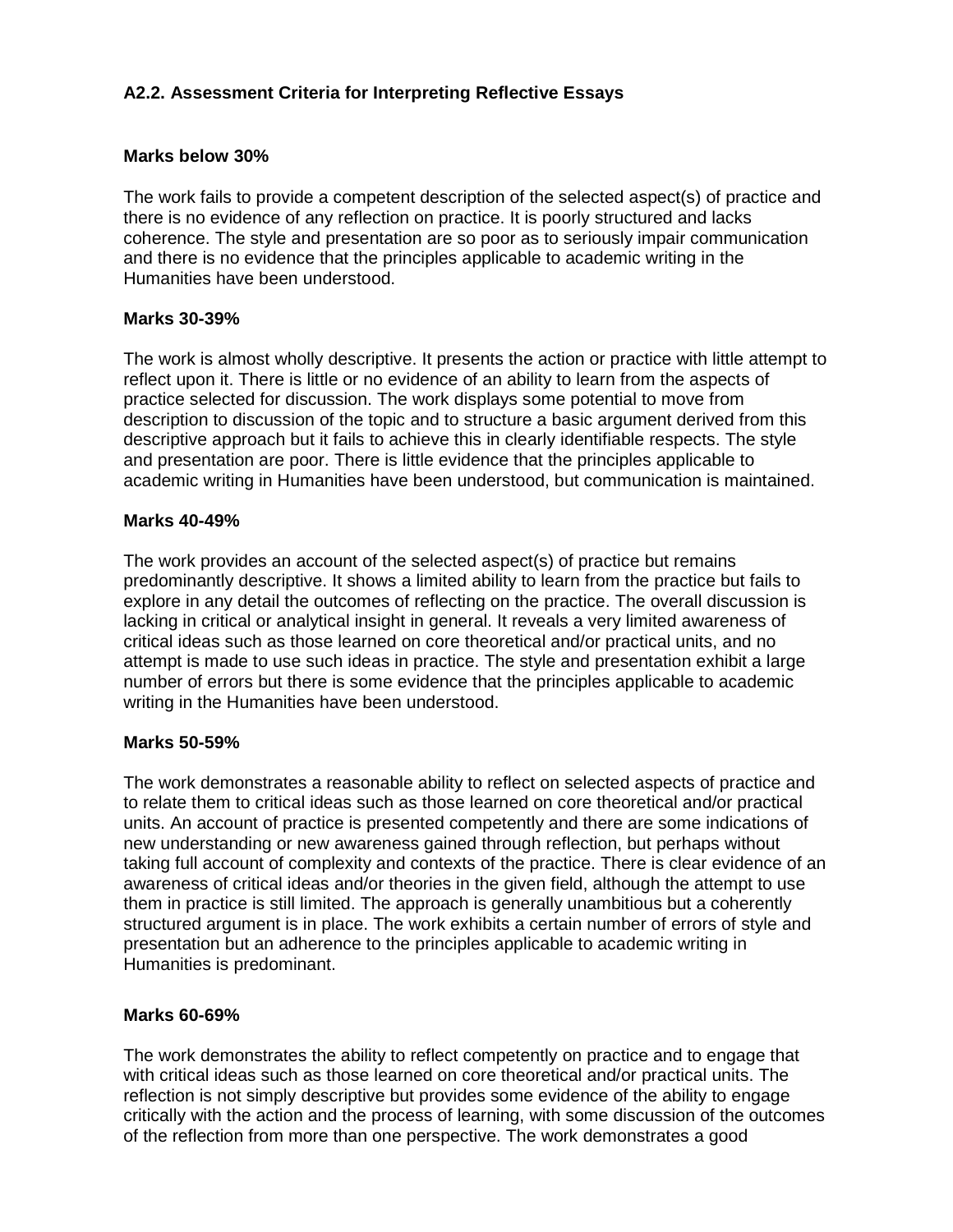understanding of the theories and/or critical ideas in the given field, supported by a sustained ability to use these ideas relevantly in critical practice. The work is clearly structured and appropriate examples are used to substantiate claims. There are few errors in style and presentation and the work demonstrates that the principles applicable to academic writing in the Humanities have been fully understood.

### **Marks 70-79%**

The work demonstrates a sophisticated ability to reflect on practice and an in depth awareness of theories and/or critical ideas such as those learned on core theoretical and/or practical units. The reflection shows the ability to interact critically with the contexts of the practice and to engage with the range of perspectives from which the practice can be interpreted. The outcome of reflection, in the form of new understanding, is explored in depth, and claims substantiated through examples. The work is based on wide reading in a range of source materials and clearly shows the ability to apply and/or evaluate them in critical practice. There are no substantial or recurrent errors in style and presentation and the work demonstrates that the principles applicable to academic writing in the Humanities have been fully understood and internalised as good practice.

### **Marks above 80%**

The work presents a complex, original and relevant reflection on practice and an extensive knowledge of the topic and the academic context(s) in which the discussion of the practice is related to. A complex, original and relevant application of theories and/or critical ideas such as those learned on core theoretical and/or practical units is demonstrated in critical practice. There is clear evidence that the principles of critical and original reflection have been understood and applied and that both the action and reflection on it have considerably enhanced existing understanding of the topic. The work demonstrates considerable originality and is of publishable or near-publishable quality. The style and presentation are virtually faultless.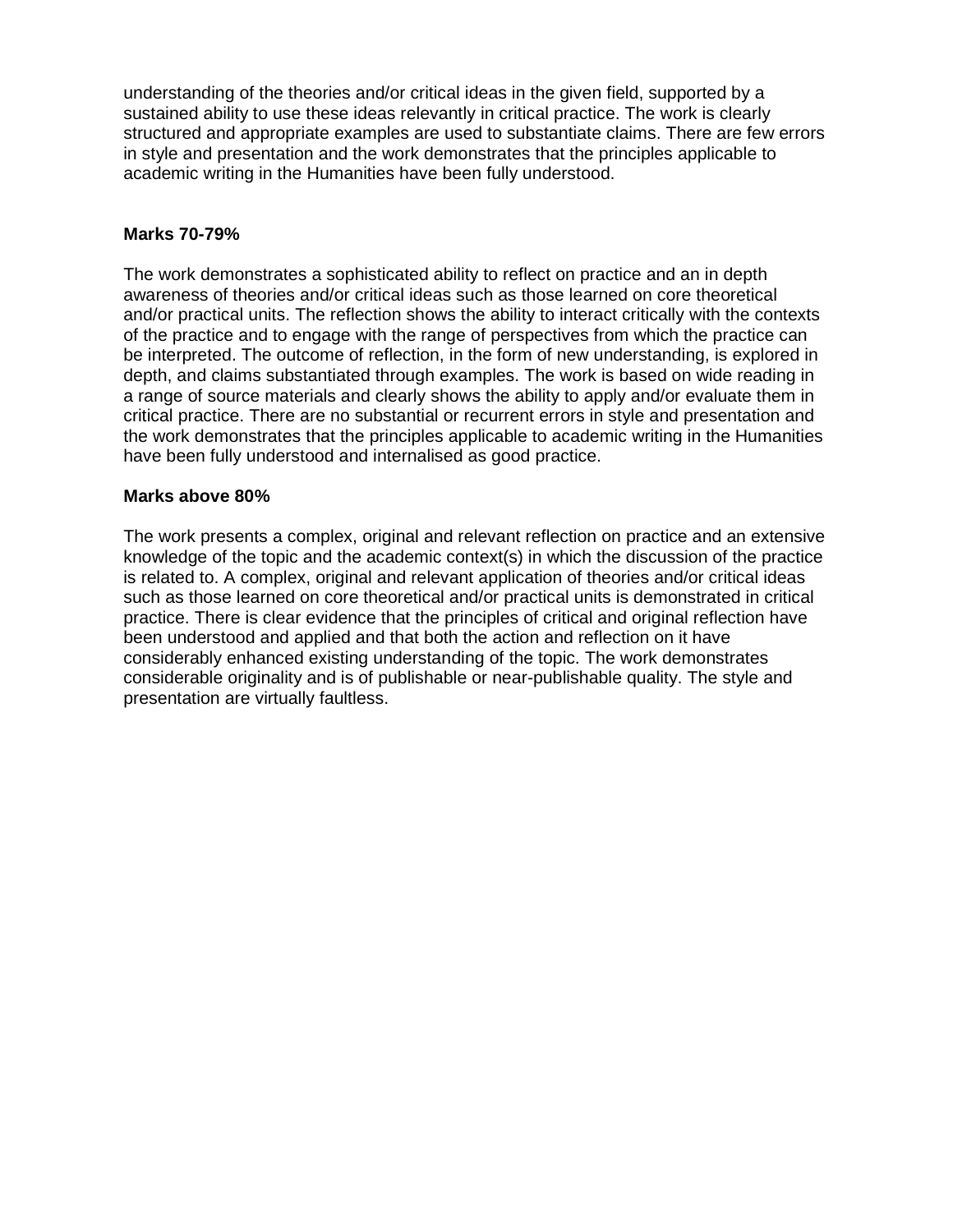# **A2.3. Assessment Criteria for Presentation/Oral Report**

# **Marks below 30%**

The presentation falls far short of a competent discussion of the topic. The student appears to have done little if any preparation for the assignment. There is no coherent structure or argument. Delivery is so poor as to seriously impair communication, for example, due to the student reading out a written text. The style of presentation (for example, stance adopted, use of eye contact) is completely inappropriate or ineffective. Guidelines on allocated speaking time are ignored.

# **Marks 30-39%**

The presentation displays no grasp of the topic. The student appears to have done very minimal research in preparation for the assignment. The presentation is largely unstructured, and the main points do not come across clearly. Poor oral delivery (pace, audibility, intonation) makes the presentation very difficult to follow, for example, due to over-reliance on written notes. The style of presentation (for example, stance adopted, use of eye contact) is largely inappropriate or ineffective. The student significantly overruns or falls short of the allocated speaking time.

# **Marks 40-49%**

The presentation displays a basic grasp of the topic, but discussion is superficial, and the student does not seem to have understood and internalised the ideas presented. Research in preparation for the assignment appears to have been insufficient. The presentation lacks a clear structure, and main points do not always come across. Deficiencies in oral delivery (pace, audibility, intonation) sometimes make the presentation difficult to follow, for example, due to over-reliance on written notes. The style of presentation (for example, stance adopted, use of eye contact) is often inadequate. The student significantly overruns or falls short of the allocated speaking time.

# **Marks 50-59%**

The presentation demonstrates a fairly good grasp of the topic. The student appears to have understood and internalised the ideas that are presented. Research in preparation for the assignment appears to have been adequate, if not extensive. The structure is mainly coherent, but some points are not expressed clearly. The oral delivery (pace, audibility, intonation) is sufficient for the audience to be able to follow the presentation, and the student does not rely too much on pre-prepared notes. There may be some flaws in delivery, for example, because the student is trying to say too much or too little in the time allotted. The style of presentation (for example, stance adopted, use of eye contact) is largely appropriate, and the use of allocated speaking time is approximately correct.

# **Marks 60-69%**

The presentation demonstrates a thorough grasp of the topic, with clear evidence of analysis. The assignment has been well-researched and prepared. The presentation has a coherent and logical structure, and points are expressed clearly. The oral delivery (pace, audibility, intonation) is good, and the audience's interest is engaged by the speaker – for example, due to use of rhetoric. If the student uses pre-prepared notes, they are used in a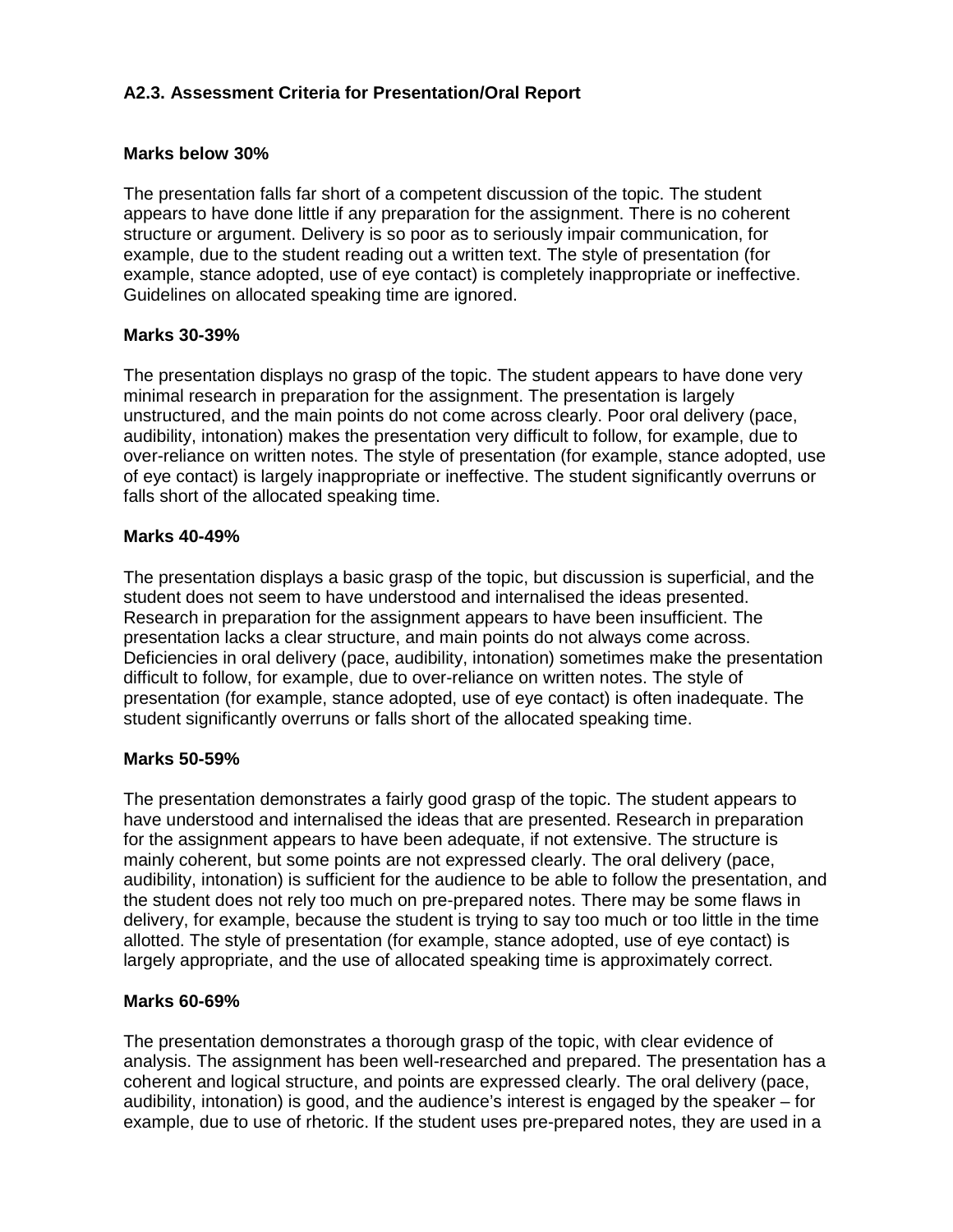way which does not disrupt the presentation. The style of presentation (for example, stance adopted, use of eye contact) is effective. The use of allocated speaking time is approximately correct.

# **Marks 70-79%**

The presentation demonstrates a thorough and thoughtful approach to the topic, and develops interesting critical perspectives. The assignment has been thoroughly researched and prepared. The presentation has a coherent and logical structure, appropriate to the speech delivered, and all points are expressed clearly. The oral delivery (pace, audibility, intonation) is very good. The audience's interest is engaged throughout, for example, through effective use of rhetoric. If the student uses pre-prepared notes, use of these notes is well-judged and does not in any way undermine the presentation. The style of presentation (for example, stance adopted, use of eye contact) is very good. The use of allocated speaking time is well-judged.

# **Marks above 80%**

The presentation shows an extensive knowledge of the topic and impressive critical evaluation. There is evidence that the student has carried out extensive research and preparation for the assignment. The presentation has a fully coherent and logical structure, carefully selected to convey the speaker's message effectively. All points are expressed clearly. The oral delivery (pace, audibility, use of intonation) is excellent. The audience's interest is captivated, for example, through very effective use of rhetoric. The presentation is either completely independent of speaker's notes, or shows minimal reliance on notes – but does not feel too "rehearsed". The style of presentation (for example, stance adopted, use of eye contact) is excellent. The use of allocated speaking time is well-judged.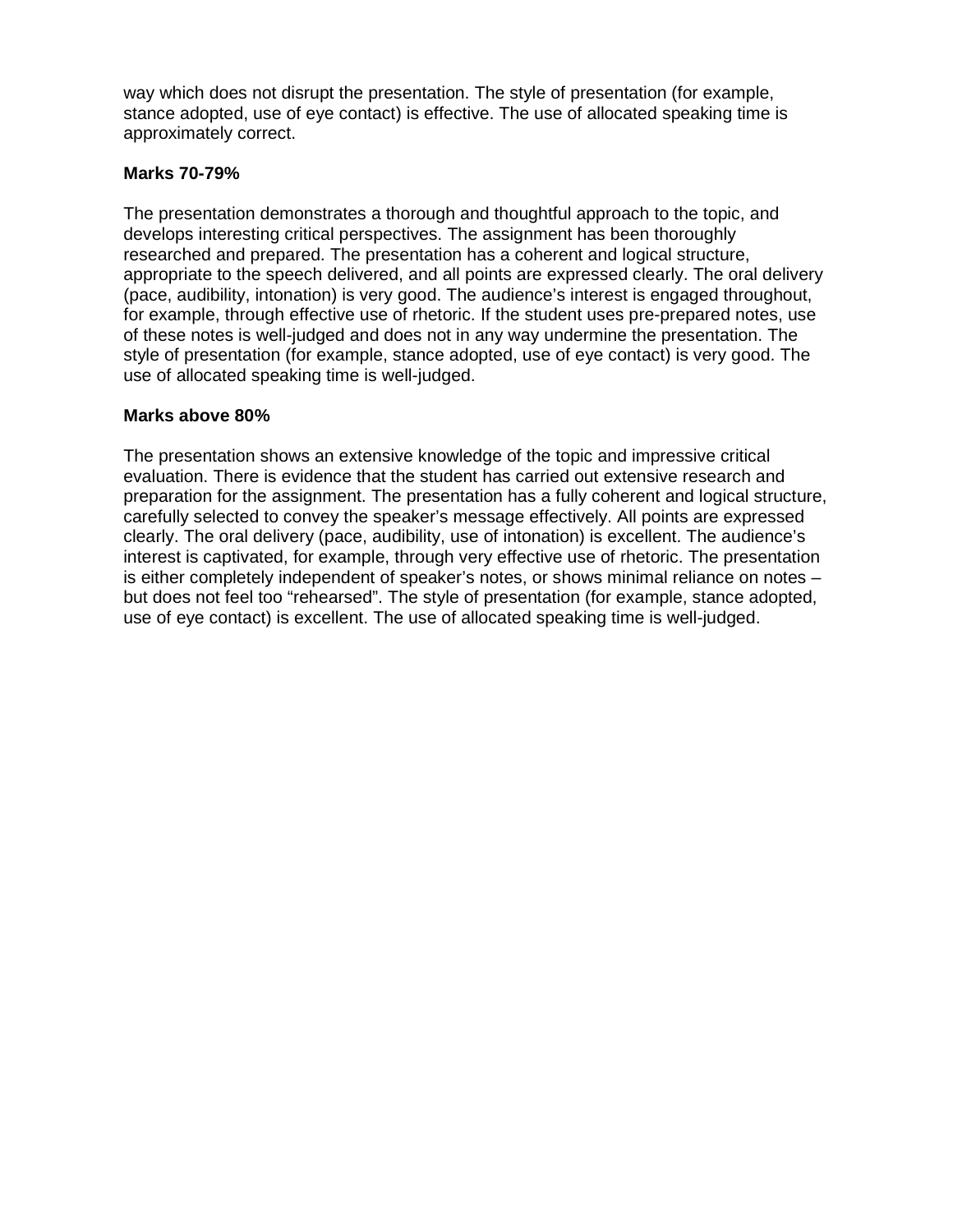# **A2.4. Assessment Criteria for Consecutive Interpreting**

# **Marks below 30%**

The interpretation fails to provide a coherent and plausible narrative. More specifically, accuracy is impaired by significant distortion, addition or omission to the extent that none of the main points made by the original speaker are successfully conveyed. Use of the target language is flawed to the point that the interpretation is impossible to follow. Communication is so poor as to seriously impair communication – the candidate fails to address the audience and/or adopts an inappropriate presentation style. There is no effective application of consecutive technique.

# **Marks from 30%**

The interpretation fails to provide a plausible, coherent narrative. More specifically, accuracy is impaired by significant distortion, addition or omission, to the extent that the speaker's basic line of argument or narrative is not conveyed. Links are weak or missing. Use of the target language is flawed to the point that the interpretation is difficult to follow. Communication is poor throughout the speech, with significant hesitation and backtracking, and a failure to address the audience; however, there is some effort to adopt an appropriate presentation style for the occasion. There is little effective application of consecutive technique

N.B Some leeway is allowed if the student is working into a B language.

# **Marks from 40%**

The speaker's basic line of argument or narrative is conveyed and the interpretation provides a mainly coherent narrative. Accuracy is impaired by significant distortion, addition or omission, but the information given is plausible. Links are generally weak or missing. Use of the target language is flawed by significant unidiomatic usage and contamination: the listener must make an effort to follow what is being said. The interpreter makes some effort to communicate, but this not consistently achieved throughout delivery of the speech, for example, due to hesitation, backtracking or difficulty in deciphering notes. There is some attempt to apply consecutive technique.

N.B Some leeway is allowed if the student is working into a B language.

# **Marks from 50%**

The narrative overall is plausible and mainly coherent, even if there is some inaccuracy. The main points of the speaker's argument or narrative are successfully conveyed; however, there may be one instance of significant distortion, addition or omission or a significant number of minor instances of distortion, addition or omission. Some links may be weak or missing. Use of the target language is mainly appropriate, but with some instances of contamination or unidiomatic usage. Basic communication skills are in evidence, but with some slips, for example, sections where the interpreter fails to address the audience. There is a reasonable attempt to apply consecutive technique.

N.B Some leeway is allowed if the student is working into a B language.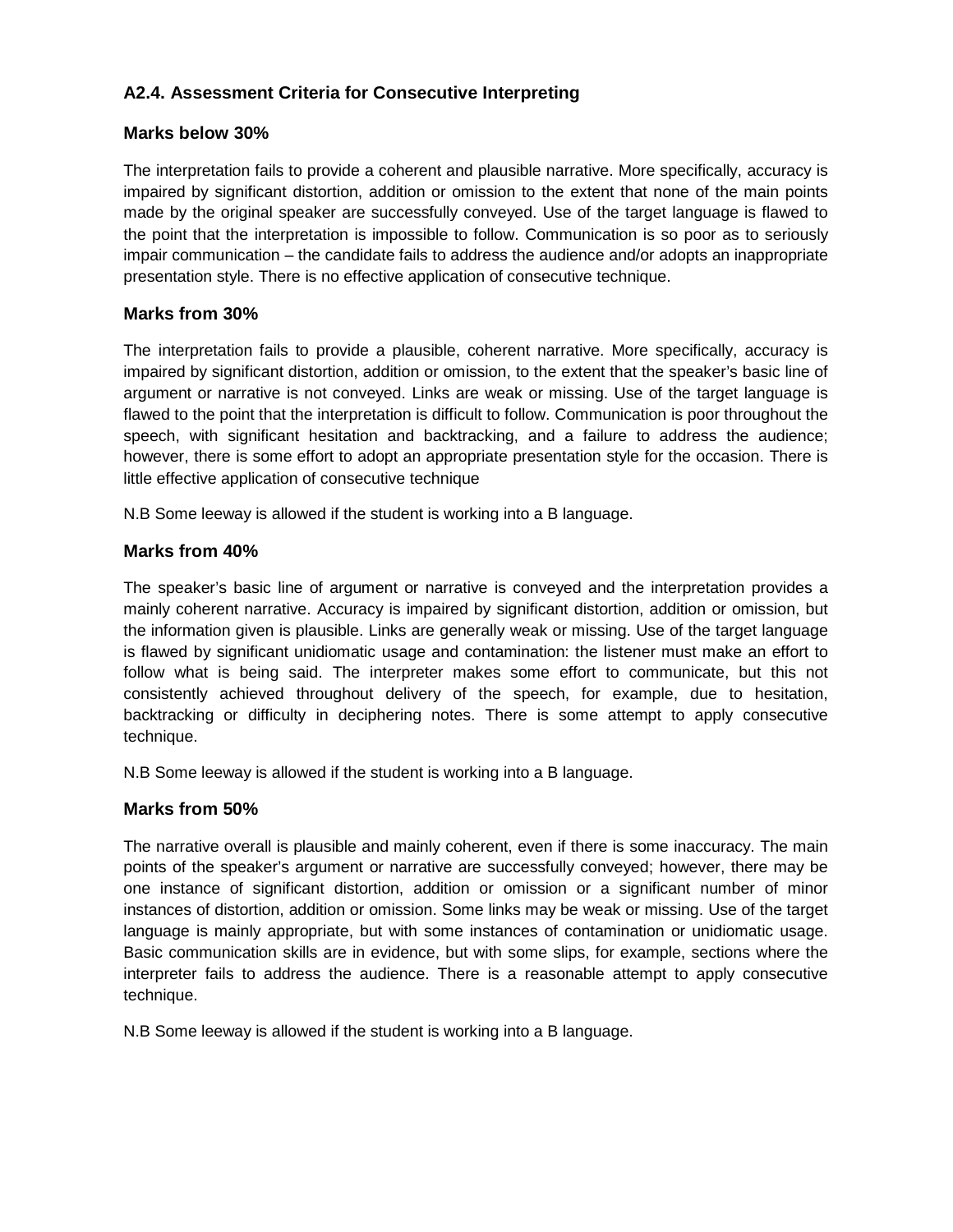# **Marks from 60%**

The interpretation provides a coherent narrative, with most of the speaker's argument or narrative successfully conveyed, albeit with minor instances of distortion, addition or omission. Any cases of inaccuracy do not lead to implausible statements in the interpretation. Most links are correctly reproduced. Use of the target language is appropriate and for the most part idiomatic, with few instances of contamination from the source language. Communication with the audience is maintained for the most part. Delivery is clear and confident, making appropriate use of consecutive technique.

N.B Some leeway is allowed if the student is working into a B language.

### **Marks from 70%**

The interpretation provides a coherent and plausible narrative, the speaker's argument or narrative being conveyed with a very high level of accuracy. The links in the argument or narrative structure are clear and correct. Use of the target language is appropriate and idiomatic. Communication with the audience is maintained throughout. The interpreter is able to focus mainly on delivery rather than on deciphering notes. Delivery is clear, confident and professional in manner. Overall, the quality of the interpretation would be considered to be at or close to professional standard.

N.B Some leeway is allowed if the student is working into a B language.

### **Marks from 80%**

The interpretation is both coherent and plausible, the speaker's argument or narrative being successfully conveyed, including all points of detail and nuance. The links in the argument or narrative structure are clear and correct. Any rhetorical devices used in the original speech are reflected in the interpretation, where appropriate. Use of the target language is appropriate and idiomatic. The tone and use of language accurately conveys the tone of the original speech. Communication with the audience is virtually flawless. The interpretation would be considered to be of professional standard.

# **A2.5. Assessment Criteria for Simultaneous Interpreting**

### **Marks below 30%**

The interpretation fails to provide a coherent or plausible narrative. In particular, accuracy is impaired by significant distortion, addition or omission to the extent that none of the main points made by the original speaker are successfully conveyed. Use of the target language is flawed to the point that the interpretation is impossible to follow. Delivery is so poor as to seriously impair communication, for example, due to very limited output or incomplete sentences. There is no effective application of simultaneous strategies.

### **Marks from 30%**

The interpretation fails to provide a coherent or plausible narrative - accuracy is impaired by significant distortion, addition or omission. Some of the speaker's main points are conveyed, but not enough to reconstitute the basic argument. Use of the target language is flawed to the point that the interpretation is difficult to follow. Delivery is poor throughout the speech, for example, due to significant hesitation and backtracking. There is little effective application of simultaneous strategies.

N.B Some leeway is allowed if the student is working into a B language.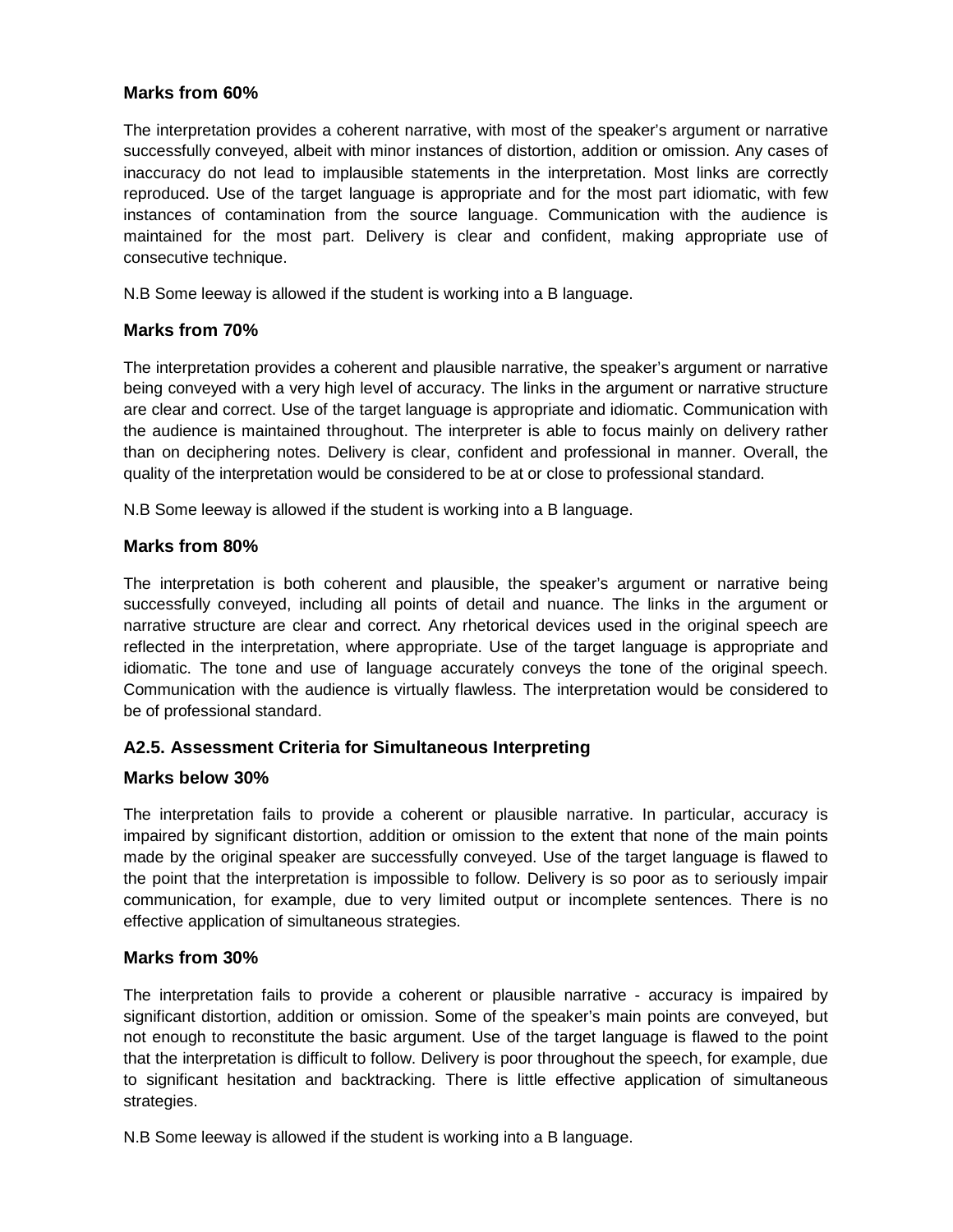### **Marks from 40%**

The interpretation provides a mainly plausible narrative, which may not be entirely coherent. Specifically, accuracy is impaired by significant distortion, addition or omission, but the speaker's basic line of argument or narrative is conveyed. Use of the target language is flawed by significant unidiomatic usage and contamination: the listener must make an effort to follow what is being said. Delivery is at times effective, but this not consistently achieved throughout delivery of the speech, for example, due to hesitation or backtracking. There is some attempt to apply simultaneous strategies.

N.B Some leeway is allowed if the student is working into a B language.

# **Marks from 50%**

The interpretation provides a mainly coherent and plausible narrative, with the main points of the speaker's argument or narrative successfully conveyed. There may be one instance of significant distortion, addition or omission or a significant number of minor instances of distortion, addition or omission. Use of the target language is mainly appropriate, but with some instances of contamination or unidiomatic usage. Delivery is mainly effective, but with some shortcomings e.g. hesitation, backtracking. There is a reasonable attempt to apply simultaneous strategies.

N.B Some leeway is allowed if the student is working into a B language.

### **Marks from 60%**

The interpretation provides a coherent and plausible narrative, with most of the speaker's argument or narrative successfully conveyed, albeit with some minor instances of distortion, addition or omission. Use of the target language is appropriate and for the most part idiomatic, with few instances of contamination from the source language. Delivery is mainly effective, with only minor shortcomings e.g. hesitation. There is effective use of simultaneous strategies, albeit with some areas requiring further attention.

N.B Some leeway is allowed if the student is working into a B language.

### **Marks from 70%**

The interpretation is plausible and coherent, the speaker's argument or narrative being conveyed with a high level of accuracy. Any slips are on points of detail. Use of the target language is appropriate and idiomatic. Delivery is clear, confident and professional in manner. Simultaneous strategies are applied effectively throughout. The interpretation would be considered to be at or close to professional standard.

N.B Some leeway is allowed if the student is working into a B language.

### **Marks from 80%**

The interpretation is plausible and coherent, with the speaker's argument or narrative successfully conveyed, including all points of detail and nuance. Challenging features of the original speech, such as cultural references or changes in register, are well handled. Use of the target language is appropriate and idiomatic. The tone and delivery are appropriate to convey the style of the original speech. Communication with the audience is virtually flawless. Excellent use is made of simultaneous strategies. The interpretation would be considered to be of professional standard.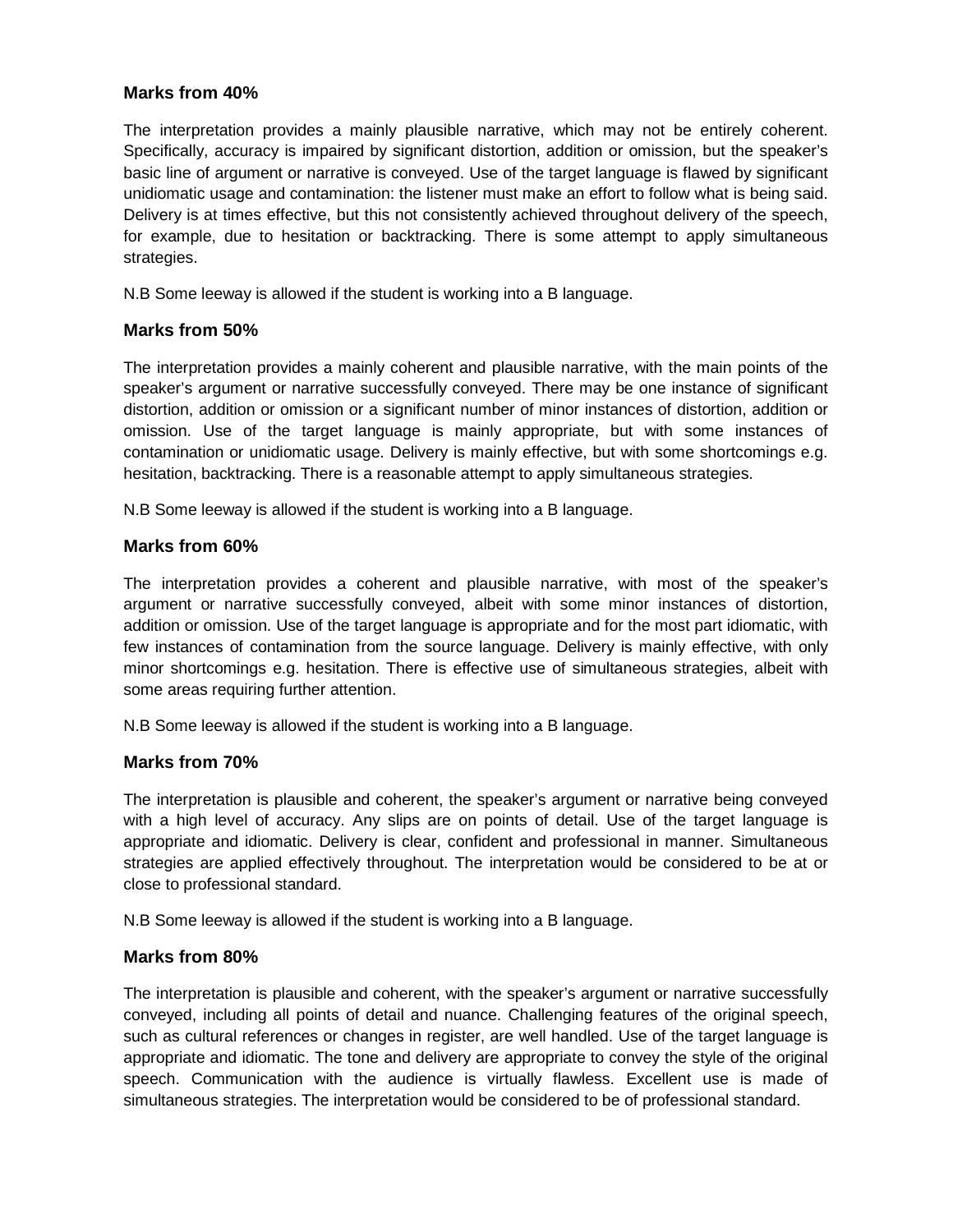# **A2.6. Assessment Criteria for Post-course Employment Portfolio**

# **Marks below 30%**

The portfolio report is poorly structured and is likely to gloss over key aspects of the study of the organisation or company and/or the preparation appropriate to the assignment. The style and presentation are so poor as to seriously impair communication and there is no evidence that the principles applicable to academic writing in the Humanities have been understood.

# **Marks 30-39%**

The portfolio report contains a reasonable range of discussion points but is poorly organised and presented, and the hypothetical contract is not well thought through. There is evidence of an ability to research the company or organisation of choice, but the level of insight is very superficial and not likely to be tailored to the assignment in any significant way. The preparatory work is presented in an illogical manner suggesting a poor understanding of how preparation can usefully inform practice. The style and presentation exhibit a large number of errors and there is little evidence that the principles applicable to academic writing in Humanities have been understood; however, communication is maintained.

# **Marks 40-49%**

The portfolio report contains a reasonable range of discussion points and the hypothetical assignment is presented in a plausible manner. The depth of insight into company / organisational remit and aims is very limited. The preparatory work undertaken shows a degree of correspondence with the hypothetical assignment, but significant gaps are likely to occur, for example in terms of the ability to relate own experiences to the preparation process. The style and presentation exhibit a large number of errors but there is some evidence that the principles applicable to academic writing in the Humanities have been understood.

# **Marks 50-59%**

The portfolio report contains a fair range of discussion points and demonstrates a reasonable ability to reflect on the requirements of the hypothetical assignment in relation to the approach to research on the company / organisation and assignment preparation. An account of the preparatory process is presented competently and there are some indications of new understanding or new awareness gained through reflection on the research process, but perhaps without taking full account of the full range of needs presented by the client. Overall, the approach is unambitious and may lapse into general statements and/or fail to cover the anticipated range of discussion points based on the parameters of the hypothetical assignment. The work exhibits a certain number of errors of style and presentation but an adherence to the principles applicable to academic writing in Humanities is predominant.

# **Marks 60-69%**

The portfolio contains a good range of discussion points and presents a well thought through hypothetical assignment. The work is logically presented and demonstrates a thorough understanding of the range of research into a company / organisation that an interpreter would find useful in structuring his/her approach to practice. There is a clear ability to consider decisions in relation to the mode of interpreting specified in the assignment and plan preparatory strategies accordingly. The portfolio contains evidence of active and passive forms of preparation, showing a holistic approach to the process and a good ability to tailor strategies to individual needs. There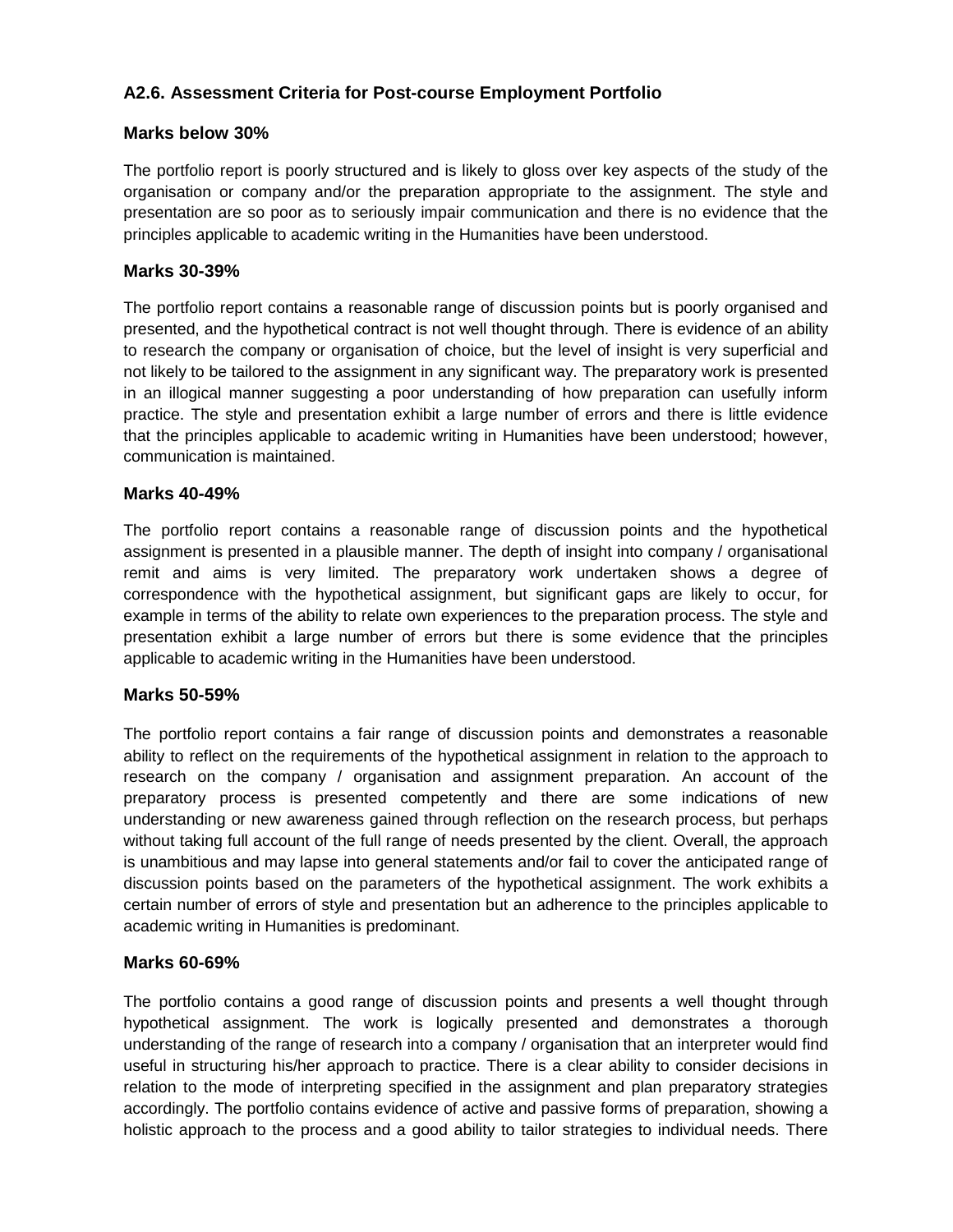are few errors in style and presentation and the work demonstrates that the principles applicable to academic writing in the Humanities have been fully understood.

# **Marks 70-79%**

The portfolio report contains a very comprehensive range of discussion points and evidences a sophisticated understanding of all elements of the task. The hypothetical assignment is presented to a very high standard and includes elements that demonstrate awareness of professional practice in the field. The study of the organisation / company shows good reflection on the overarching values and aims and also an understanding of the role played by interpreters within the organisation. The preparatory work takes due account of the context, audience design and the student's particular preparatory needs as a result of reflection on own practice. There are no substantial or recurrent errors in style and presentation and the work demonstrates that the principles applicable to academic writing in the Humanities have been fully understood and internalised as good practice.

# **Marks 80 and above**

The portfolio report contains an excellent range of discussion points and evidences an outstanding approach to the task at all levels. The hypothetical assignment demonstrates a high level of awareness of current professional practice in the field and a solid understanding of effective communicative practice with the commissioner of the assignment. The study of the organisation / company is thorough and well organised and takes full account of the overarching aims and remit. The preparatory work shows an outstanding level of insight into research processes and their practical application to pre-assignment preparation, including due reflection on context, audience design and the student's individual preparatory needs. There are virtually no errors in style and presentation and the work demonstrates that the principles applicable to academic writing in the Humanities have been fully understood and internalised as good practice.

# **A2.7. Assessment Criteria for MA Research Dissertations**

# **Marks Below 30%**

The work fails to provide a competent description of the topic, and falls far short of a competent discussion. It is poorly structured and has no coherent argument. It displays no awareness at all of theoretical or critical ideas such as those learned on the core course units. The style and presentation are so poor as to seriously impair communication and there is no evidence that the principles applicable to academic writing in the Humanities have been understood. No resubmission is permitted.

# **Marks 30-39%**

The work is almost wholly descriptive. It reveals little awareness of theoretical or critical ideas such as those learned on the core course units and makes no sustained or developed attempt to apply them in practice. The work displays some potential to move from description to discussion of the topic and to structure a basic argument derived from this descriptive approach but it fails to achieve this in clearly identifiable respects. The style and presentation are poor. There is little evidence that the principles applicable to academic writing in the Humanities have been understood, but communication is maintained. No resubmission is permitted.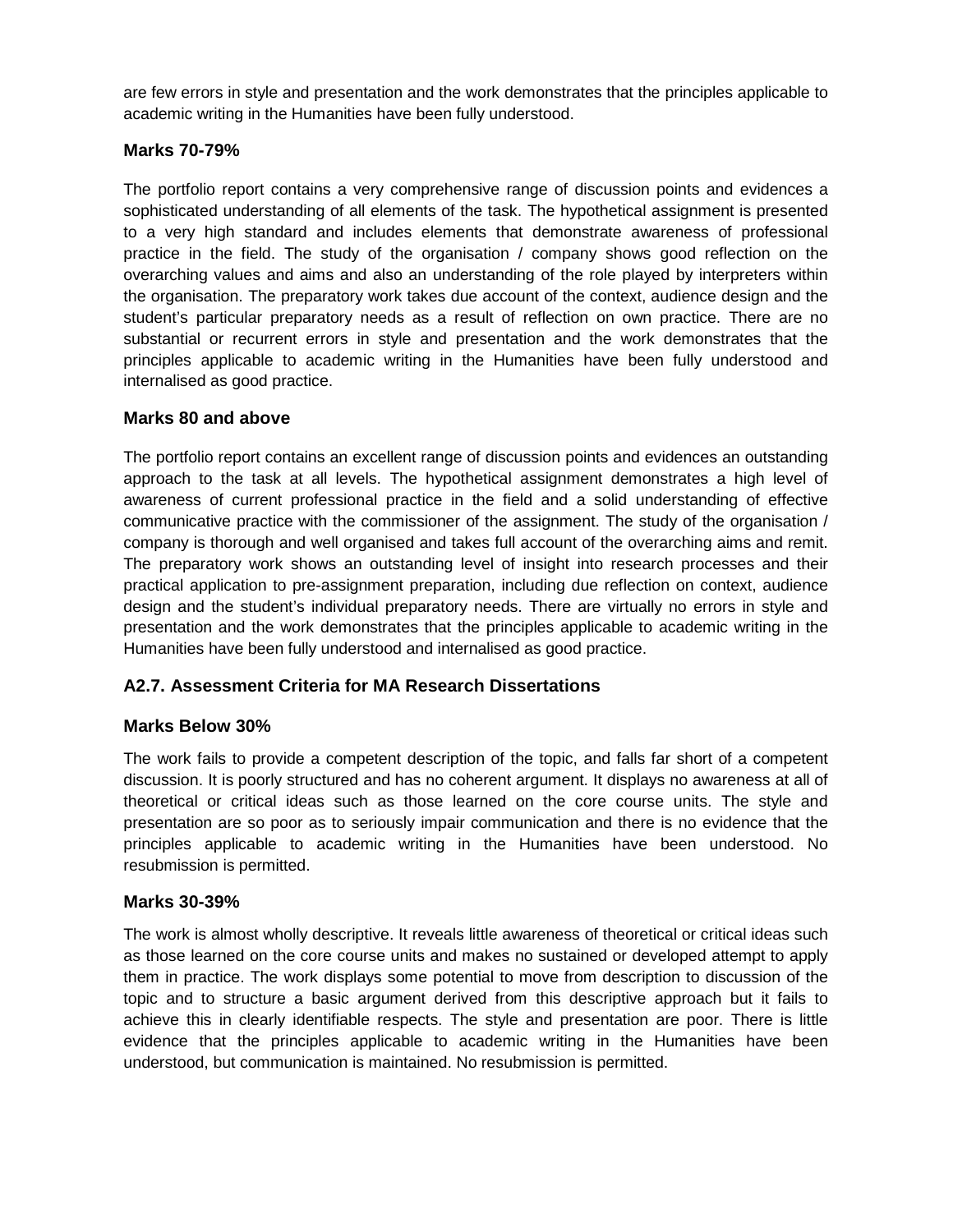### **Marks 40-49%**

The work provides a superficial discussion of the topic but remains predominantly descriptive. It demonstrates a basic grasp of the topic but is lacking in critical or analytical insight in general. It reveals some awareness of theoretical or critical ideas such as those learned on the core course units, but attempts to apply them in practice are inappropriate or confused. An identifiable argument is discernible but this is poorly and inconsistently sustained. The style and presentation exhibit a large number of errors but there is some evidence that the principles applicable to academic writing in the Humanities have been understood. The candidate may be permitted to resubmit (once only) and attempt to rectify faults identified if they wish to achieve a pass at Master's level.

### **Marks 50-59%**

The work demonstrates a reasonable understanding of the topic and the discussion provides some evidence of analytical thought. The work also shows comprehension of critical or theoretical ideas such as those learned on the core course units, but attempts to use these ideas relevantly in practice are limited in scope. The approach is generally unambitious, but a coherent argument is in place. There is an awareness of relevant secondary literature and ability to evidence assertions by reference to relevant literature/research. The work exhibits a certain number of errors of style and presentation but an adherence to the principles applicable to academic writing in the Humanities is predominant.

# **Marks 60-69%**

The work demonstrates a thorough understanding of the topic, and provides a good discussion of it with appropriate examples. The work shows an awareness of critical or theoretical ideas such as those learned on the core course units, supported by an ability to use these ideas relevantly in critical practice. The argument is clearly structured and the students have begun to develop new ideas on the texts or objects of study, revealing an ability to critically evaluate existing research in the area. There is some evidence of potential for conducting research at a higher level, but this may not be wholly consistent. There are few errors in style and presentation and the work demonstrates that the principles applicable to academic writing in the Humanities have been fully understood.

# **Marks 70-79%**

The work is focused and comprehensive, demonstrating a through and sophisticated grasp of the topic. The work is based on wide reading in a range of source materials and shows clear originality. The work goes well beyond the mere exposition of ideas, providing a sustained and lucid argument. An in depth awareness of critical or theoretical ideas, such as those learned on the core course units, is demonstrated through relevant and consistent application in critical practice. The work demonstrates the ability to critically evaluate existing research on the object of study in a confident, directed manner, giving clear evidence of the candidate's ability to complete a research degree successfully. There are no substantial or recurrent errors in style and presentation and the work demonstrates that the principles applicable to academic writing in the Humanities have been fully understood and internalised as good practice.

# **Marks above 80%**

The work is excellent in every respect. It shows extensive knowledge of both the topic and the academic context(s) in which it is applied. A complex, original and relevant application of critical or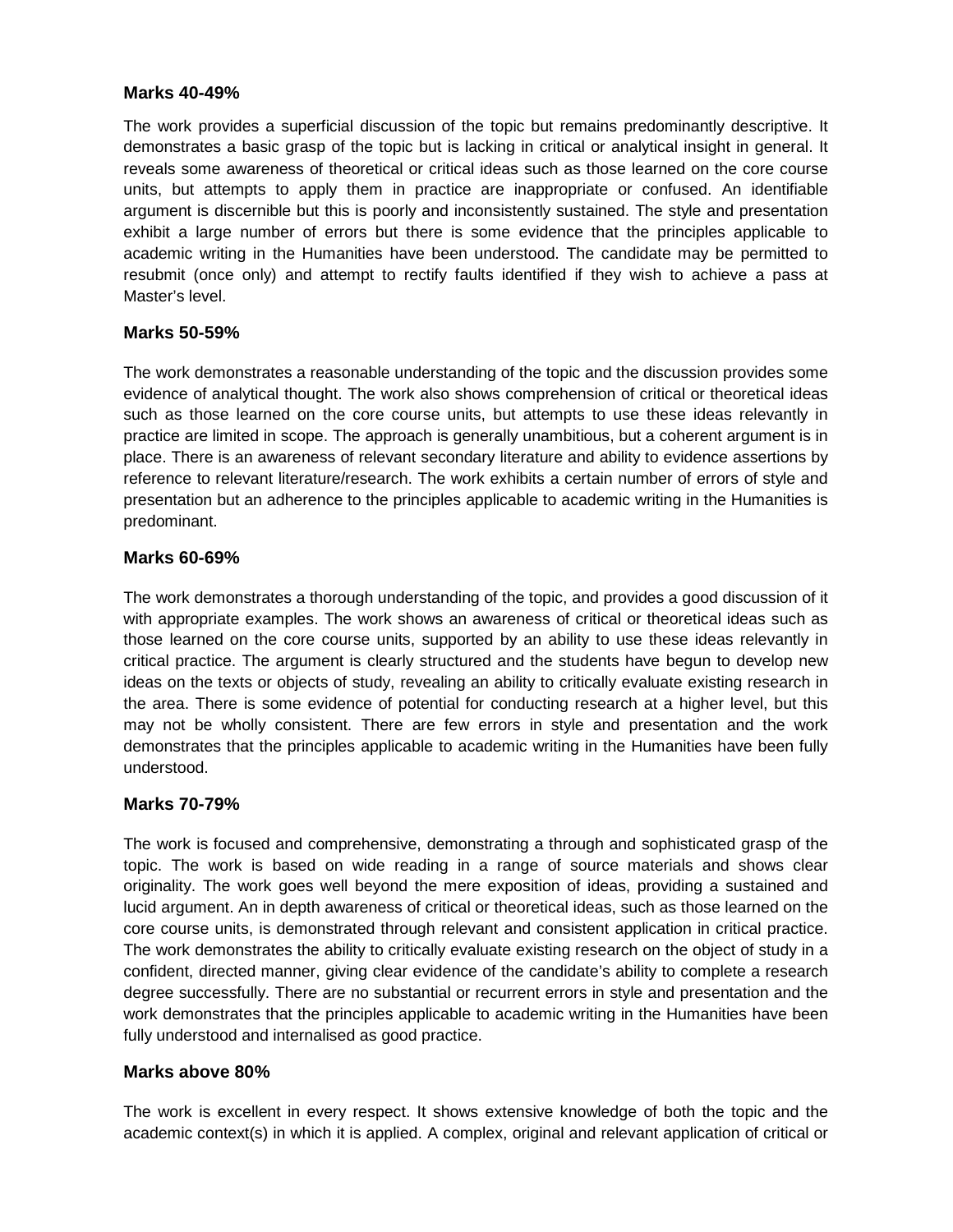theoretical ideas such as those learned on the core course units is demonstrated in critical practice. There is clear evidence of an ability to critically evaluate existing research on the object of study as the basis for identifying and defining new fields of research. The work demonstrates considerable originality and is of publishable or near-publishable quality making a significant contribution at the forefront of the discipline. The style and presentation are virtually faultless.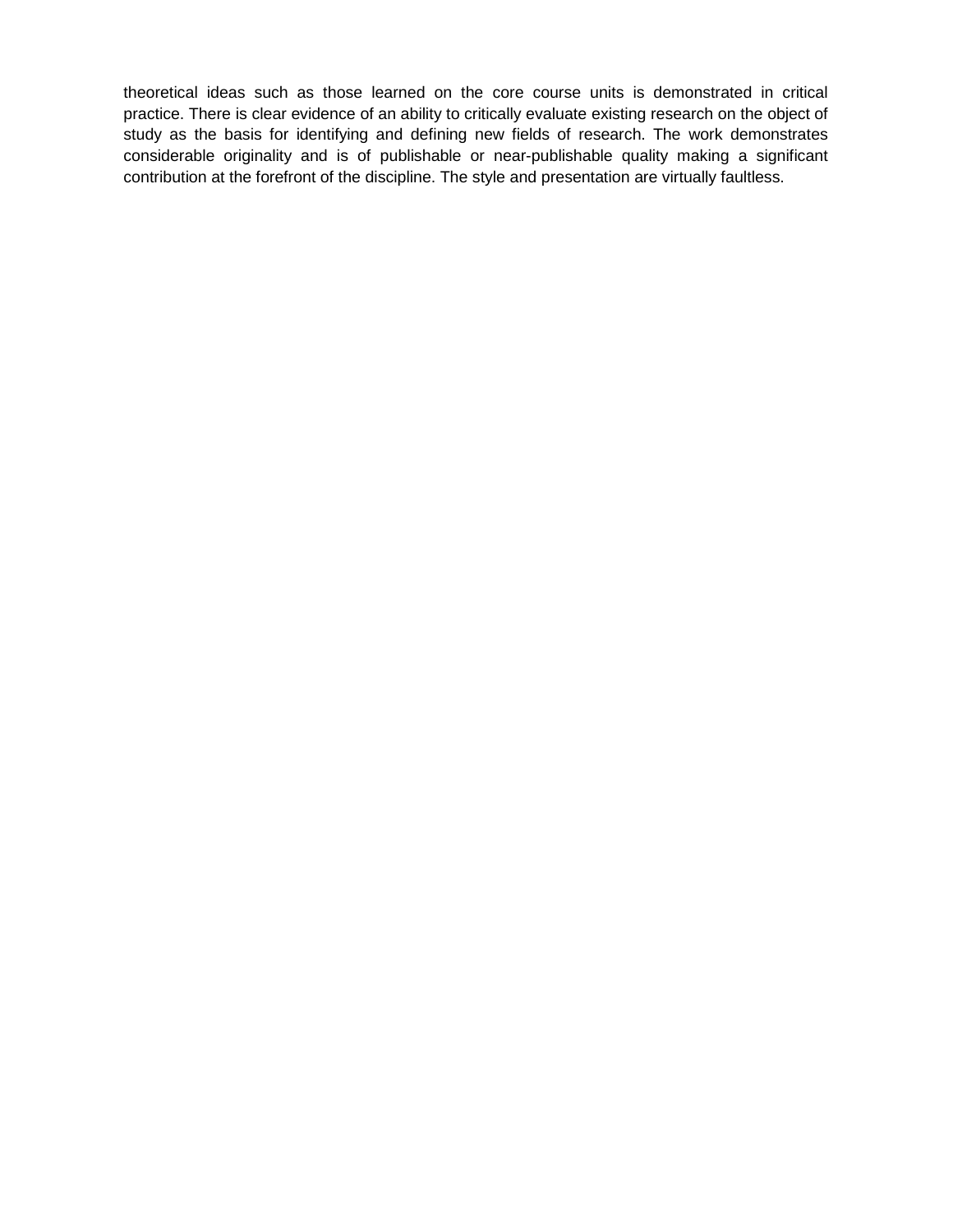# **A2.8. Assessment Criteria for Practical Dissertations (Professional Portfolio)**

# **N.B Students taking this option must attend four weeks of additional teaching (normally in June)**

### **Marks below 30%**

The work fails to provide any evidence of competent preparation for the professional assignment. It is poorly structured, and displays no effort to adopt a preparation strategy. The material adduced by way of research on the assignment is scant or superficial. There is no effective reflection on the strategy adopted. The style and presentation are so poor as to seriously impair communication. No resubmission is permitted.

### **Marks 30-39%**

The work falls short of providing evidence of competent preparation for the professional assignment. Any consideration of preparation strategy is superficial. The research fails to cover key concepts that would be required, and neglects important sources of information. Reflection on the success of the strategy adopted in the light of the interpretation is minimal. The style and presentation are poor, although communication is maintained overall. No resubmission is permitted.

### **Marks 40-49%**

The work provides superficial evidence of preparation for the professional assignment. A preparation strategy is provided, but may be poorly thought-through. There is a basic grasp of the topic of the meeting, and key topics are covered, albeit in little depth. Understanding of the context of the meeting and participants' likely perspectives is lacking. Some key sources of information are used, but there is no effort to research beyond this. In the light of the interpretation, there is some reflection on the preparation strategy adopted, but the outcome of reflection is unclear. The style and presentation exhibit a large number of errors but communication is maintained. The candidate may be permitted to resubmit (once only) and attempt to rectify faults identified if they wish to achieve a pass at Master's level.

### **Marks 50-59%**

The work demonstrates a reasonable understanding of the professional assignment. Overall, preparation is unambitious. There is evidence of an understanding of the main topics. Some attempt is made to explain the context of the meeting and to anticipate participants' likely perspectives. All key sources of information are covered, and there is a reasonable explanation of the main concepts. Identifiable findings are made regarding preparation strategy. The work exhibits certain errors of style and presentation, but overall the discussion is clear and coherent.

### **Marks 60-69%**

The work demonstrates a good understanding of the professional assignment. A coherent preparation strategy is in place. The candidate demonstrates a clear understanding of the context of the meeting, the topics arising and participants' likely perspectives. A good range of information sources is considered, and the candidate provides a clear assessment of the preparation strategy in the light of their own interpretation. There are few errors of style and presentation.